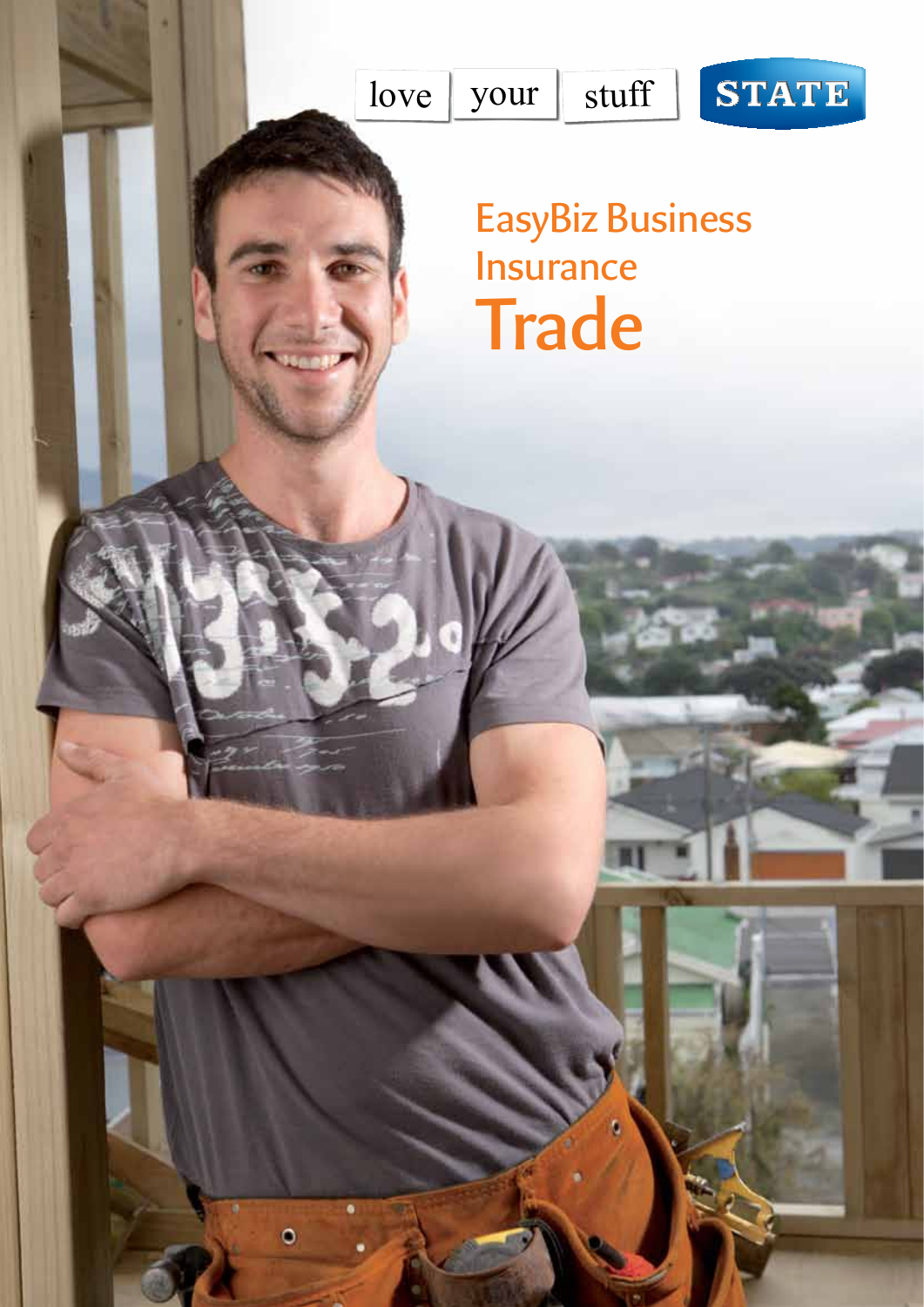# **Welcome to State**

Thank you for choosing State. You've made a great choice – we've been helping New Zealanders with their insurance needs for more than 100 years and are proud to be doing the same for you.

If you have any questions about your policy or think it doesn't provide the cover you need, please ring us straight away – we'll be happy to help.

# important

# **This document is your EasyBiz Business Insurance policy wording.**

Please make sure you read it carefully, as it contains important information you should know, including what your insurance covers – and what it doesn't.

# **Policy 1: Commercial motor vehicle 3 Policy 2: Business liability 11 [Optional policy 3: Mobile business assets](#page-19-0) 19 [Optional policy 4: Income protection](#page-23-0) 23 General exclusions 27 Managing your claim 28 General conditions 29 General definitions 30**

# **Contacting us**

**In New Zealand, simply call 0800 80 24 24.** If you ever have a question, need help, or want to make an insurance claim, you're welcome to phone us any time, 24 hours a day.

**Australia** call us free on 1 800 887 863.

**United States** call us free on 1 800 593 9482.

**United Kingdom** call us free on 0800 096 5308.

**Somewhere else overseas** call us direct on 64 9 969 1150.

If you'd prefer to email us, it's easy. Just follow the link in the 'Contact Us' section at **www.state.co.nz**. You can also call in to your nearest State sales centre – to find the one nearest to you, phone **0800 80 24 24** or visit 'Contact Us' at **www.state.co.nz.**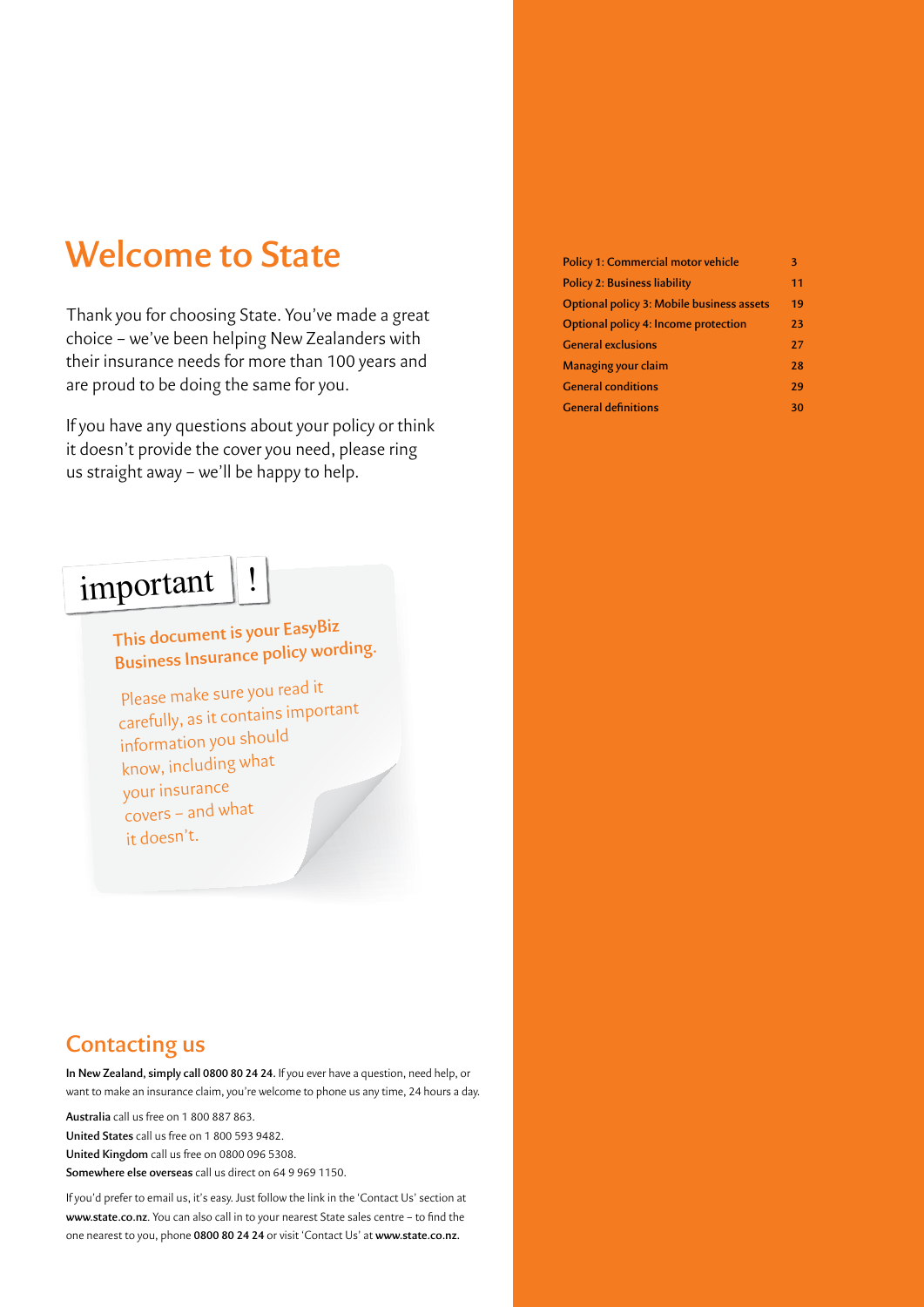# Your policy

# ` **Agreement**

**You** agree to pay **us** the premium described in the **schedule** and comply with each policy. In exchange, **we** agree to insure **you** as set out in this EazyBiz package.

# **Policy contract**

This policy consists of the following parts:

- **1. your** application for insurance, and any oral or written supporting statements or documents supplied by **you**, and
- **2.** this policy wording (including any endorsements or warranties), and
- **3.** the **schedule**.

# ` **Interpreting this policy**

Certain words in this policy have a specific meaning. These words appear in **bold** and **you** will find the meaning listed in the 'General definitions' section of this package.

The definitions apply to the plural and any derivatives of the **bolded** words.

**You** will also find examples and comments to make parts of this policy easier to understand. These examples and comments, which appear in *italics*, do not affect or limit the meaning of the section they refer to.

The headings in this policy are for reference only and do not form part of it. They must not be used when interpreting the policy.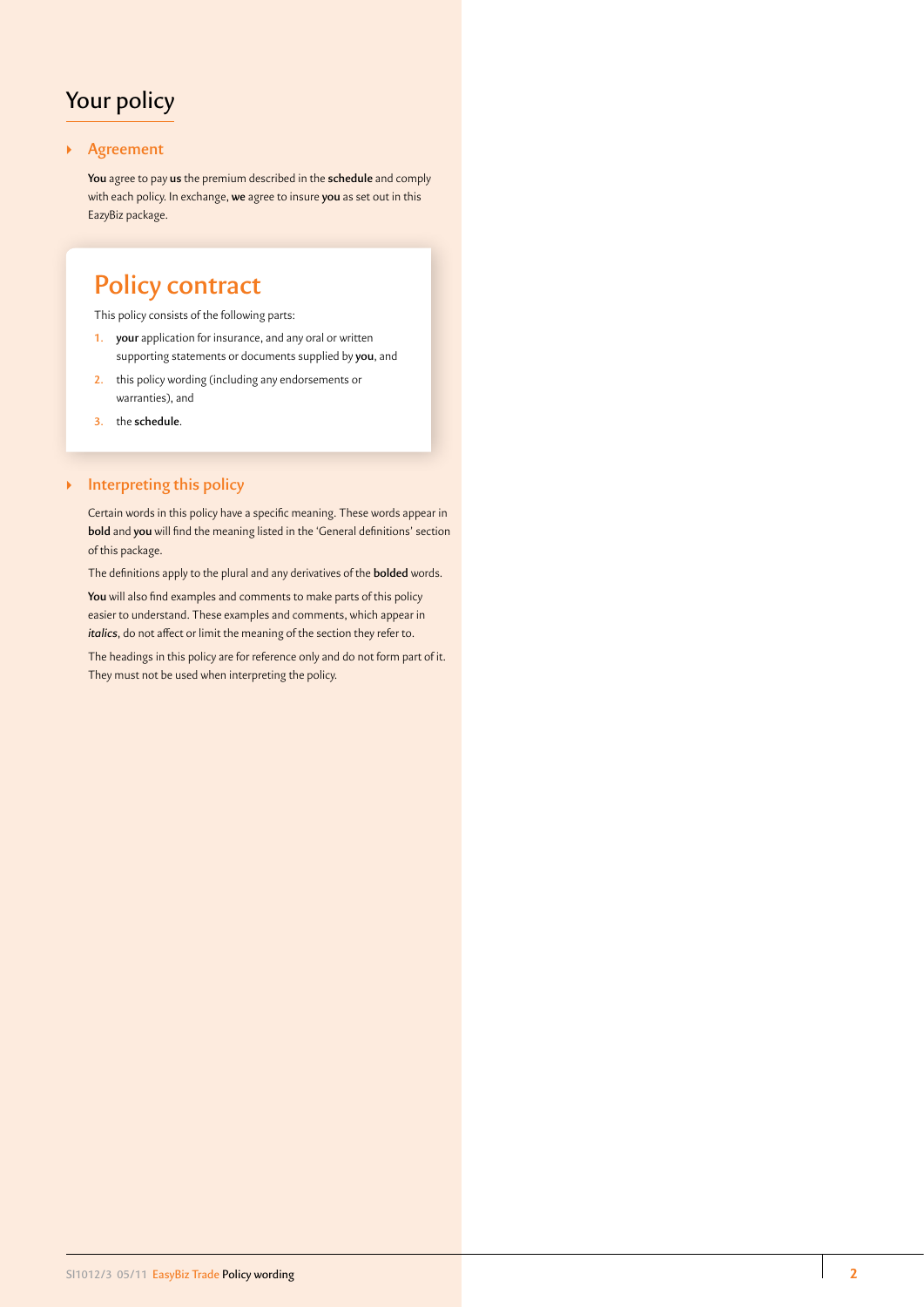#### **Policy 1:**

| <b>Commercial motor vehicle</b>      |                |
|--------------------------------------|----------------|
| Policy cover options                 | 3              |
| When cover applies                   | 3              |
| Section 1: Damage to the vehicle     | $\overline{4}$ |
| Section 1: Automatic extensions      | $\overline{4}$ |
| Section 1: Optional extensions       | 5              |
| Section 1: Exclusions                | 5              |
| Section 1: Basis of settlement       | 6              |
| Section 2: Liability cover           | 7              |
| Section 2: Automatic extensions      | 7              |
| Section 2: Exclusions                | 8              |
| Section 2: Basis of settlement       | 8              |
| Sections 1 & 2: Automatic extensions | 9              |
| Sections 1 & 2: Exclusions           | 9              |
| Sections 1 & 2: Managing your claim  | 10             |
| Sections 1 & 2: Conditions           | 10             |

# **EXECUTE:** Policy cover options

**Your vehicles** will be insured under one of the following Policy cover options. The option that applies will be shown on the **schedule**:

| <b>Full cover</b>            | 1.       | Full cover under 'Section 1: Damage to<br>the vehicle', and                                                                                                                                                                                   |
|------------------------------|----------|-----------------------------------------------------------------------------------------------------------------------------------------------------------------------------------------------------------------------------------------------|
|                              | 2.       | Full cover under 'Section 2: Liability<br>cover'.                                                                                                                                                                                             |
| Third party,<br>fire & theft | 1.       | Limited cover under 'Section 1: Damage<br>to the vehicle', only covering accidental<br>loss to the vehicle caused by: fire,<br>lightning, explosion, theft or illegal<br>conversion (including attempted theft or<br>illegal conversion), and |
|                              | 2.       | Full Cover under 'Section 1: Automatic<br>extensions, Part C', and                                                                                                                                                                            |
|                              | 3.       | Full cover under 'Section 2: Liability<br>cover'.                                                                                                                                                                                             |
| Third party only             | 1.<br>2. | Full cover under 'Section 1: Automatic<br>extensions, Part C', and<br>Full cover under 'Section 2: Liability                                                                                                                                  |
|                              |          | cover'.                                                                                                                                                                                                                                       |

# ` **When cover applies**

# **A. Who may use the vehicle**

This policy only covers the **vehicle** while it is being used by:

- **1. you**, or
- **2.** any person with **your** consent, provided that the **driver**:
	- **2.1** is legally allowed to operate the **vehicle**, and
	- **2.2** holds a current licence to drive the **vehicle** (if required), and
	- **2.3** is not breaching any licence condition relating to that **vehicle**.

The above restrictions do not apply to any person who steals or illegally converts the **vehicle**.

#### **B. What the vehicle can be used for**

This policy only covers the **vehicle** while it is being used:

**1.** in connection with **your** business or occupation, or

**2.** for private, social or domestic purposes,

including:

- **a.** while temporarily lent out by **you** without charge, or
- **b.** while used in a car pooling agreement carrying passengers for payment,

for purposes comparable with those listed in 1. or 2. above.

No cover applies if the **vehicle** is used for racing, pacemaking, reliability trials, hill climbing, speed tests, or testing in preparation for any of these.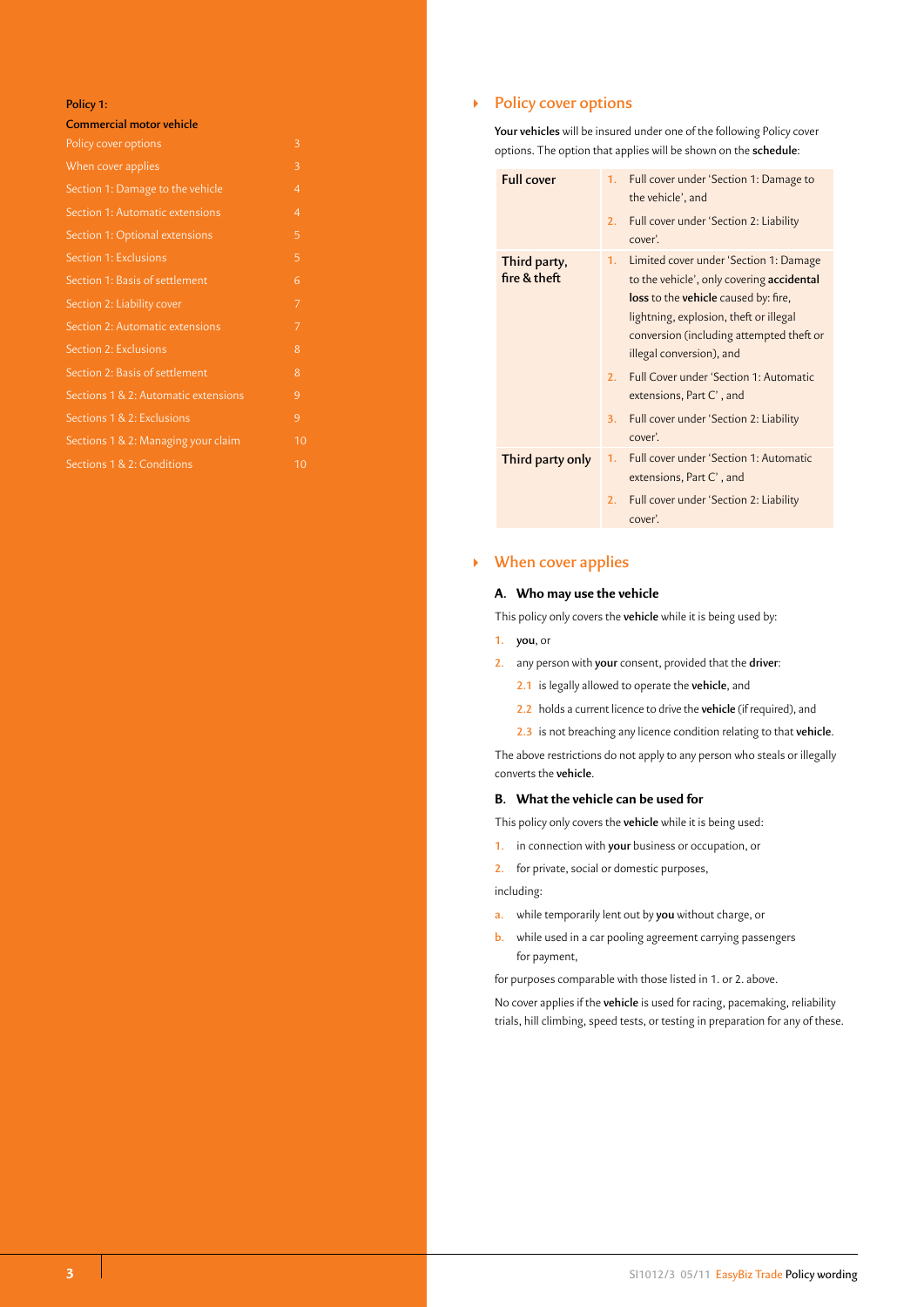# <span id="page-4-0"></span>` **Section 1: Damage to the vehicle**

#### **A. Accidental loss to the vehicle**

**You** are insured for **accidental loss** to the **vehicle** occurring anywhere in New Zealand.

# ` **Section 1: Automatic extensions**

In addition to the cover under 'Section 1: Damage to the vehicle' above, **we** also provide the following automatic extensions.

#### **A. Breakage of windscreens and window glass**

This extension only applies where the **vehicle** is insured for 'Full Cover' as described in the 'Policy cover options'.

**You** are insured for **accidental loss** to windscreens, windows and sunroofs (including scratching or damage to bodywork resulting solely from the broken glass), provided that:

- **1. we** have accepted the claim under 'Section 1: Damage to the vehicle', and
- **2.** there has been no other **loss** to the **vehicle**.

Any claim **you** make under this extension will not affect **your** No Claim Discount entitlement.

No excess applies to this extension.

#### **B. Damage caused by an uninsured third party**

This extension only applies where the **vehicle** is insured for 'Third Party, Fire & Theft' or 'Third Party Only' as described in the 'Policy cover options'.

This extension is independent of cover provided under 'Section 1: Damage to the vehicle'.

**You** are insured for **accidental loss** to the **vehicle** that:

- **1.** occurs in New Zealand, and
- **2.** is caused by an identifiable and uninsured driver of another vehicle,

provided that:

- **a.** full liability is admitted by or established against that third party, and
- **b. you** supply **us** with enough information to identify the third party (such as the correct registration, their name and address).

The most **we** will pay under this extension for any one **vehicle** is:

- **1.** the **market value** of the **vehicle**, or
- **2.** \$5,000,

whichever is the lesser.

No excess applies to this extension.

### **C. Death by injury**

**You** are insured for:

- **1.** a death payment of \$10,000, and
- **2.** funeral costs, in excess of any entitlement under ACC, up to a maximum of \$5,000,

if the **driver** dies as a direct result of **injury** sustained in an **accident**, provided that:

- **a.** the **accident** is covered under 'Section 1: Damage to the vehicle' and,
- **b.** the death occurs within 12 months of the **accident**.

'General conditions Part A Item 5' does not apply to this extension.

Where **we** pay a claim under this extension:

- **1. we** will make any payments under this extension to the deceased(s) legal representative(s), and
- **2.** if more than one individual becomes entitled to payment under this extension, through a single accident, the amount payable will be divided equally between them.

# **D. Goods in transit**

**You** are insured for **accidental loss** to property that is being carried in, or on any **vehicle,** arising from a claim under 'Section 1: Damage to the vehicle', provided that:

- **1.** the **vehicle** belongs to **you**, and
- **2.** the property belongs to **you**, and
- **3. loss** to the property is caused by the **vehicle**:
	- **3.1** catching fire, or
	- **3.2** overturning, or
	- **3.3** being involved in a collision.

The most **we** will pay under this extension is \$5,000 for any **event**.

An excess of \$100 applies to this extension.

# **E. Hoists**

**You** are insured for **accidental loss** to hydraulic rams and hoists, provided that:

- **1.** the ram or hoist is permanently attached to the **vehicle**, and
- **2.** the **loss** is a result of mechanical breakdown or failure of the ram or hoist.

'Section 1: Exclusions Part A Item 3' does not apply to this extension.

The most **we** will pay under this extension is \$5,000 for any **event**.

An additional excess of \$500 applies to this extension.

# **F. Load recovery**

**You** are insured for the reasonable costs **you** incur to:

- **1.** recover, reload or trans-ship any load carried by the **vehicle** to the nearest place of safety, and
- **2.** remove debris from any road, carriageway or parking area, arising from a claim under 'Section 1: Damage to the vehicle'.

This extension does not cover any fines or penalties payable by **you**. The most **we** will pay under this extension is \$5,000 for any **event**.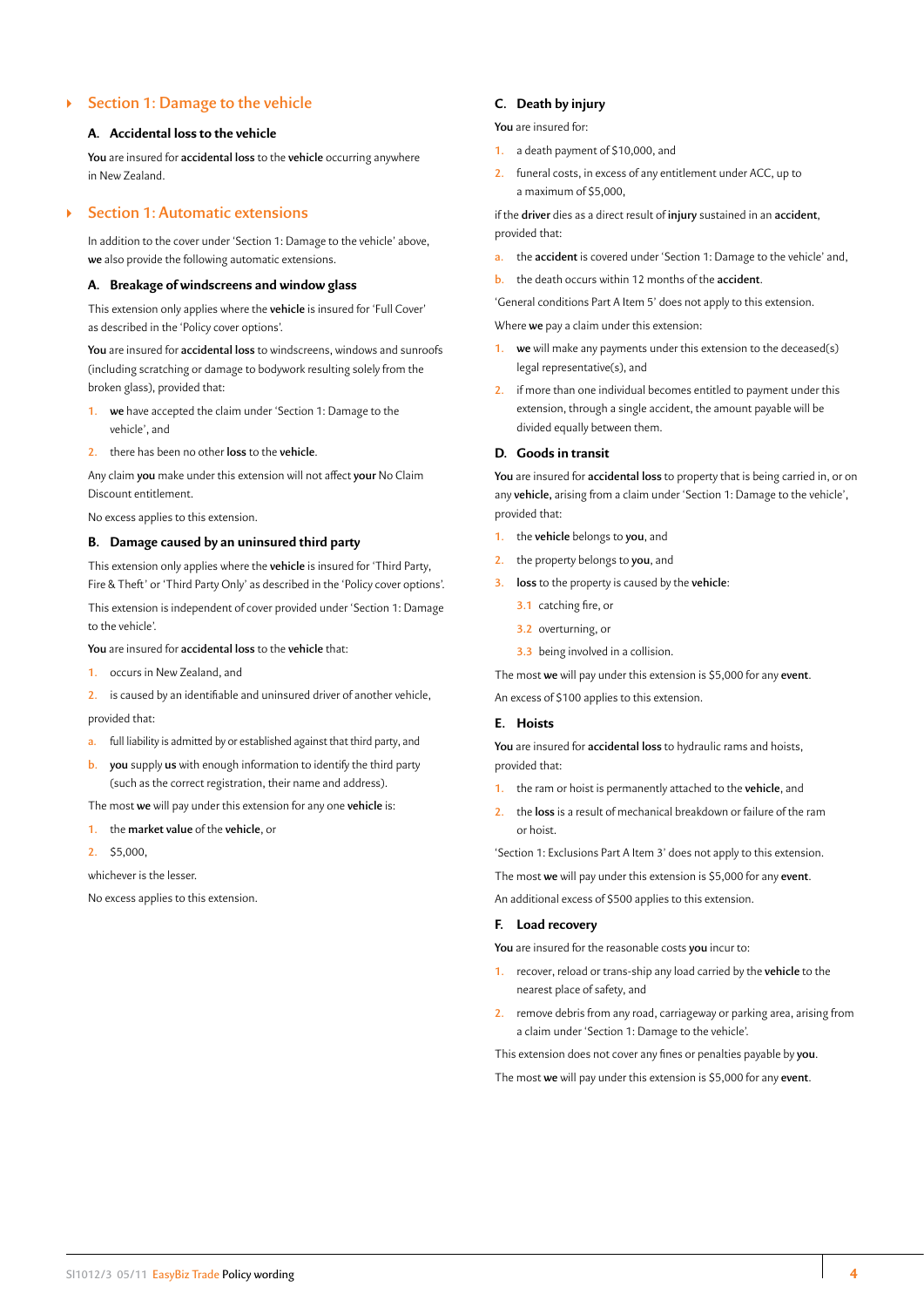# **G. Return home cover**

**You** are insured for the reasonable costs **you** incur to:

- **1.** hire another **vehicle** to complete the journey, or
- **2.** hire another **vehicle** to return to the place the journey commenced from, and
- **3.** return the **vehicle** to the premises where it is normally based, following its repair or, in the **event** of theft or conversion, its recovery,

arising from a claim under 'Section 1: Damage to the vehicle', provided that the **vehicle** is unable to be used or driven.

The most **we** will pay under this extension is:

- **1.** \$2,000 for any **event**, and
- **2.** \$5,000 during an **annual period**.

#### **H. Reward**

**You** are insured for a reward that **you** offer and pay to successfully secure the return of the **vehicle** following its theft, provided that:

- **1. we** have accepted a claim under 'Section 1: Damage to the vehicle', and
- **2. you** have **our** prior approval to offer the reward.

The most **we** will pay under this extension is \$5,000 for any **event**.

# **I. Safety of the vehicle**

**You** are insured for the reasonable costs **you** incur to ensure the immediate safety of the **vehicle**, following a **loss** covered under 'Section 1: Damage to the vehicle'.

#### **J. Recovery costs**

**You** are insured for the reasonable costs **you** incur to salvage or recover the **vehicle**, and deliver the **vehicle** to a place of repair or inspection, following a **loss** covered under 'Section 1: Damage to the vehicle'.

#### **K. Tarpaulins, sheets, ropes or chains**

**You** are insured for **accidental loss** to tarpaulins, sheets, ropes or chains while in or on the **vehicle**.

The most **we** will pay under this extension is \$2,000 for any **event**. An excess of \$250 applies to this extension.

#### **L. Tyre damage**

**You** are insured for **accidental loss** to any tyre (including its inner tube) fitted to the **vehicle**, provided that the **vehicle** is not primarily used for driving on public or private roads.

'Section 1: Exclusions, Part A Item 1' does not apply to this extension.

**We** will at **our** option pay:

- **1.** the cost to repair the damage, or
- **2.** an amount equal to the reasonable cost of repair, or
- **3.** the cost to replace the tyre, or
- **4.** an amount equal to the cost of the tyre immediately prior to the **loss**.

The most **we** will pay under this extension is \$3,000 for any **event**.

# ` **Section 1: Optional extensions**

This Optional extension only applies where specified in the **schedule**.

#### **A. Loss of use**

**You** are insured for the reasonable costs **you** incur to hire a substitute **vehicle** following a **loss** under 'Section 1: Damage to the vehicle', provided that:

- **1.** the substitute **vehicle** is of a similar make, model and specification to the **vehicle** that suffered the **loss**, and
- **2.** repair or replacement of the **vehicle** is carried out as soon as possible (**you** must help **us** achieve this).

Cover under this extension begins:

- **1.** after **we** have had the opportunity to assess and authorise repairs to the **vehicle**, or
- **2.** from the date the **vehicle** was stolen or is declared an **agreed total loss** by **us**,

whichever occurs first.

Cover under this extension ends once:

- **1.** the repaired **vehicle** is returned to **you**, or
- **2. we** have settled **your** claim in full,

whichever occurs first.

This extension does not cover petrol, insurance or normal running costs.

'Section 1: Exclusions Part B' does not apply to this extension.

The most **we** will pay under this extension is:

**1.** the daily limit payable per day as specified in the **schedule**, and

**2.** a maximum period of 60 days inclusive of the excess period (below).

The excess under this extension is the amount of the first 7 days of the rental costs.

# ` **Section 1: Exclusions**

The following exclusions apply to Section 1 only. Please also read the 'Sections 1 & 2: Exclusions', as well as 'General exclusions' that apply to all parts of this EasyBiz package.

# **A. Types of loss not covered**

This policy does not insure:

- **1.** punctures, cuts or bursts to **your** tyres. However, this exclusion does not apply to punctures, cuts or bursts that result in or from a **loss** otherwise covered under 'Section 1: Damage to the vehicle'.
- **2.** rust or corrosion. This exclusion is limited to the part immediately affected and does not apply to any resultant **accidental loss** to any other part of the **vehicle**.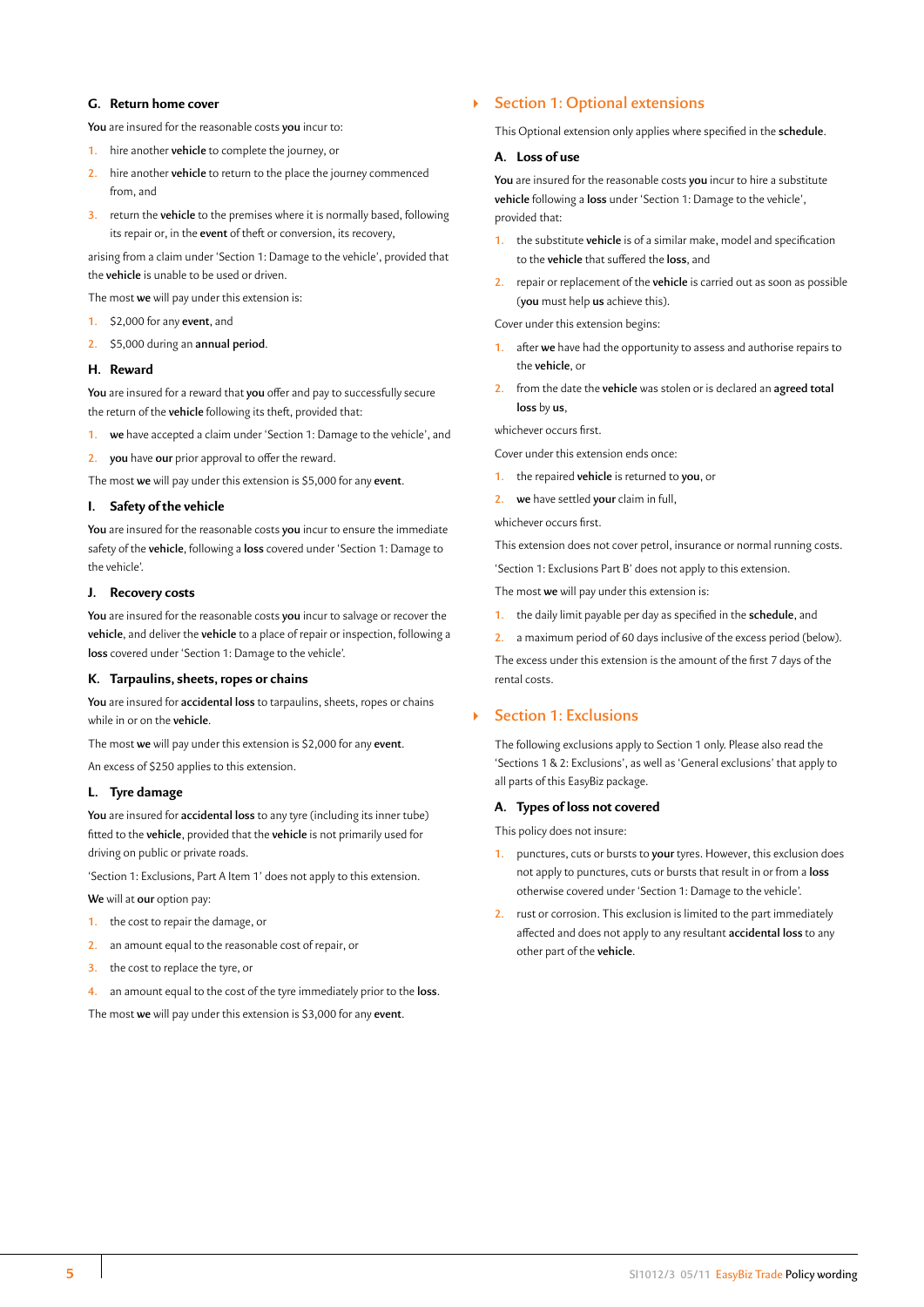- <span id="page-6-0"></span>**3.** damage or failure that is:
	- **3.1** mechanical, or
	- **3.2** electrical, or
	- **3.3** electronic.

However, this exclusion does not apply to the above types of **loss** to the **vehicle** where it results in or results from any of the following external causes: fire, collision, overturning, immersion in water, flood, malicious damage, theft or illegal conversion, earthquake, volcanic eruption, hydrothermal activity, geothermal activity or tsunami.

- **4.** wear and tear. This exclusion does not apply to any resultant **accidental loss** to any other part of the **vehicle**, unless it is to:
	- **4.1** the engine hydraulic systems, or
	- **4.2** the engine transmission systems, or
	- **4.3** any other engine part or engine component.

# **B. Consequential loss**

This policy does not insure:

- **1.** loss of use or any costs or expenses that result from this (or any other consequential loss), unless expressly insured under 'Section 1: Damage to the vehicle', 'Section 1: Automatic extensions' or 'Section 1: Optional extensions'.
- **2.** depreciation, or loss in value.

# **C. Defects in design / specifications / materials**

This policy does not insure **loss** connected with:

- **1.** the failure of, or
- **2.** any defect in, or
- **3.** any fault in,
- the **vehicle's** design, specifications or materials.

This exclusion is limited to the part immediately affected and does not apply to any resultant **accidental loss** to any other part of the **vehicle**.

# **D. Theft by purported purchaser**

This policy does not insure **loss** of the **vehicle** arising from purported purchaser:

- **1.** using any fraudulent scheme or device, or
- **2.** practising any false pretence,

to obtain it from **you**.

*Important: Please also read 'General exclusions'.*

# ` **Section 1: Basis of settlement**

# **A. Method of indemnity**

**We** will indemnify **you** by whichever of the following options **we** choose. **We** will:

- **1.** pay the cost of repairs, or
- **2.** pay an amount equal to the reasonable cost of repair, or
- **3.** replace the **vehicle** with a **vehicle** of similar condition, or
- **4.** pay an amount equal to the **market value** of the **vehicle**.

# **B. Maximum amount payable**

Unless stated differently in this policy, the maximum amount **we** will pay is:

- **1. market value** of the **vehicle**, or
- **2.** the sum insured shown in the **schedule**,

whichever is the lesser.

# **C. Excess**

The excess shown in the **schedule** will be deducted from the amount of the **loss** for each **event**, unless a different excess or nil excess is stated in this policy.

If more than one **vehicle** suffers **loss** from a single **event**, only one excess will apply, being the highest excess.

#### **D. Leased vehicles**

This part only applies where the **vehicle** is insured for 'Full Cover' as described in the 'Policy cover options'.

If the **vehicle** is leased, and:

- **1. we** determine it is an **agreed total loss**, and
- **2.** the **vehicle** weighs 3,500 kilograms or less,

**we** will pay the **market value** or the residual value, whichever is the greater.

- However, **our** settlement will not include any of the following:
- **1.** penalties for early termination,
- **2.** penalties for any additional distance travelled,
- **3.** unpaid obligations under the lease at the time of the **loss**,
- **4.** penalties resulting from lack of servicing or poor maintenance,
- **5.** 'balloon' payments,
- **6.** the amount by which the residual value of the **vehicle** exceeds 120% of its **market value**, where a guaranteed buy back agreement is in place.

#### **E. Obsolete vehicles**

If the **vehicle** is no longer manufactured, **we** will not pay more than the supplier's or manufacturer's last list price for any:

- **1.** part, or
- **2. accessory**,

for that **vehicle,** plus the reasonable costs of fitting that part or **accessory**.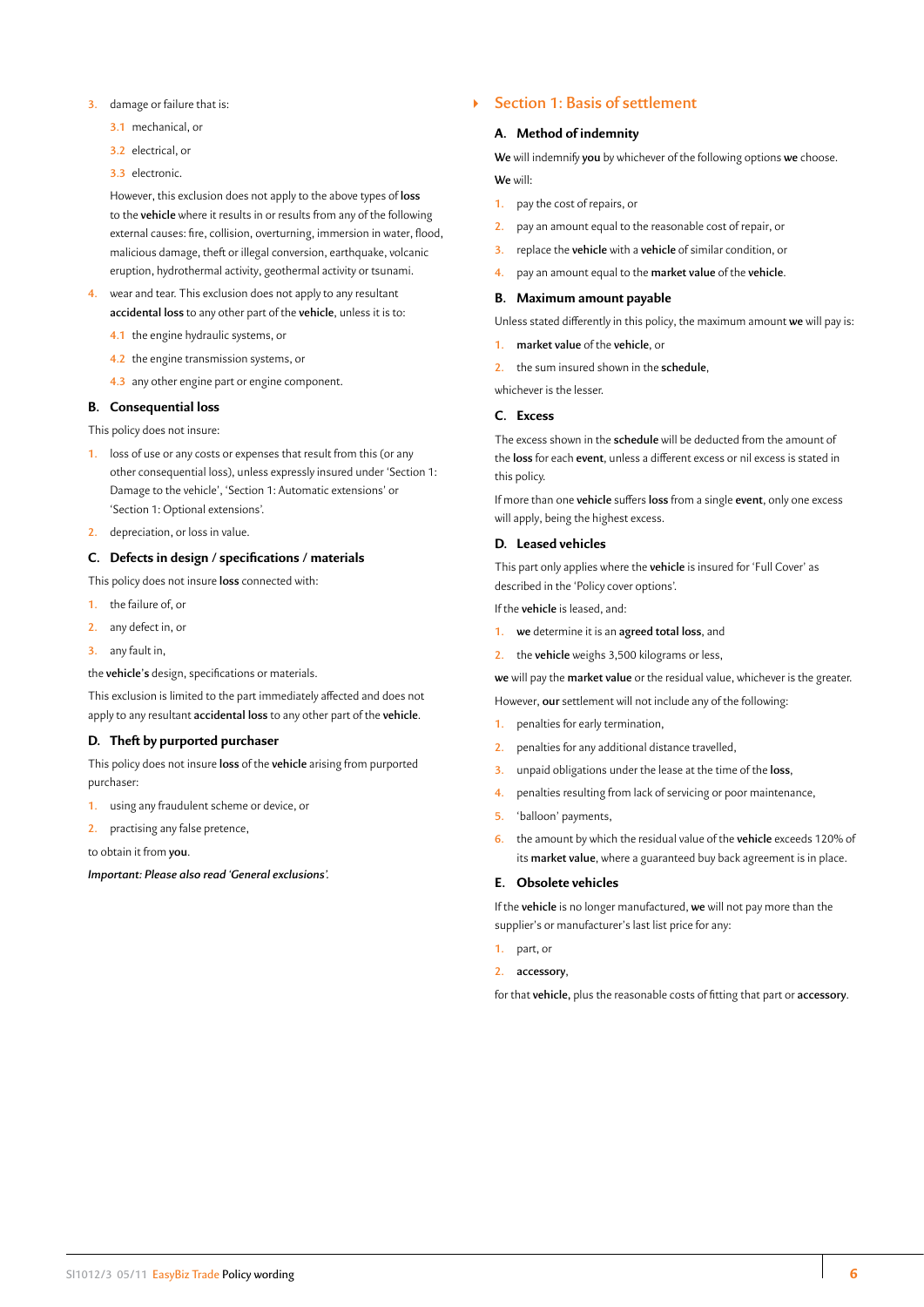# <span id="page-7-0"></span>**F. Replacement vehicle**

This part only applies where the **vehicle** is insured for 'Full Cover' as described in the 'Policy cover options'.

If **we** declare the **vehicle** is an **agreed total loss**, **we** will replace the **vehicle** with a new one of the same make, model, and specification, provided that:

- **1.** the make/model/specification is currently available in New Zealand, and
- **2.** the **vehicle** is less than 12 months old (from first being registered in New Zealand as a new **vehicle**), and
- **3.** the **vehicle** weighs 3,500 kilograms or less.
- If **you** do not want the **vehicle** replaced with a new one, **we** will pay **you** the:
- **1. market value** of the **vehicle**, or
- **2.** sum insured specified in the **schedule**,

whichever is the lesser.

# **G. Sub limits**

The most **we** will pay under any automatic or optional extension is:

- **1.** the amount specified in this policy wording, or
- **2.** the amount specified in the **schedule**,

whichever is the higher.

# ` **Section 2: Liability cover**

# **A. Damages and costs**

**You** are insured for **your** legal **liability** following:

- **1. accidental bodily injury**, and/or
- **2. accidental loss** to any property,

provided that the **liability** arises from an **event** in New Zealand in connection with the **vehicle**.

**We** also insure, on the same terms, the legal **liability** of any **driver** who is driving the **vehicle** with **your** consent.

**You** are also insured for **your** legal **liability** if **you** drive any other **vehicle** that is neither owned nor hired by **you**, provided that:

- **1.** the **vehicle** weighs less than 3,500 kilograms, and
- **2.** the **vehicle** is being used in connection with **your** business.

**We** also insure, on the same terms, the legal liability of any **driver** who is driving any other **vehicle**, in the same circumstances, with **your** consent.

#### **B. Defence costs**

**You** are insured for **your** legal defence costs and expenses, provided that they are incurred:

- **1.** to defend any legal action (or threat of legal action) brought against **you**, and
- **2.** in relation to an alleged **liability** that, if proven, would be covered under 'Section 2: Liability cover'.

**We** will meet these costs even if the legal action seems groundless.

*If you are unsure whether we will pay your costs, please talk to us before you agree to any payments.*

# **C. Court action / enquiries / inquests**

**You** are insured for the legal costs and expenses **you** incur to:

- **1.** defend a charge of careless driving causing death, arising out of the use of the **vehicle** by any **driver**, or
- **2.** be legally represented at any enquiry or coroner's inquest, concerning a death from the use of the **vehicle** by any **driver**,

provided that **you** are otherwise covered under 'Section 2: Liability cover' of this policy.

The most **we** will pay is \$2,000 for any **event** involving the use of a **vehicle**.

*If you are unsure whether we will pay your costs, please talk to us before you agree to any payments.*

# ` **Section 2: Automatic extensions**

In addition to the cover under 'Section 2: Liability cover', **we** also provide the following automatic extensions:

#### **A. Clean up costs**

**You** are insured for costs lawfully charged by: any local body or authority, the New Zealand Fire Service, ambulance service, or any other entity for cleaning or restoring the site of an **accident** covered under 'Section 1: Damage to the vehicle'.

There is no indemnity under this extension for costs arising from a Hazardous substance emergency. Please read Extension B (below).

The most **we** will pay under this extension is \$10,000 for any **event**.

An excess of \$500 applies to this extension.

# **B. Hazardous substance emergency**

**You** are insured for any charge the New Zealand Fire Service is authorised to impose on **you** under Section 47C of the Fire Services Act 1975, for their attendance at a Hazardous substance emergency, involving **your vehicle**.

The most **we** will pay under this extension is \$5,000 for any **event**.

# **C. General average**

**You** are insured for the costs of **General average** that **you** are **liable** to meet if the **vehicle** is in transit between places in New Zealand, during the **period of insurance**.

#### **D. Movement of other vehicles**

**You** are insured for **your** legal **liability** for:

- **1. accidental bodily injury**, and/or
- **2. accidental loss** to any property,

provided that the liability arises from the movement by **you** (or any of **your** authorised employees) of any **vehicle** that:

- **a.** is parked in a position that prevents or impedes the loading or unloading of the **vehicle**, or
- **b.** prevents or impedes the legitimate passage of the **vehicle**.

'Section 2: Exclusions, Part F' does not apply to this extension.

#### **E. Principal's indemnity**

**We** will indemnify the principal of any construction or works project for their vicarious legal liability:

- **1.** where the liability arises in connection with **your** use or **your** operation of the **vehicle** on that project, and
- **2.** the liability is for **accidental loss** to any property or **accidental bodily injury**.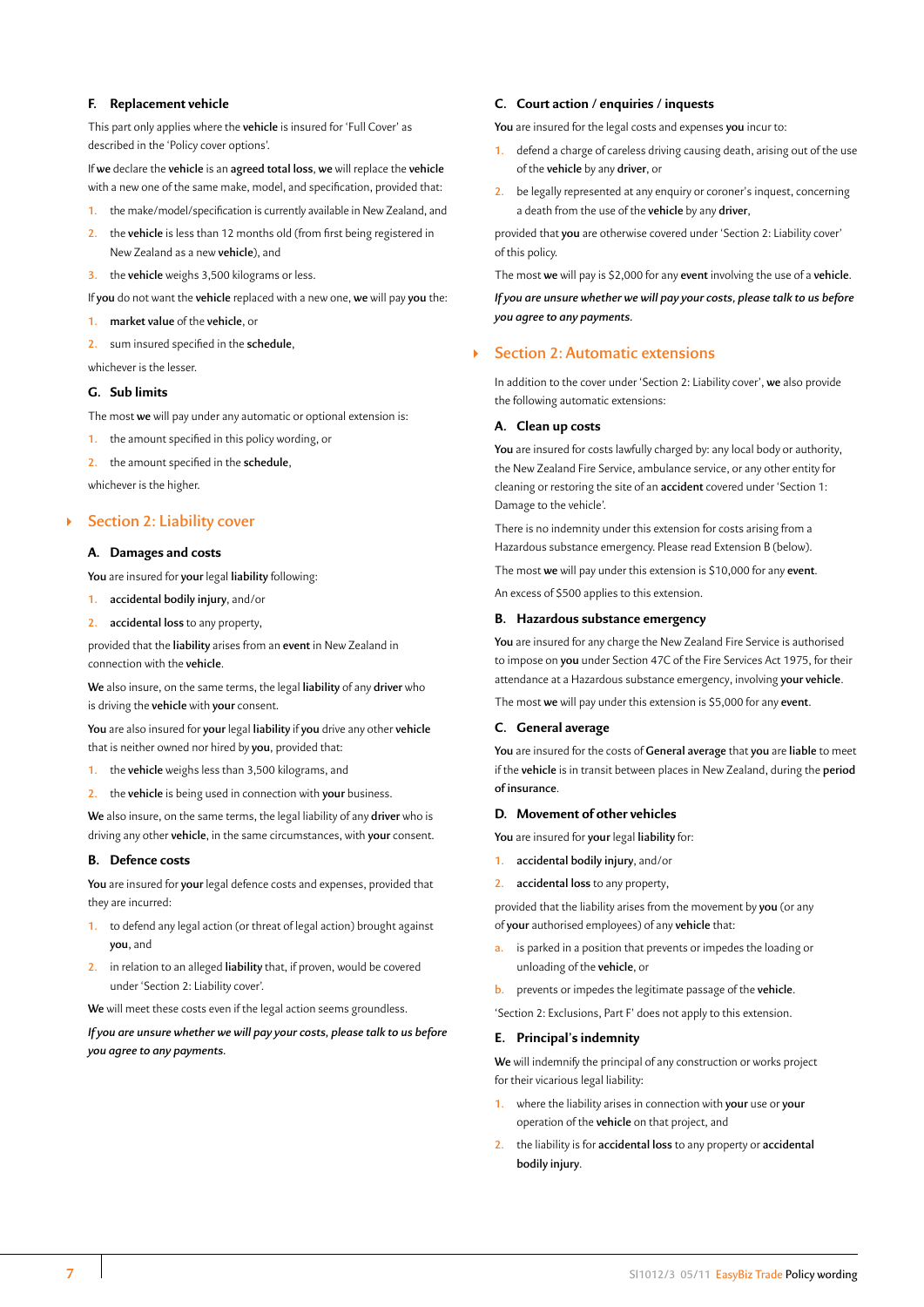# <span id="page-8-0"></span>**F. Towing**

**You** are insured for **your** legal **liability** for:

- **1. accidental bodily injury**, and/or
- **2. accidental loss** to any property,

provided that:

- **a.** the liability arises from the **vehicle** being used while towing any:
	- **i.** single trailer or caravan, or
	- **ii.** single disabled mechanically propelled **vehicle**, and
- **b.** the towing is not for hire or reward.

'Section 2: Exclusions, Part F' does not apply to this extension.

# **G. Weight damage**

**You** are insured for **your** legal **liability** for **accidental loss** to any property (including roads) caused by the:

- **1.** weight of the load being carried by **your vehicle**, and/or
- **2.** weight of **your vehicle**.

'Section 2: Exclusions, Part E Items 2 and 3' do not apply to this extension.

The most **we** will pay under this extension is \$500,000 for any **event**. An excess of \$2,500 applies to this extension.

# **H. Exemplary damages**

**You** are insured for **your** legal **liability** for exemplary damages in New Zealand for **bodily injury** caused by, or in connection with the **vehicle**.

However, there is no indemnity for exemplary damages arising from any dishonest, fraudulent or malicious acts or omissions by **you** or anyone acting on behalf of **you**.

'Section 2: Exclusions, Part C' does not apply to this extension.

**Our** total liability will not exceed \$500,000 for any **event** and \$1,000,000 in the aggregate for all claims during an **annual period**.

An additional excess of 10% of the exemplary damages, with a minimum of \$5,000 applies.

# ` **Section 2: Exclusions**

The following exclusions apply to Section 2 only. Please also read the 'Sections 1 & 2: Exclusions', as well as 'General exclusions' that apply to all parts of this EasyBiz package.

# **A. Contractual liability**

This policy does not insure **liability** that **you** agree to under a contract, where that liability:

- **1.** arises solely under the contract, and
- **2.** does not otherwise arise at law.

# **B. Drivers**

This policy does not insure **liability** for or arising from:

**1. bodily injury** to, or

**2. loss** of property belonging to,

the **driver** of the **vehicle**.

# **C. Exemplary damages**

This policy does not insure **liability** for any exemplary damages.

# **D. Operation of mechanical plant or machinery**

This policy does not insure **liability** arising out of the operation of any **mechanical plant** while it is being used for the purpose it was designed (eg: the operation of a crane or backhoe).

This exclusion does not apply to the operation of any fork hoist.

# **E. Property beneath the vehicle**

This policy does not insure **liability** for **loss** to any property or road caused by:

- **1.** the vibration by the **vehicle**, or
- **2.** the weight of the **vehicle**, and/or
- **3.** the weight of the load carried by the **vehicle**.

# **F. Property owned or in your care**

This policy does not insure **liability** arising from **loss** to property that belongs to **you**, or is in **your** possession or control.

# **G. Transporting of a load**

This policy does not insure **liability** arising from the transportation of a load to or from the **vehicle**. However, this exclusion does not apply to liability arising from the actual loading and unloading of the **vehicle**.

# **H. Vehicles**

This policy does not insure **liability** arising from **loss** to any:

- **1. vehicle** that is insured by this policy, or
- **2.** property being carried in or on it.

*Important: Please also read 'General exclusions'.*

# ` **Section 2: Basis of settlement**

# **A. Maximum amount payable**

The maximum amount payable, inclusive of defence costs, under 'Section 2: Liability cover' and 'Section 2: Automatic extensions', in total, for any **event** is \$10,000,000, unless a different amount is shown in this policy. However, the maximum amount payable, inclusive of defence costs, under 'Section 2: Liability cover' and 'Section 2: Automatic extensions', arising out of the ownership, operation or maintenance of any **vehicles** within the restricted area of any airport used for scheduled commercial flights is \$1,000,000 for any **event**.

# **B. Excess**

An excess will only apply under 'Section 2: Liability cover' and 'Section 2: Automatic extensions', if specified in the **schedule** or this policy.

# **C. Sub limits**

The most **we** will pay under any automatic or optional extension is:

- **1.** the amount specified in this policy wording, or
- **2.** the amount specified in the **schedule**,

whichever is the higher.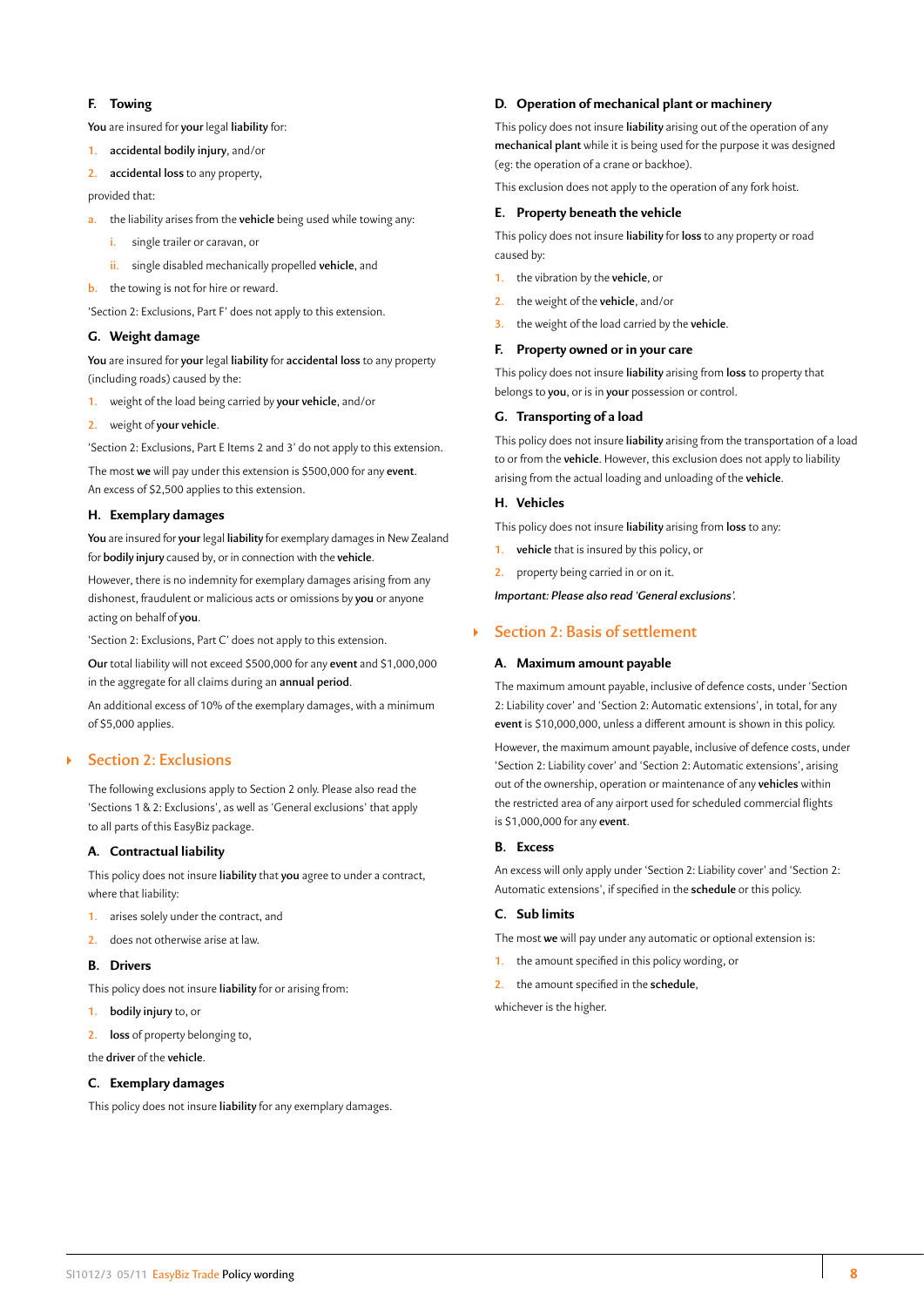# <span id="page-9-0"></span>` **Sections 1 & 2: Automatic extensions**

In addition to the cover under:

- **1.** 'Section 1: Damage to the vehicle', and
- **2.** 'Section 1: Automatic extensions', and
- **3.** 'Section 2: Liability cover', and
- **4.** 'Section 2: Automatic extensions',

**we** also provide the following automatic extensions.

#### **A. Additions and deletions**

**You** are insured for any additional **vehicle** purchased during the **period of insurance**. The additional **vehicle** will be automatically covered from the date of purchase, provided that **you** advise **us** within 30 days.

**You** must pay **us** any additional premium if **we** request it.

Each additional **vehicle** will be insured for its **market value**, up to a maximum of \$100,000, unless **you** advise **us** differently at the time of purchase.

If a **vehicle** is sold during the **period of insurance**, it will be deleted from the **schedule** from the date it is sold, provided that **you** advise **us** within 30 days. We will refund any pro-rata premium as appropriate.

# **B. Invalidation cover**

**You** are insured for **loss** or liability that arises when the **vehicle** is driven under any of the circumstances excluded in:

- **1.** 'Sections 1 & 2 Exclusions, Part B Driving hours'
- **2.** 'Sections 1 & 2 Exclusions, Part C Excessive loads'
- **3.** 'Sections 1 & 2 Exclusions, Part D Illegal activity'
- **4.** 'Sections 1 & 2 Exclusions, Part E Unlicensed drivers'
- **5.** 'Sections 1 & 2 Exclusions, Part F Unsafe vehicles'

#### provided that:

- **a.** those excluded circumstances were without the knowledge of an **authorised person**, and
- **b.** the claim is otherwise covered under this policy.

**You** must allow **us** to act on **your** behalf to recover the claim from other persons (including the **driver**) responsible for the **loss**.

This extension is limited solely to **loss** or liability suffered by **your** business. The liability of the **driver** or the person responsible for the **loss** or liability is not insured under this extension.

The most **we** will pay under this extension is:

- **1.** \$100,000 per **event** under 'Section 1: Damage to the vehicle', and
- **2.** \$1,000,000 per **event** under 'Section 2: Liability cover'.

An additional excess of \$2,500 applies to this extension.

# ` **Sections 1 & 2: Exclusions**

The following exclusions apply to Section 1 & 2 only. Please also read the 'General exclusions' section that apply to all parts of this EasyBiz package.

# **A. Confiscation**

This policy does not insure **loss**, liability, prosecution or expense of any type in connection with confiscation, nationalisation, requisition or destruction of, or damage to property by order of government, public or local authority (unless the order is given to control any **accidental loss** that is covered by this policy).

# **B. Driving hours**

This policy does not insure **loss** or liability when the **vehicle** is being driven in breach of any enactment or regulations relating to driving hours.

This exclusion does not apply to any claim for **loss** arising from theft or illegal conversion of the **vehicle**.

#### **C. Electronic data and programs**

This policy excludes loss of or damage to **electronic data** from any cause whatsoever including, but not limited to, a **computer virus**.

This includes loss of use, reduction in functionality or any other associated loss or expense in connection with **electronic data**.

However this exclusion does not apply to physical damage to other insured property that results from that loss of or damage to **electronic data**, and which is not otherwise excluded.

# **D. Excessive loads**

This policy does not insure **loss** or liability when the **vehicle** is:

- **1.** loaded in excess of the manufacturer's recommended specifications, and/or
- **2.** operated or loaded contrary to any enactment or regulations.

This exclusion does not apply to any claim for **loss** arising from theft or illegal conversion of the **vehicle**.

#### **E. Illegal activity**

This policy does not insure **loss** or liability when the **vehicle** is being driven by any person, including **you**, who:

- **1.** has a proportion of alcohol in their breath or blood that exceeds the legal limit, or
- **2.** is under the influence of any other intoxicating substance or drug, or
- **3.** fails or refuses to supply a breath or blood sample as required by law, or
- **4.** fails or refuses to stop, or remain at the scene, following an accident (as required by law).

This exclusion does not apply to any claim for **loss** arising from theft or illegal conversion of the **vehicle**.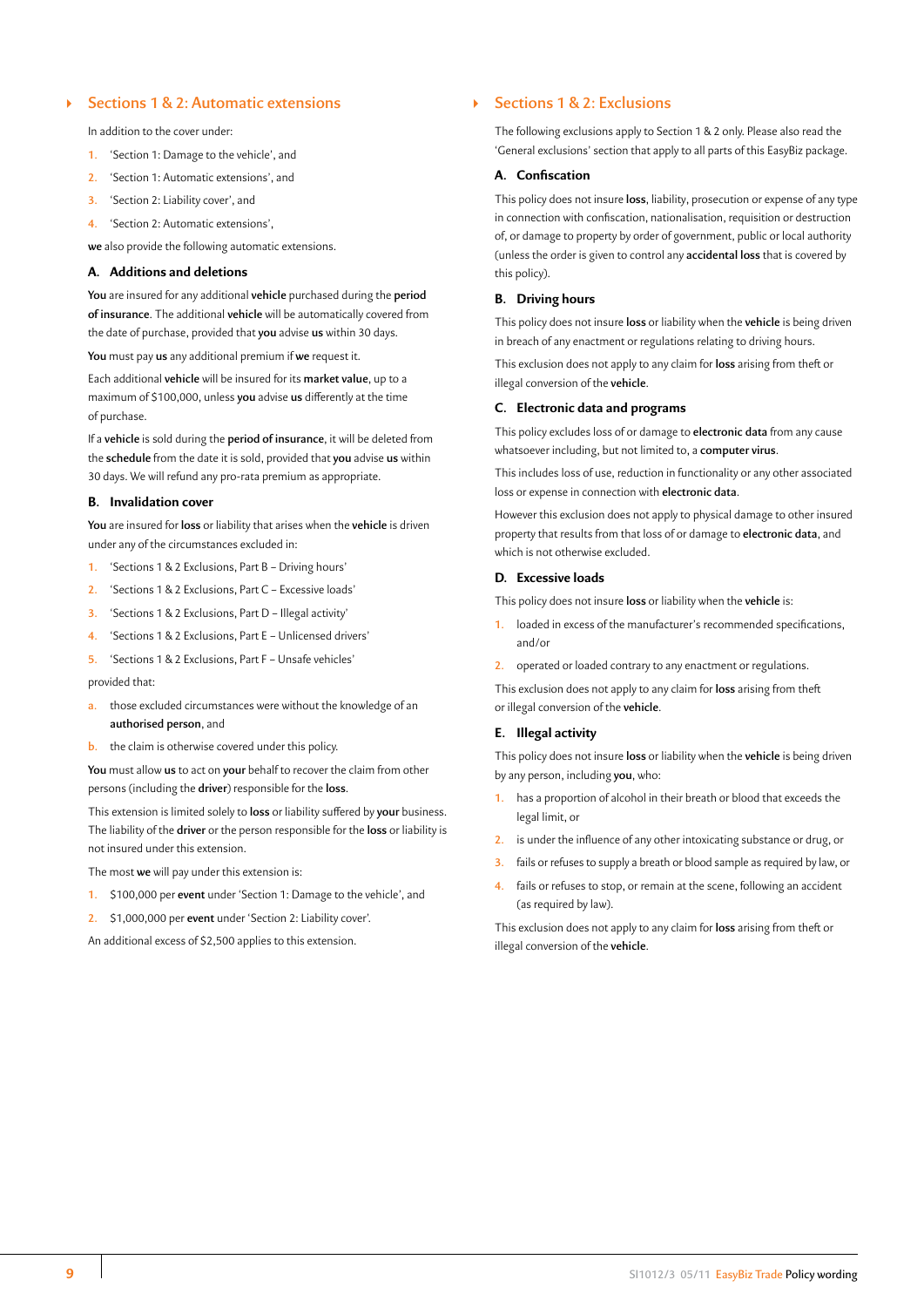# <span id="page-10-0"></span>**F. Unlicensed drivers**

This policy does not insure **loss** or liability when the **vehicle** is being driven by a person who:

- **1.** does not hold a driver's licence appropriate for the class or operation of the **vehicle** (or the **vehicle's** components), unless the:
	- **1.1 driver** has held, (and is not disqualified from holding or obtaining) and actually obtains, such a licence without a further driving test, or
	- **1.2 vehicle** is being used for the purpose of teaching a learner to drive, and all the requirements of the law are being complied with, or
- **2.** breaches any licence conditions that apply when driving the **vehicle** or the **vehicle's** components.

This exclusion does not apply to any claim for **loss** arising from theft or illegal conversion of the **vehicle**.

# **G. Unsafe vehicles**

This policy does not insure **loss** or liability if the **vehicle** is being driven in an unsafe manner or condition, and:

- **1.** that condition contributes to the **loss** or liability, and
- **2. you**, or any **driver** was (or should have been) aware of that condition.

This exclusion does not apply to any claim for **loss** arising from theft or illegal conversion of the **vehicle**.

# ` **Sections 1 & 2: Managing your claim**

The following 'Managing your claim' section applies to Commercial motor vehicle only. Please also read the general 'Managing your claim' section that applies to all parts of this EasyBiz package.

# **A. Recoveries**

If any property that **we** have paid a claim for is later found or recovered, **you** must tell **us** immediately and hand it over to **us** if **we** request it.

**We** have the right to keep any property that **we** have paid a claim for under this policy, including any proceeds if it is sold.

# **B. Reparation**

If any person is ordered to make reparation to **you** for **loss** to any property that **we** have paid a claim under this policy for, then **you** must tell **us**. Any payments received, must first reimburse **our** claims payment up to the amount of any reparation received.

### **C. Defence of liability claims**

After **you** have made a claim, **we** have the sole right to:

- **1.** act in **your** name and on **your** behalf to defend, negotiate or settle the claim as **we** see fit (this will be done at **our** expense), and
- **2.** publish a retraction or apology (in the case of defamation proceedings).

**We** may appoint **our** own lawyers to represent **you**. They will report directly to **us**.

## **D. Discharge of liability**

**We** may elect at any time to pay **you**:

- **1.** the maximum amount payable under the policy, or
- **2.** any lesser sum that the claim against **you** can be settled for.

Once **we** have paid this (plus any defence costs already incurred) **our** responsibility to **you** under the policy is met in full.

#### **E. Waiver of subrogation (group companies)**

If **you** are a parent or **subsidiary** company in a **group of related companies**, **we** will waive any right of recovery **we** may have against any other company in the same group.

# ` **Sections 1 & 2: Conditions**

The following conditions apply to Commercial motor vehicle only. Please also read the 'General conditions' section that applies to all parts of this EasyBiz package.

# **A. Sum insured**

The sum insured stated in the **schedule** must fully represent the current **market value** of each **vehicle**. Alternative values such as book value, depreciated cost, written down residual value, will not be sufficient to comply with this condition.

# **B. Total loss**

If **we** settle a claim for the **vehicle** as an **agreed total loss**, the insurance on that **vehicle** ceases entirely from the date of the **loss**. No premium will be refundable for the unexpired **period of insurance** in respect of that **vehicle**. The **vehicle** then becomes **our** property.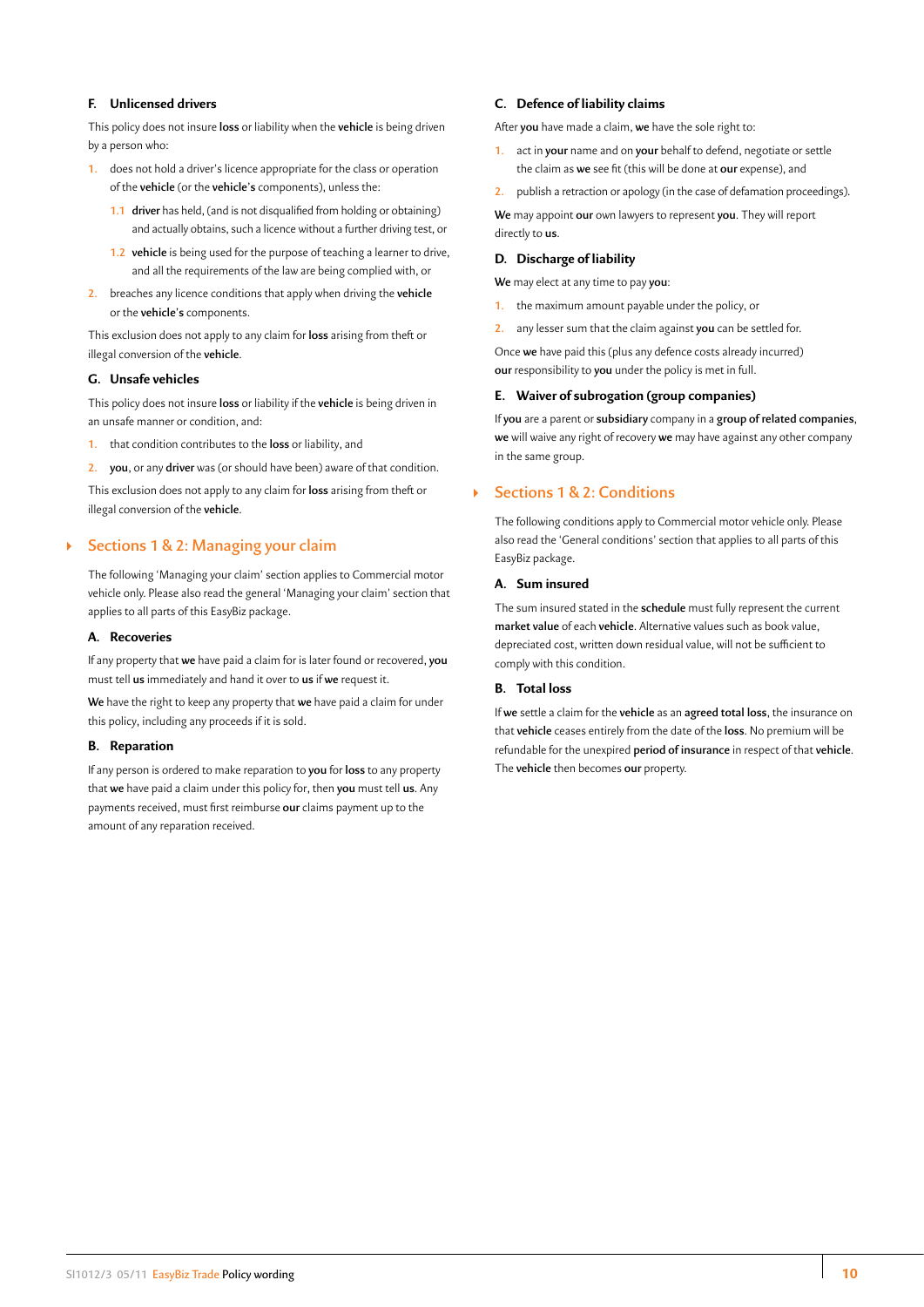#### **Policy 2:**

| <b>Business liability</b>                     |                 |
|-----------------------------------------------|-----------------|
| Part 1: Broadform liability                   | 11              |
| What you are insured for                      | 11              |
| Automatic extensions                          | 12              |
| <b>Broadform liability exclusions</b>         | 14              |
| <b>Basis of settlement</b>                    | 15              |
| Part 2: Statutory liability                   | 15              |
| What you are insured for                      | 15              |
| Statutory liability exclusions                | 16              |
| <b>Basis of settlement</b>                    | $\overline{1}6$ |
| Conditions                                    | 17              |
| Part 3: Employers liability                   | 17              |
| What you are insured for                      | 17              |
| <b>Employers liability exclusions</b>         | 17              |
| <b>Basis of settlement</b>                    | 18              |
| Conditions                                    | 18              |
| Business liability: Managing your claim       | 18              |
| <b>Business liability: Conditions</b>         | 18              |
| <b>Business liability: General exclusions</b> | 18              |

# Part 1: Broadform liability – occurrence wording

# ` **What you are insured for**

#### **A. Public and product liability**

# **1. Public liability**

**You** are insured for all sums that **you** become **liable** to pay arising from **injury** and/or **damage** that happens during the **period of insurance:**

- **1.1** anywhere in New Zealand, in connection with the **business**.
- **1.2** worldwide, provided that **your** liability is in connection with **business** related travel.

#### **2. Product liability**

**You** are insured for all sums that **you** become **liable** to pay arising from **injury** and/or **damage** that happens during the **period of insurance**  anywhere in New Zealand, in connection with **your products**.

The most **we** will pay for any **event**, or in aggregate for all **product liability events**, during an **annual period**, is the Broadform liability sum insured shown in the **schedule**.

# **B. Defence costs**

**You** are insured for all legal costs and legal expenses necessarily and reasonably incurred by **you** to defend any civil legal action that if proven, would be covered by this policy.

**We** will meet these costs even if the legal action seems groundless.

For avoidance of any doubt, if **you** are unsure whether **we** will pay **your** costs and/or expenses, please consult **us** before **you** start incurring any costs and/or expenses.

Defence costs covered by this policy will be paid in addition to the relevant limit shown in this policy or in the **schedule**, except for:

- **1.** 'What you are insured for, Part A, Item 1.2' Public liability: worldwide, in relation to **business** related travel, and
- **2.** 'Automatic extensions, Part B' Defective design liability, and
- **3.** 'Automatic extensions, Part D' Exemplary damages in New Zealand.

For Items 1–3 above, Defence costs covered by this policy are included within the relevant limit and are not additional.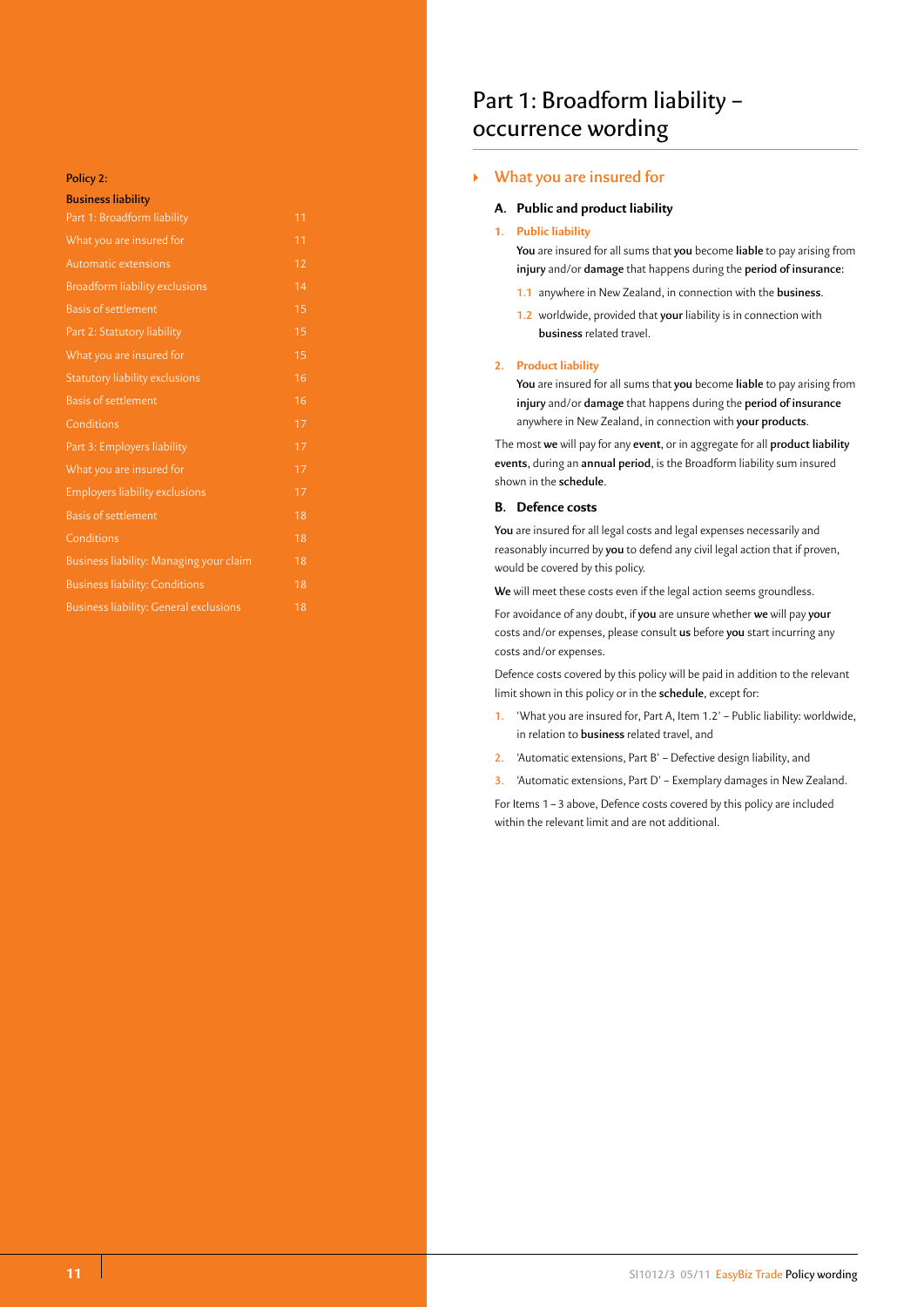# ` **Automatic extensions**

'Part A' above, is extended to provide the following Automatic extensions. Automatic extensions are included within the Broadform liability sum insured shown in the **schedule**, they are not in addition to it.

# **A. Care, custody and control**

**You** are insured for all sums that **you** become **liable** to pay for **damage** that happens in New Zealand during the **period of insurance**, in connection with the **business**, to property that is:

- **1.** in **your** care, custody and control (and not owned, hired, leased or rented by any person or entity defined under **you,** other than **your**  employees), and
- **2.** not stored by **you** under a contract as a bailee for a fee.

No cover is provided for **liability** for **damage** to land or buildings.

'Broadform liability exclusions Part C Item 2' does not apply to faulty or defective storing of any **product** covered by this Extension.

'Broadform liability exclusions Part J Item 2' does not apply to this Extension.

The most **we** will pay under this Extension for all **events** that happen during an **annual period** is \$250,000.

An excess of \$1,000 applies for each **event** under this Extension, unless a different amount is shown in the **schedule**.

# **B. Defective design liability**

**You** are insured for all sums that **you** become **liable** to pay arising from **injury** and/or **damage** that happens in New Zealand during the **period of insurance**, in connection with:

- **1.** the **business**, and
- **2.** any defective:
	- **2.1** formula or pattern, or
	- **2.2** design or plan, or
	- **2.3** specification,
	- of **products**, prepared by **you**.

'Broadform liability exclusions Part A, Item 1' does not apply to this Extension.

The most **we** will pay under this Extension for all **events** that happen during an **annual period** is \$250,000, unless a different amount is shown in the **schedule**.

An excess of \$1,000 applies for each **event** under this Extension, unless a different amount is shown in the **schedule**.

#### **C. Errors and omissions liability**

**You** are insured for all sums that **you** become **liable** to pay arising from **injury** and/or **damage** that happens in New Zealand during the **period of insurance**, in connection with:

- **1.** the **business**, and
- **2.** errors or omissions in:
	- **2.1** advice given by **you**, provided that the advice is incidental to goods **you** have sold, supplied or **repaired**, or
	- **2.2** emergency medical advice or emergency medical treatment provided by **you**.

'Broadform liability exclusions Part A, Item 2' does not apply to this Extension.

# **D. Exemplary damages in New Zealand**

**You** are insured for punitive or exemplary damages awarded against **you** by a New Zealand Court arising out of an **event** covered by this policy.

**You** are not insured for punitive or exemplary damages connected with a dishonest or fraudulent act or omission by **you**.

'Broadform liability exclusions Part D Item 2' and 'General condition Part C Item 3' do not apply to this Extension.

The most **we** will pay under this Extension for all **events** that happen during an **annual period** is \$250,000.

# **E. Forest and Rural Fires Act**

**You** are insured for all sums that **you** become **liable** to pay arising from fire (or threat of fire) that happens in New Zealand during the **period of insurance** in connection with the **business**, for:

- **1.** costs and losses recoverable from **you** under Section 43(1) of the Forest and Rural Fires Act 1977, and not otherwise at law, and
- **2.** costs agreed (or levies imposed) and apportioned to **you** by a fire authority under Sections 46 and 46A of the Forest and Rural Fires Act 1977.

**We** will pay these costs whether **damage** occurs or not.

'Broadform liability exclusions Part E' and 'Broadform liability exclusions Part L, Item 1' do not apply to this Extension.

The most **we** will pay under this Extension for all **events** that happen during an **annual period** is \$250,000, unless a different amount is shown in the **schedule**.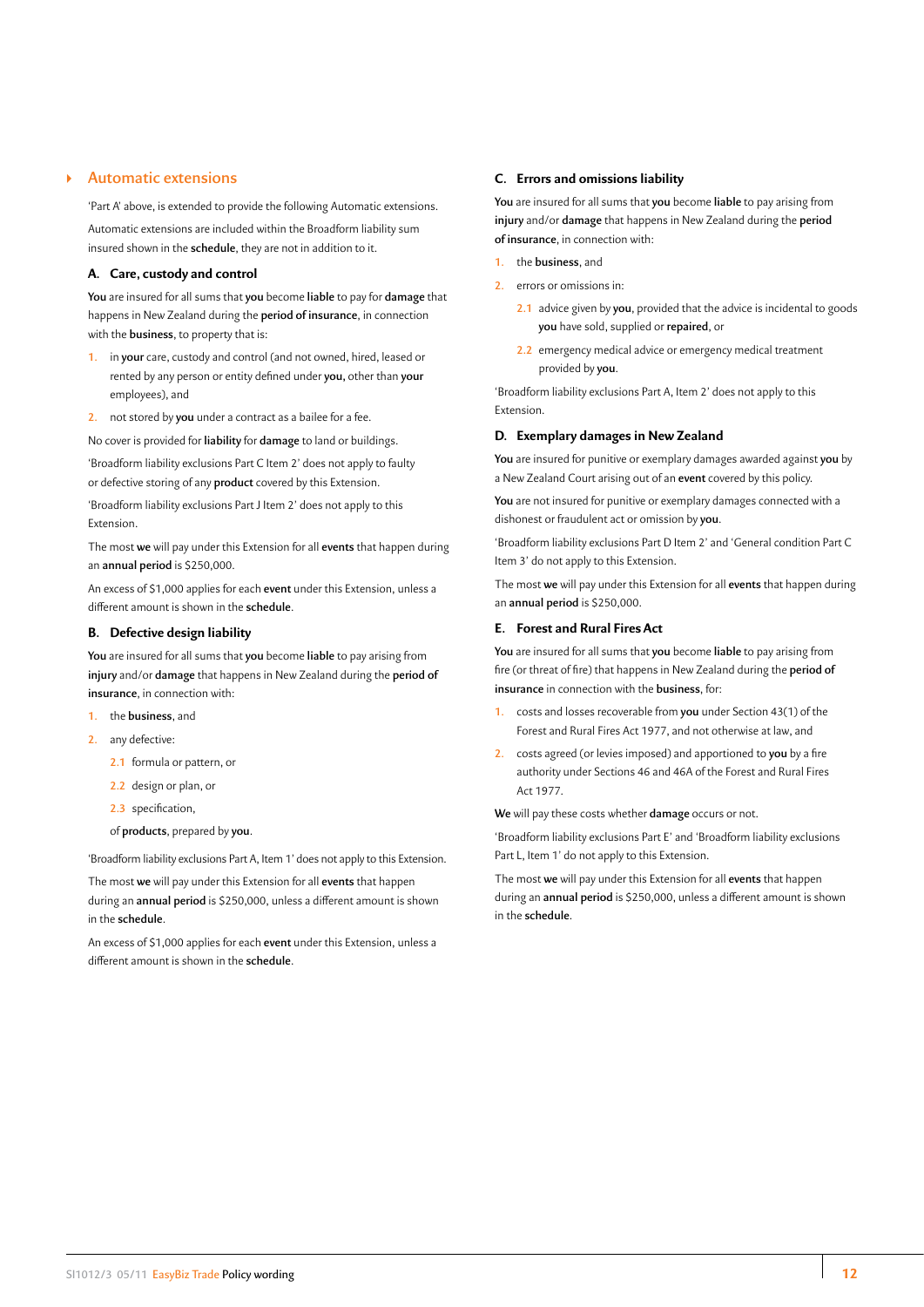# **F. Landlord's liability**

**You** are insured for all sums that **you** become **liable** to pay arising from **injury** and/or **damage** that happens anywhere in New Zealand during the **period of insurance**, in connection with:

- **1.** the **business**, and
- **2. your** legal ownership, but not physical occupation, of any premises.

# **G. Loading / unloading liability**

**You** are insured for all sums that **you** become **liable** to pay arising from **injury** and/or **damage** that happens in New Zealand during the **period of insurance**, in connection with:

- **1.** the **business**, and
- **2.** the:
	- **2.1** loading of goods into a stationary **vehicle**, or
	- **2.2** unloading of goods from a stationary **vehicle**.

**You** are not insured for **liability** for **damage** in connection with a **mobile mechanical plant**.

'Broadform liability exclusions Part L, Item 1' does not apply to this Extension.

The most **we** will pay under this Extension for all **events** that happen during an **annual period** is \$250,000, unless a different amount is shown in the **schedule**.

# **H. Mobile mechanical plant liability**

**You** are insured for all sums that **you** become **liable** to pay arising from **injury** and/or **damage** that happens in New Zealand during the **period of insurance**, in connection with:

- **1.** the **business**, and
- **2. mobile mechanical plant** that is operating its plant or machinery at the time of the **injury** and/or **damage**, provided that **you** are not otherwise insured for **your liability** under any other policy.

'Broadform liability exclusions C, Item 2', 'Broadform liability exclusions Part J, Item 2', and 'Broadform liability exclusions Part L, Item 1, do not apply to this Extension.

The most **we** will pay under this Extension for all **events** that happen during an **annual period** is \$250,000, unless a different amount is shown in the **schedule**.

# **I. Pollution liability**

**You** are insured for all sums that **you** become **liable** to pay arising from **injury** and/or **damage** that happens anywhere in New Zealand during the **period of insurance** in connection with the **business** directly or indirectly arising from **pollution**, provided that the **pollution** is caused by a sudden, identifiable, unintended and unexpected happening that takes place in its entirety at a specified time and place.

For the avoidance of doubt, the cover provided by this Extension includes the cost of removing, nullifying or cleaning up the **pollution**.

'General exclusion Part D' does not apply to this Extension.

The most **we** will pay under this Extension for all **events** that happen during an **annual period** is \$100,000, unless a different amount is shown in the **schedule**.

# **J. Tenant's liability**

**You** are insured for all sums that **you** become **liable** to pay arising from **injury** and/or **damage** that happens anywhere in New Zealand during the **period of insurance**, in connection with:

- **1.** the **business**, and
- **2.** any premises occupied, but not owned, by **you.**

'Broadform liability exclusions Part J, Item 2' does not apply to the premises occupied by **you**.

# **K. Underground services liability**

**You** are insured for all sums that **you** become **liable** to pay arising from **injury** and/or **damage** to any existing:

- **1.** underground cables, or
- **2.** underground pipes, or
- **3.** other underground facilities,

that happens in New Zealand during the **period of insurance**, in connection with the **business**, provided that prior to commencement of the work, **you** have inquired with the relevant authorities about the exact position of such cables, pipes or other underground facilities.

'Broadform liability exclusions Part K' does not apply to this Extension.

The most **we** will pay under this Extension for all **events** that happen during an **annual period** is \$250,000.

An excess of \$1,000 applies to each **event** under this Extension, unless a different amount is shown in the **schedule**.

#### **L. Vibration, removal, weakening of support liability**

**You** are insured for all sums that **you** become **liable** to pay arising from **injury** and/or **damage** that happens in New Zealand during the **period of insurance**, in connection with:

- **1.** the **business**, and
- **2.** the:
	- **2.1** vibration, or
	- **2.2** removal of the support, or
	- **2.3** weakening of the support, or
	- **2.4** interference with the support,
	- of land or buildings.

'Broadform liability exclusions Part M' does not apply to this Extension.

The most **we** will pay under this Extension for all **events** that happen during an **annual period** is \$250,000.

An excess of \$5,000 applies for each **event** under this Extension, unless a different amount is shown in the **schedule**.

#### **M. Welding / gas cutting / burning-off liability**

**You** are insured for all sums that **you** become **liable** to pay arising from **injury** and/or **damage** that happens in New Zealand during the **period of insurance**, in connection with the following work **you** carry out for the **business**:

- **1.** welding, or
- **2.** gas cutting, or
- **3.** burning-off of any substance,

provided that the welding, gas cutting or burning-off is carried out in accordance with the current New Zealand Standard appropriate to that work.

'Broadform liability exclusions Part N' does not apply to this Extension.

An excess of \$1,000 applies to each **event** under this Extension, unless a different amount is shown in the **schedule**.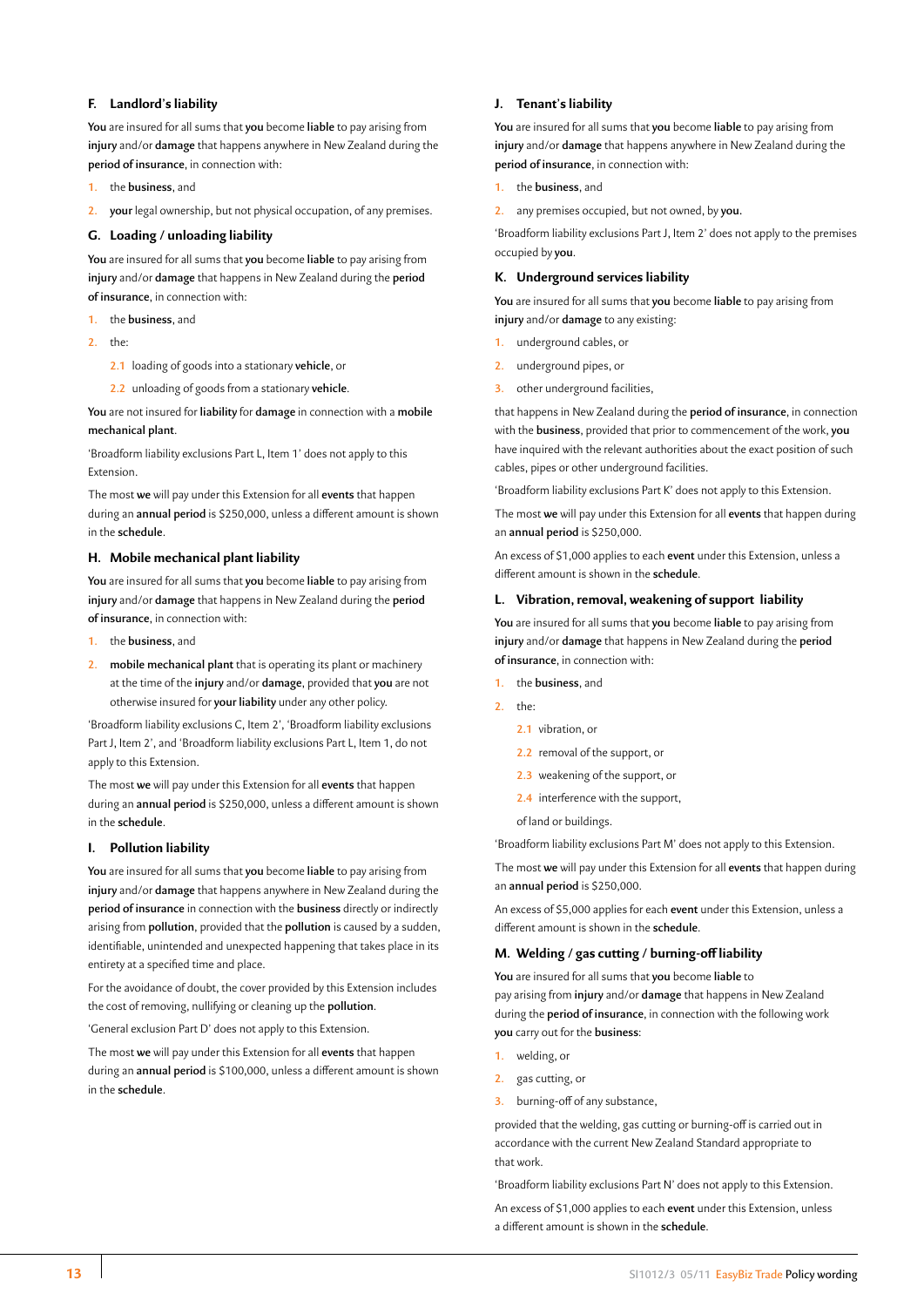# <span id="page-14-0"></span>` **Broadform liability exclusions**

The following exclusions apply to Broadform liability only. Please also read the 'General exclusions' that apply to all parts of this EasyBiz package.

# **A. Defects and erroneous advice**

**You** are not insured for sums that **you** become **liable** to pay in connection with:

- **1.** goods that are faulty or defective in:
	- **1.1** formula or pattern, or
	- **1.2** design or plan, or
	- **1.3** specification, or
- **2.** any error or omission in:
	- **2.1** advice given by **you**, or
	- **2.2** medical advice or medical treatment provided by **you.**

#### **B. E-commerce**

**You** are not insured for **loss**, **liability**, prosecution or expense of any type in connection with:

- **1.** any alteration, corruption, erasure or other use of **computers**, or
- **2.** any error in creating, amending, deleting or using **computers**, or
- **3.** any inability to access or use **computers** for any time, or at all.

#### **C. Faulty or defective workmanship and products**

**You** are not insured for sums that **you** become **liable** to pay in connection with any fault or defect in:

- **1. products**, or
- **2.** work done to or with **products**.

This exclusion does not exclude **liability** for resultant **damage** to property.

# **D. Fines / exemplary damages**

**You** are not insured for:

- **1.** any fine or penalty imposed on **you** (whether under contract or statute), or
- **2.** punitive or exemplary damages awarded against **you**.

# **E. Forest and Rural Fires Act**

**You** are not insured for sums that **you** become **liable** to pay under the Forest and Rural Fires Act 1977, unless **you** are (or would be) otherwise **liable** for such sums.

#### **F. Injury to employees and family**

**You** are not insured for sums that **you** become **liable** to pay for **injury** that:

- **1.** arises out of, and in the course of, **your** employment of any person, or
- **2.** is sustained by a member of **your** family, ordinarily living with **you**.

#### **G. Liability by agreement**

**You** are not insured for **liability** that **you** have agreed to assume under a contract unless **you** would otherwise have been **liable** in the absence of that contract.

#### **H. Loss of use**

**You** are not insured for **loss**, **liability**, prosecution or expense of any type in connection with loss of use of tangible property that has not suffered physical loss or physical damage, where that loss of use is caused solely by:

- **1. your** delay in performing a contract, or
- **2.** the failure of **products** to meet a level of performance, quality, fitness or durability expressly represented by **you**.

#### **I. Products withdrawn from market**

**You** are not insured for the cost to: recall, inspect, **repair** or replace, **products** that are withdrawn from the market (or from use) because of any known or suspected defect or deficiency.

#### **J. Property you own or control**

- **You** are not insured for sums that **you** become **liable** to pay for **damage** to: **1.** property owned by **you**, or
- **2.** property in **your** control or possession (except for **vehicles** in a car park operated by **you**).

#### **K. Underground services liability**

**You** are not insured for sums that **you** become **liable** to pay in connection with any existing:

- **1.** underground cables, or
- **2.** underground pipes, or
- **3.** other underground facilities.

#### **L. Vehicle / watercraft / aircraft**

**You** are not insured for sums that **you** become **liable** to pay in connection with:

- **1.** ownership, possession, **repair** or use of any **vehicle**, or
- **2.** ownership, possession, **repair** or use of any watercraft, or
- **3.** watercraft exceeding 500 Gross Registered Tonnes, or
- **4.** ownership, possession, **repair** or use of an aircraft, aerial device, or hovercraft, or

#### **5. products**:

- **5.1** used in the construction of, or
- **5.2** installed in,

any aircraft, aerial device, hovercraft or watercraft that exceeds 500 Gross Registered Tonnes.

# **M. Vibration, removal, weakening of support**

**You** are not insured for sums that **you** become **liable** to pay in connection with:

- **1.** vibration, or
- **2.** removal of the support, or
- **3.** weakening of the support, or
- **4.** interference with the support,

of land or buildings.

### **N. Welding / gas cutting / burning-off liability**

**You** are not insured for sums that **you** become **liable** to pay in connection with:

- **1.** welding, or
- **2.** gas cutting, or
- **3.** burning-off of any substance,

carried out by **you**.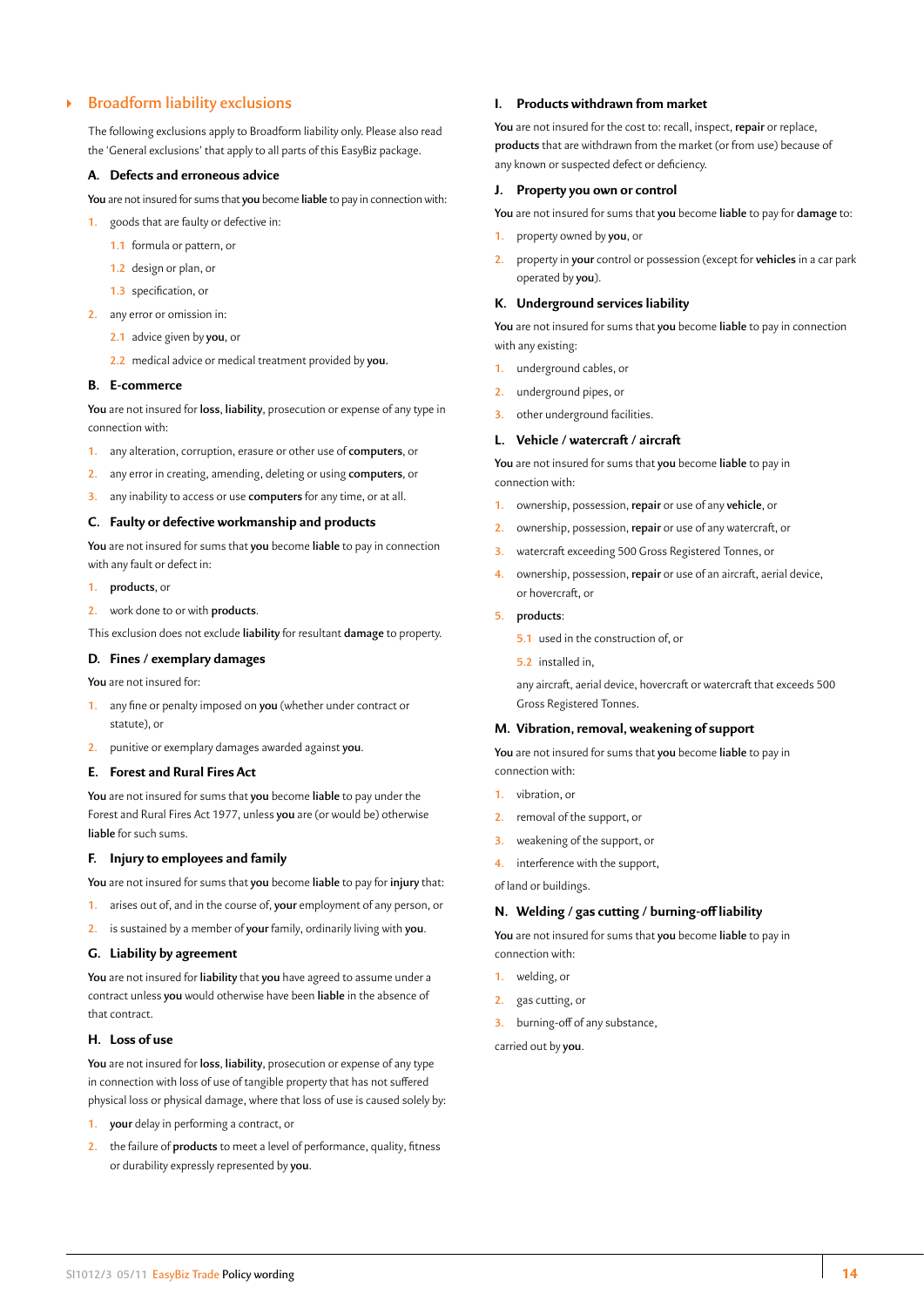# <span id="page-15-0"></span>` **Basis of settlement**

#### **A. Maximum amount payable**

The most **we** will pay in total for any **event** under all Parts and Extensions of this policy combined is:

- **1.** the Broadform liability sum insured shown in the **schedule**, or
- **2.** the sum of the limits for the relevant Extensions as shown in this policy or in the **schedule**, where those Extensions separately apply,

whichever is lesser, plus any legal costs and legal expenses payable in addition as described in 'What you are insured for Part B'.

For avoidance of doubt, if two or more Extensions could apply to cover the same **event**, the most **we** will pay in total for the **event** is the highest of the available limits, plus any legal costs and legal expenses payable in addition as described in 'What you are insured for Part B'.

#### **B. Excess**

An excess of \$500 applies for each **event**, unless a different amount is shown in this policy or in the **schedule**.

For avoidance of doubt, if two or more Extensions could apply to cover the same **event, we** will only apply one excess. That excess will be the highest excess.

# Part 2: Statutory liability – claims made wording

# ` **What you are insured for**

### **A. Statutory fines and/or reparation**

**You** are insured for any **fine** and/or **reparation** that a New Zealand Court or Tribunal imposes on **you** arising out of an **event**, provided that:

- **1.** the **fine** and/or **reparation** is for a **strict liability offence** under an **Act**, and
- **2. you** first become aware of the **complaint** during the **period of insurance**, and
- **3. you** have advised **us** of the **complaint** as soon as possible, but no later than 30 days after the **period of insurance** ends.

**We** will insure any **fine** and/or **reparation** arising from that **complaint**, both during and after the **period of insurance**, based on the policy terms that applied at the time **you** advised **us** of that **complaint**.

The excess shown in the **schedule** applies for each **event** under this Insuring Clause.

#### **B. Statutory fines and/or reparation defence costs**

**You** are insured for all legal costs and legal expenses necessarily and reasonably incurred by **you** to defend a **complaint** that if proven, would be insured under 'What you are insured for Part A'.

**We** will meet these costs even if the legal action seems groundless.

For avoidance of any doubt, if **you** are unsure whether **we** will pay **your** costs and/or expenses, please consult **us** before **you** start to incur any costs and/or expenses.

# **C. Defence costs where acquitted**

**You** are insured for all legal costs and legal expenses necessarily and reasonably incurred by **you** to defend a **complaint** arising out of an **event** that if proven, would be an offence (other than a **strict liability offence**) under an **Act**, provided that:

- **1. you** first become aware of the **complaint** during the **period of insurance**, and
- **2. you** have advised **us** of the **complaint** as soon as possible, but no later than 30 days after the **period of insurance** ends, and
- **3. you** are acquitted.

**We** will insure **your** legal costs and legal expenses arising from that **complaint**, both during and after the **period of insurance**, based on the policy terms that applied at the time **you** advised **us** of that **complaint**. The excess shown in the **schedule** applies for each **event** under this Insuring Clause.

For avoidance of any doubt, if **you** are unsure whether **we** will pay **your** costs and/or expenses, please consult **us** before **you** start to incur any costs and/or expenses.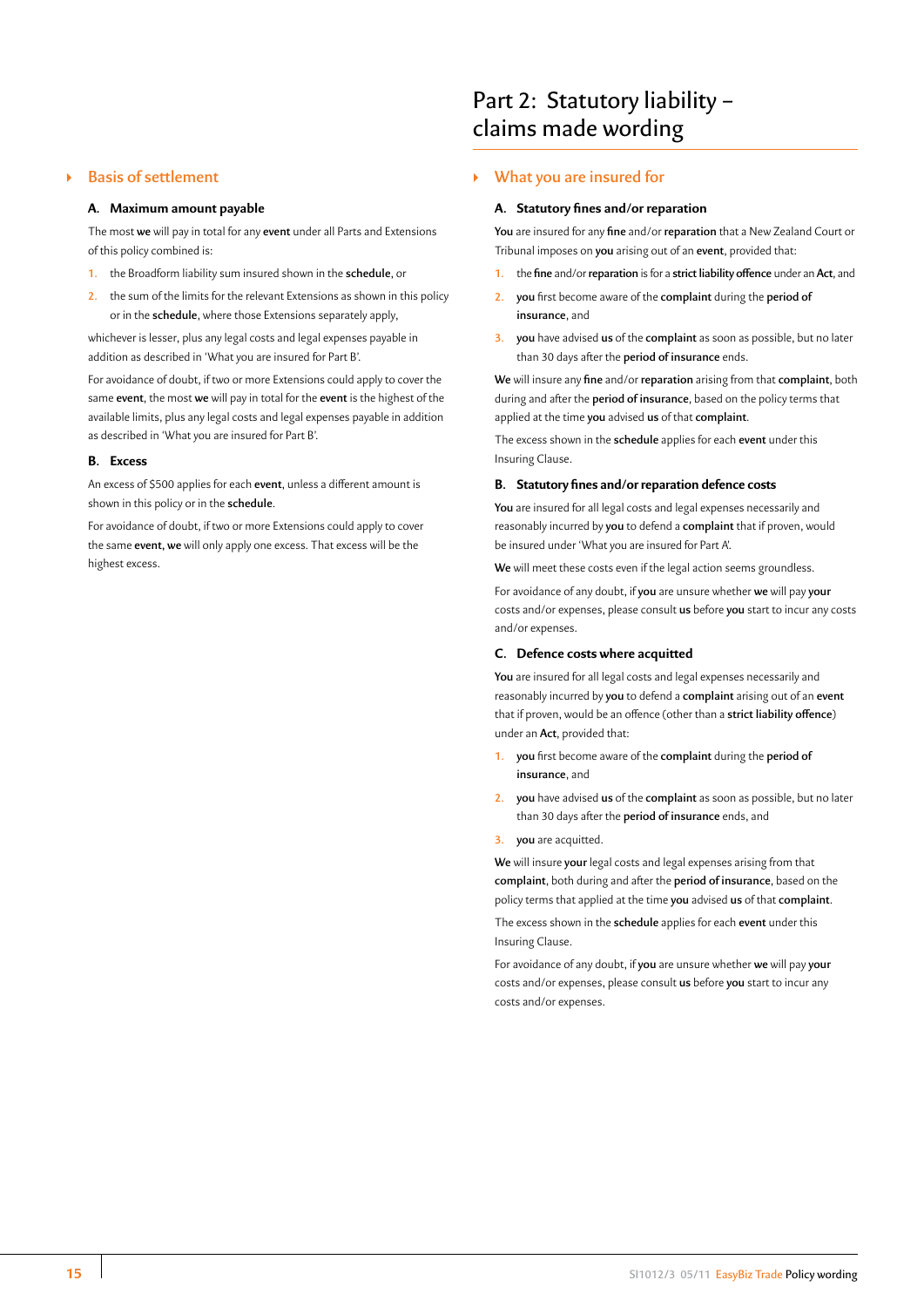# <span id="page-16-0"></span>**D. Statutory damages cover (Privacy Act and Human Rights Act)**

**You** are insured for **statutory damages** that **you** become **liable** to pay arising out of an **event** provided that:

- **1. you** first become aware of an **action** during the **period of insurance**, and
- **2. you** have advised **us** of the **action** as soon as possible, but no later than 30 days after the **period of insurance** ends.

**We** will insure **statutory damages** arising from that **action**, both during and after the **period of insurance**, based on the policy terms that applied at the time **you** advised **us** of that **action**.

The excess shown in the **schedule** applies for each **event** under this Insuring Clause.

# **E. Statutory damages defence costs**

**You** are insured for all legal costs and legal expenses necessarily and reasonably incurred by **you** to defend the alleged liability for **statutory damages** that if proven, would be insured under 'What you are insured for Part D'.

**We** will meet these costs even if the legal action seems groundless.

For avoidance of any doubt, if **you** are unsure whether **we** will pay **your** costs and/or expenses, please consult **us** before **you** start to incur any costs and/or expenses.

#### **F. Official investigations cover**

**You** are insured for all legal costs and legal expenses necessarily and reasonably incurred by **you** in connection with an **official investigation**  involving **you**, provided that:

- **1.** the investigation arises out of an **event** that potentially is a **strict liability offence** under an **Act**, and
- **2. you** first become aware of a **complaint** during the **period of insurance**, and
- **3. you** have advised **us** of the **complaint** as soon as possible, but no later than 30 days after the **period of insurance** ends.

**We** will insure **your** legal costs and legal expenses arising from that **complaint**, both during and after the **period of insurance**, based on the policy terms that applied at the time **you** advised **us** of that **complaint**.

The excess shown in the **schedule** applies for each **event** under this Insuring Clause.

# ` **Statutory liability exclusions**

The following exclusions apply to Statutory liability only. Please also read the 'General exclusions' that apply to all parts of this EasyBiz package.

# **A. Continuing offences**

If a **fine** and/or **reparation** is imposed for a continuing offence under an **Act**, **you** are not insured for the part of the **fine** and/or **reparation** relating to the period after **you**:

- **1.** know an offence is being committed, or
- **2.** ought to have known that an offence was being committed.

#### **B. Dishonesty or fraud**

**You** are not insured for any **event** that involves an act or omission by **you**  that is:

- **1.** dishonest, or
- **2.** fraudulent.

#### **C. E-commerce**

**You** are not insured for **loss**, damage, **liability**, prosecution or expense of any type in connection with:

- **1.** any alteration, corruption, erasure or other use of **computers**, or
- **2.** any error in creating, amending, deleting or using **computers**, or
- **3.** any inability to access or use **computers** for any time, or at all.

#### **D. Health and safety in employment act 1992**

**You** are not insured under 'What you are insured for Part A' for any **fine** or infringement fee under the Health and Safety in Employment Act 1992.

#### **E. Intentional or reckless breach**

**You** are not insured if **you** intentionally or recklessly breach an **Act**.

#### **F. Taxes**

**You** are not insured for any **event** in connection with a requirement to pay taxes, rates, duties, levies, charges, fees or any other kind of revenue under an **Act**.

# ` **Basis of settlement**

#### **A. Maximum amount payable**

The most **we** will pay for all **events**, in the aggregate, during an **annual period**, is \$500,000.

# **B. Excess**

An excess of \$500 applies for each **event** or series of **events** arising from one source or cause.

For avoidance of doubt, if **you** are entitled to cover under more than one part under 'Part 2 – Statutory liability', then **we** only deduct one excess.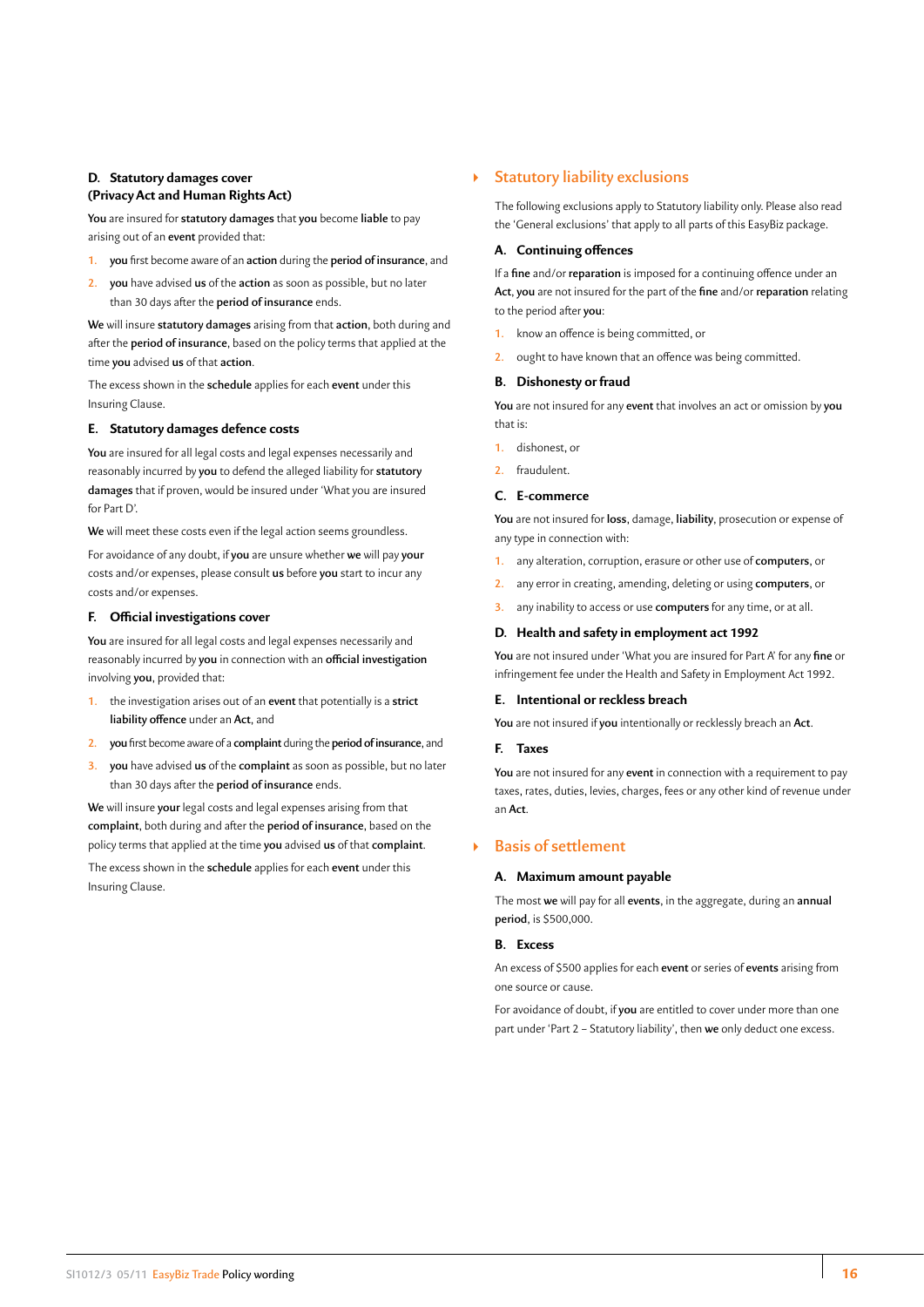# <span id="page-17-0"></span>` **Conditions**

The following conditions apply to Statutory liability only. Please also read 'Business liability: Conditions' that apply to all parts of this Business liability policy, as well as the 'General conditions' that applies to all parts of this EasyBiz package.

# **A. Extended reporting period**

If **we** cancel this policy or refuse to renew it, then **you** may pay an additional premium (being 50 per cent of the last premium), to extend **your** cover under this policy for another 12 months.

However, this will only cover **you** for **events** that happened before **we**:

- **1.** cancelled the policy, or
- **2.** refused to renew the policy.

**You** can not extend **your** cover if **we** cancelled the policy because **you** did not:

- **a.** pay the premium, or
- **b.** comply with any part of the policy.

If **you** do wish to extend the policy as described above, then **you** must give **us** notice that **you** wish to do so within 30 days of **our** cancelling the policy or refusing to renew it.

#### **B. Confidentiality**

**You** must not:

- **1.** reveal that **you** hold this policy, or
- **2.** disclose the terms of this policy,

if **you** are asked to do so by any investigating or prosecuting body under an **Act** (or their lawyers).

**You** can only give them this information if:

- **a. we** agree in writing, or
- **b. you** are bound to give the information by law.

# **C. Notices under Acts**

**You** must comply with any lawful notice that **you** receive from an appropriate authority under any **Act**.

# Part 3: Employers liability – Claims made wording

# ` **What you are insured for**

#### **A. Civil liability – damages**

**You** are insured for all sums that **you** become **liable** to pay (including punitive or exemplary damages) arising from **your employee** sustaining **injury**, provided that:

- **1.** the **injury** is sustained:
	- **1.1** in New Zealand, and
	- **1.2** after the first inception-date of this policy, and
	- **1.3** in connection with the **business**, and
- **2. you** first become aware of the **claim** during the **period of insurance**, and
- **3. you** have advised **us** of the **claim** as soon as possible, but no later than 30 days after the **period of insurance** ends.

**We** will insure **your** arising from that **claim**, both during and after the **period of insurance**, based on the policy terms that applied at the time **you** advised **us** of that **claim**.

# **B. Civil liability – defence costs**

**You** are insured for all legal costs and legal expenses necessarily and reasonably incurred by **you** to defend any legal action (or threat of legal action) that if proven, would be insured under 'What you are insured for Part <sup>A'</sup>

**We** will meet these costs even if the legal action seems groundless.

For avoidance of any doubt, if **you** are unsure whether **we** will pay **your** costs and/or expenses, please consult **us** before **you** start to incur any costs and/or expenses.

# ` **Employers liability exclusions**

The following exclusions apply to Employers liability only. Please also read the 'General exclusions' that apply to all parts of this EasyBiz package.

#### **A. Accident insurance**

**You** are not insured if compensation:

- **1.** is available under the Accident Insurance Act 1998, or
- **2.** would have been available under the Accident Insurance Act 1998 except for the application of either:
	- **2.1** a status as an exempt employer under the Act, or
	- **2.2 your** decision to share some of the accident risk yourself.

### **B. Employment Contracts Act**

**You** are not insured for sums that **you** become **liable** to pay under the Employment Relations Act 2000.

# **C. Fines**

**You** are not insured for any fine or penalty imposed on **you** (whether under contract or by statute).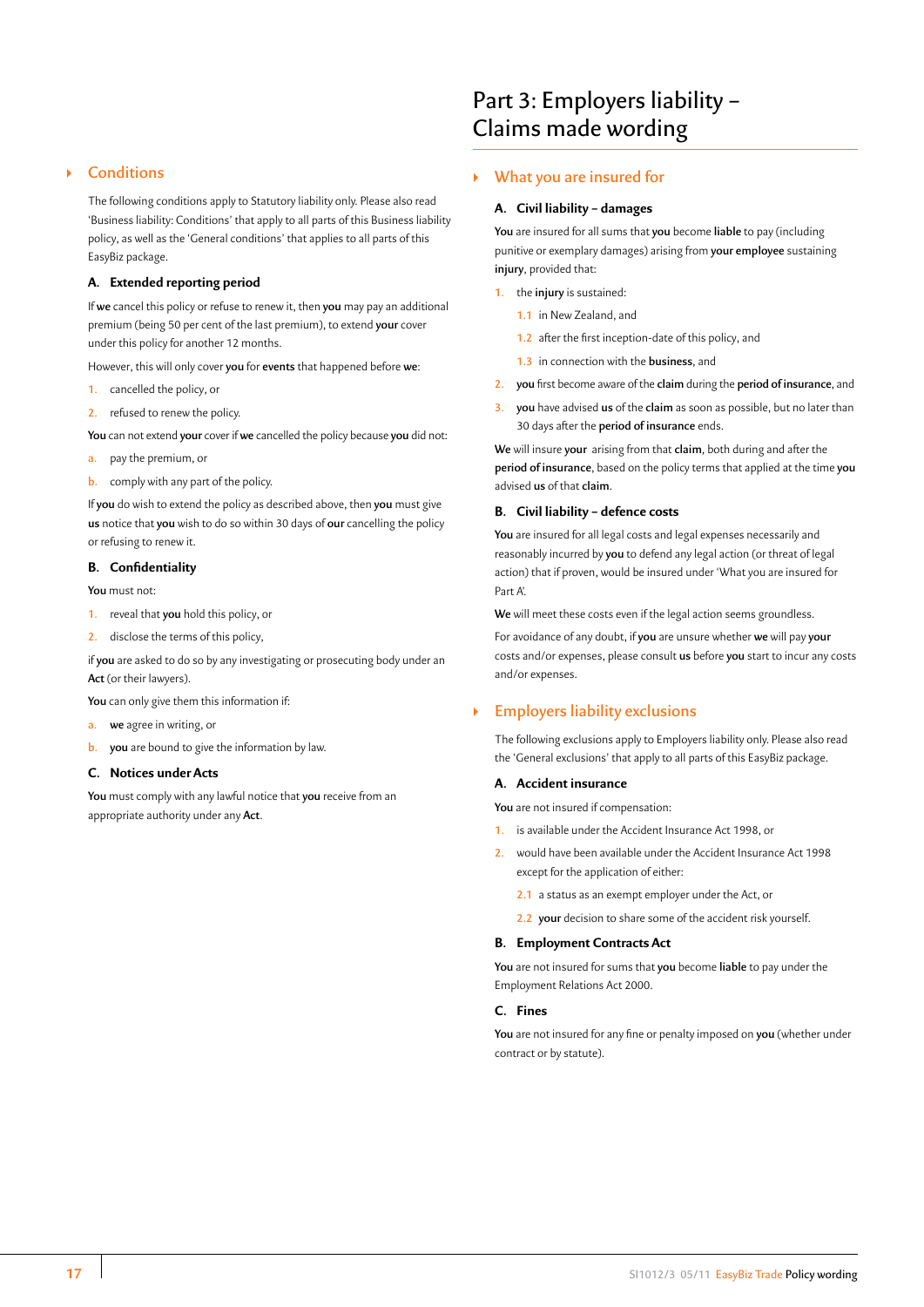# <span id="page-18-0"></span>**D. Latent diseases**

**You** are not insured for sums that **you** become **liable** to pay in connection with **injury** where:

- **1.** the **injury** is caused by a disease, and
- **2. your employee** is first exposed to the conditions leading up to the disease before the first start-date of this policy.

### **E. Overseas judgments**

**You** are not insured for sums that **you** are **liable** to pay under a judgment determined by a Court other than a New Zealand Court.

This exclusion applies whether that judgment is enforceable in New Zealand or not.

# ` **Basis of settlement**

#### **A. Civil liability – maximum amount payable**

The most **we** will pay for all **events**, in the aggregate, during an **annual period**, is the sum insured shown in the **schedule**.

#### **B. Civil liability – excess**

An excess of \$500 applies to each **injury** sustained by **your employee**. The excess will be deducted from the amount of the **claim**.

# ` **Conditions**

The following condition applies to Employers liability only. Please also read 'Business liability - Conditions' that apply to all parts of this Business liability policy, as well as the 'General conditions' that applies to all parts of this EasyBiz package.

#### **A. Notices under the Health and Safety in Employement Act**

**You** must comply with any lawful notice that **you** receive from an appropriate authority under the Health and Safety in Employment Act 1992. **You** must do this within the timeframe specified in the notice. If no timeframe is given, then **you** must comply within a reasonable time.

# ` **Business liability: Managing your claim**

The following 'Managing your claim' section applies to all parts of this Business liability policy. Please also read the general 'Managing your claim' section that applies to all parts of this EasyBiz package.

## **A. Defence of liability claims**

After **you** have made a claim, **we** have the sole right to:

- **1.** act in **your** name and on **your** behalf to defend, negotiate or settle the claim as **we** see fit (this will be done at **our** expense), and
- **2.** publish a retraction or apology (in the case of defamation proceedings).

**We** may appoint **our** own lawyers to represent **you**. They will report directly to **us**.

#### **B. Discharge of liability claims**

**We** may elect at any time to pay **you**:

- **1.** the maximum amount payable under the policy, or
- **2.** any lesser sum that the claim against **you** can be settled for.

Once **we** have paid this (plus any defence costs already incurred) **our** responsibility to **you** under the policy is met in full.

# ` **Business liability: Conditions**

The following 'Business liability: Condition' section applies to all parts of this Business liability policy. Please also read the 'General conditions' section that applies to all parts of this EasyBiz package.

#### **A. Currency**

All sums in this policy wording (including any attachments) and in the **schedule** are specified in New Zealand dollars.

# ` **Business liability: General exclusions**

The following exclusions apply to all parts of this Business liability policy. Please also read the 'General exclusions' that apply to all parts of this EasyBiz package.

#### **A. Asbestos**

**You** are not insured for sums that **you** become **liable** to pay in connection with any of the following:

- **1.** the mining, processing, transporting, distributing or storing of asbestos,
- **2.** the manufacture or processing of materials that contain asbestos,
- **3.** any process of decontamination, treatment or control of asbestos,
- **4.** the presence of asbestos in any building or structure,
- **5. pollution or contamination by asbestos.**

# **B. Building defects**

This policy does not insure **loss, liability,** prosecution or expense of any type connected in any way with a building or structure being affected by:

- **1.** moisture or water build-up or the penetration of external moisture or water, or
- **2.** the action or effects of mould, fungi, mildew, rot, decay, gradual deterioration, micro-organisms, bacteria, protozoa, or any similar or like forms,

that is caused directly or indirectly by:

- **a.** non-compliance with the New Zealand Building Code, or
- **b.** faulty design or faulty specification, including but not limited to faulty sequence, procedure or programme, or
- **c.** faulty materials, or
- **d.** faulty workmanship,

when the building or structure was constructed, manufactured, altered, repaired, renovated or maintained.

This exclusion does not apply to **your liability** for an **event** that is caused by, or directly arises from, the leakage of internal pipes, internal water systems or internal cisterns.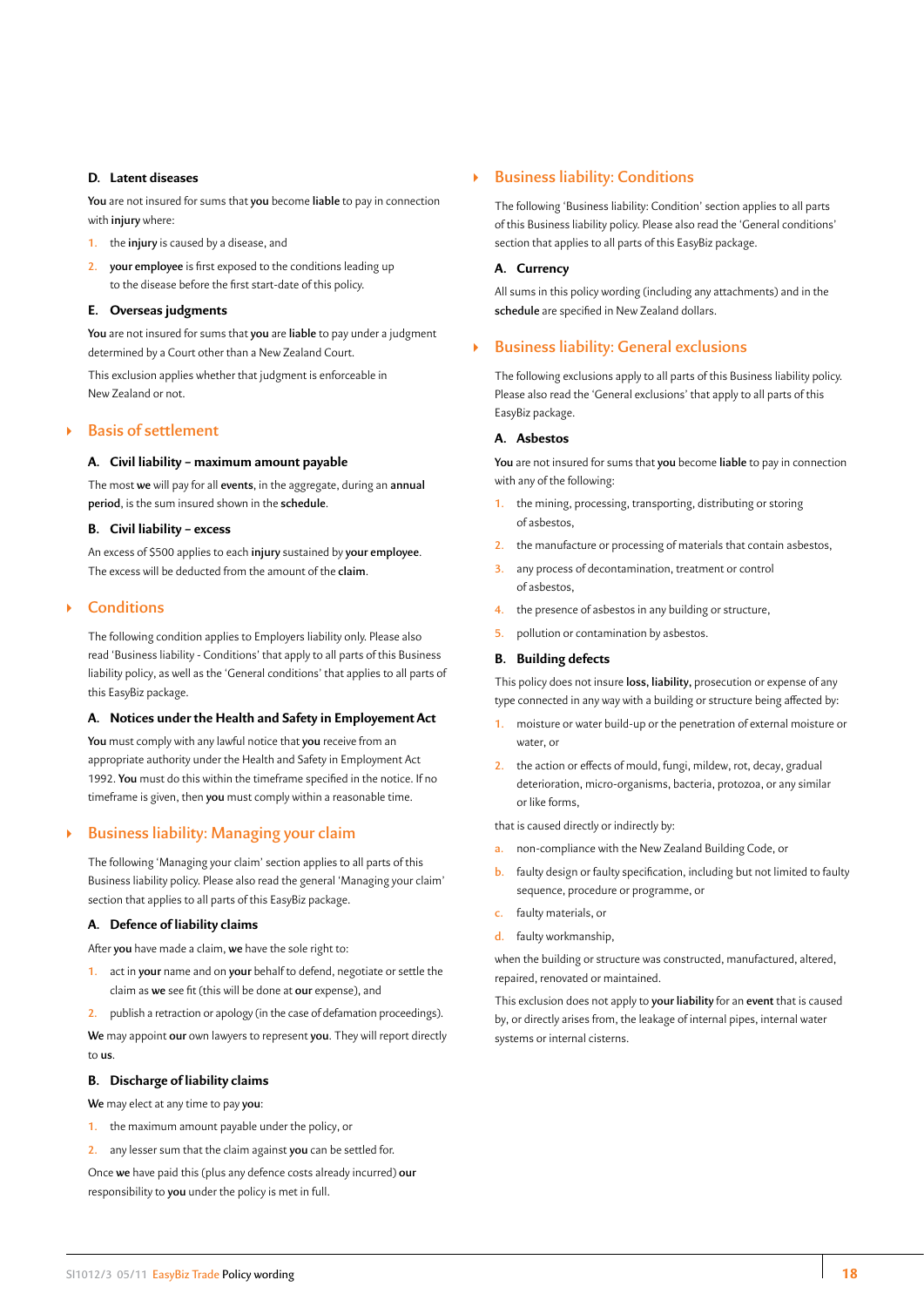#### <span id="page-19-0"></span>**Optional policy 3:**

| <b>Mobile business assets</b> |    |
|-------------------------------|----|
| Damage to insured property    | 19 |
| Automatic policy extension    | 19 |
| <b>Exclusions</b>             | 19 |
| <b>Basis of settlement</b>    | 22 |
| Claims condition              | 22 |

# Optional policy 3: Mobile business assets

This policy is optional and it will only apply if specified in the schedule.

# ` **Damage to insured property**

**You** are insured for **accidental loss** to **insured property**, occurring anywhere in New Zealand.

# ` **Automatic policy extension**

In addition to the cover under 'Damage to insured property', **we** also provide the following automatic extension.

# **A. Natural disaster cover**

**You** are insured for **natural disaster damage** to items of **insured property**, during the **period of insurance**.

An excess of 1% of the sum insured, or \$1,000 applies to all costs arising from any one **event**, whichever is the greater.

# ` **Exclusions**

The following exclusions apply to 'Mobile business assets' only. Please also read the 'General exclusions' section that apply to all parts of this EasyBiz package.

# **A. Types of property not covered**

This policy does not insure:

**1.** any **insured property** during:

**1.1** demolition, or

- **1.2** installation, construction or erection, or
- **1.3** testing following any of 1.1 or 1.2 above.
- **2. money**, jewellery, precious stones, furs, precious metals or bullions.
- **3.** any of the following:
	- **3.1** motor vehicles,
	- **3.2** other mechanically or electrically propelled vehicles (including railway locomotives and rolling stock),
	- **3.3** watercraft of any kind,
	- **3.4** aircraft of any kind,
	- **3.5** accessories in or on any of the vehicles or craft in 3.1 to 3.4 above,
	- **3.6** any living creature.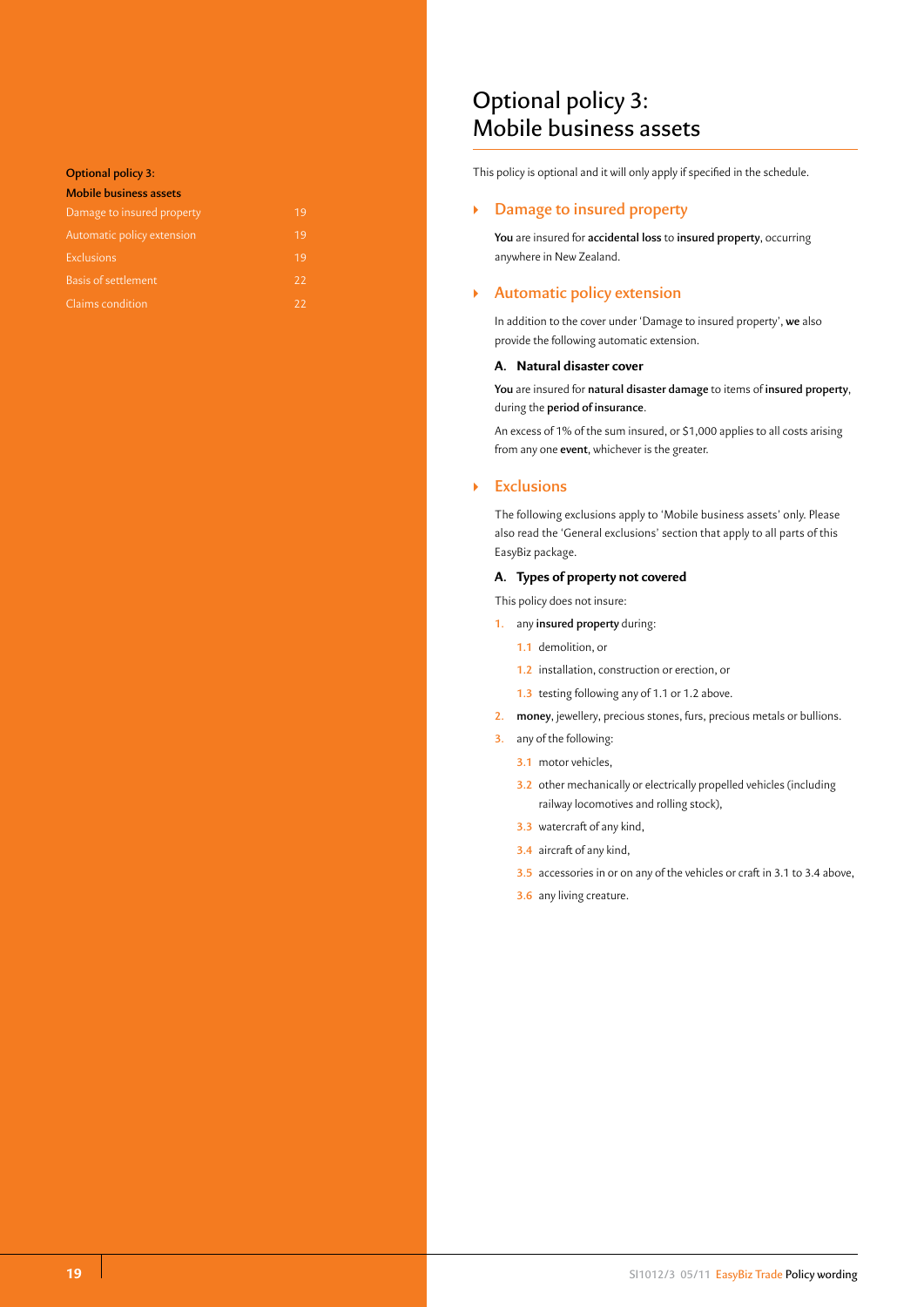#### **B. Losses not covered**

This policy does not insure:

- **1.** any of the following types of damage to **insured property**:
	- **1.1** slowly developing deformation or distortion,
	- **1.2** marring or scratching,
	- **1.3** gradual deterioration,
	- **1.4** rot or mildew,
	- **1.5** explosion, rupture, bursting, cracking, leakage or collapse of any:
		- **i.** pipes, or
		- **ii.** economisers.
- **2. loss immediately preceded by** any of the following:
	- **2.1** interruption of the supply of water, gas, electricity, or any other fuel,
	- **2.2** total or partial stoppage of work, or interruption or cessation of any process,
	- **2.3** a change in artificially controlled temperature or atmosphere.
- **3. loss** caused by any of the following:
	- **3.1** action of micro-organisms, vermin or pests,
	- **3.2** corrosion (caused only by atmospheric conditions), action of light, or inherent nature of the property,
	- **3.3** wear and tear,
	- **3.4** fumes, gas, dust, smoke, soot,
	- **3.5** exposure to weather conditions if the **insured property** is not designed to be left in the open (unless reasonable precautions have been taken to protect the property from those conditions),
	- **3.6** erosion,
	- **3.7** unexplained disappearances and unexplained shortages,
	- **3.8** any fraudulent scheme or device, or false pretence practised on **you** or any other person,
	- **3.9** theft or fraud by **you** or an employee of **yours**,
	- **3.10**maintenance of **insured property**,
	- **3.11** atmospheric moisture or change in temperature,
	- **3.12** a latent (existing but not apparent) defect.
- **4.** any of the following events:
	- **4.1** theft unless following
		- **i.** violent and forcible entry to, or exit from any building (or part of a building) or **robust container**, or
		- **ii.** violent and forcible entry to any vehicle.
	- **4.2** cracking or breakage of glass, or any other fragile or brittle substances.

These exclusions only apply to the **insured property** first affected. They do not apply to any resultant **accidental loss** to other parts of the **insured property**.

#### **C. Confiscation**

This policy does not insure **loss**, **liability,** prosecution or expense of any type in connection with confiscation, nationalisation, requisition or destruction of, or damage to property by order of government, public or local authority (unless the order is given to control any **accidental loss** that is covered by this policy).

# **D. Consequential loss**

This policy does not insure any kind of consequential loss (e.g. financial loss that occurs as a result of the loss of insured property), including the following:

- **1.** penalties, or
- **2. loss** of use of any property, or
- **3.** delays, or
- **4. loss** of market.

#### **E. Costs not insured**

This policy does not insure any of the following costs:

- **1.** repairing or replacing faulty materials,
- **2.** fixing faulty workmanship,
- **3.** fixing any work performed to a faulty:
	- **3.1** design plan, or
	- **3.2** design specification, or
- **4.** altering or modifying any part of any refrigeration or air conditioning plant to enable the plant to operate with a more ozone friendly refrigerant,
- **5.** alterations, additions, improvements, overhauls or maintenance of any **insured property**,
- **6.** provisional repairs unless they:
	- **6.1** are part of final repairs covered under this policy, and
	- **6.2** do not increase the total repair cost,
- **7.** extra charges incurred for overtime,
- **8.** work on public holidays,
- **9.** express freight or air freight,
- **10.** replacing expendable or replaceable parts, including (but not limited to):
	- **10.1** bulbs, valves, electronic tubes, fuses,
	- **10.2** belts, chains,
	- **10.3** batteries, tapes, ribbons, cards.

This exclusion does not apply to any resultant **loss** arising from the above.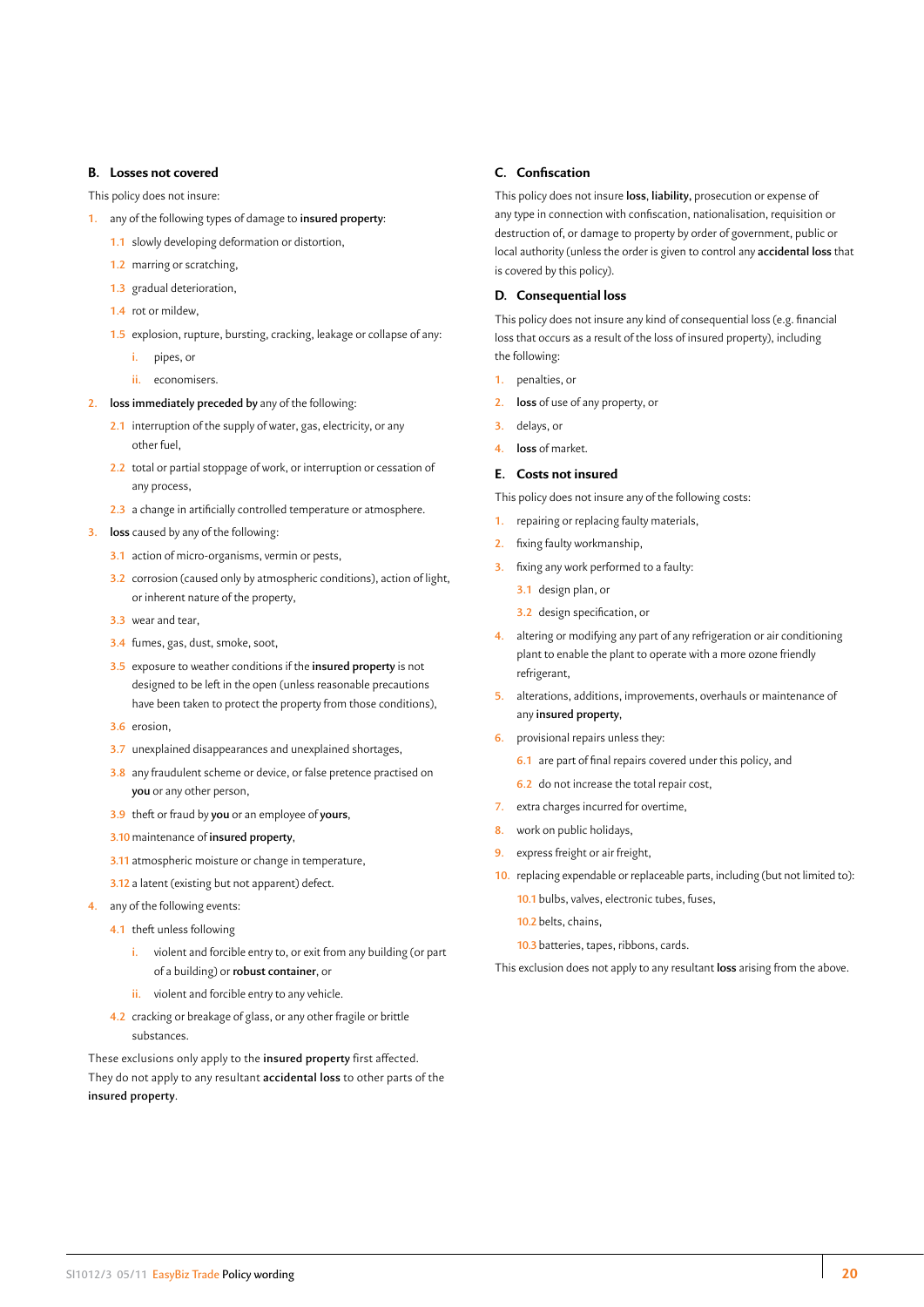# <span id="page-21-0"></span>**F. Damage to machinery boiler or pressure vessels**

#### **1. Machinery**

This policy does not insure any mechanical or electrical breakdown, derangement or failure of any **machine**.

This exclusion does not apply to:

- **a.** any damage originating completely outside the **machine** that then results in the mechanical or electrical breakdown, derangement or failure of the **machine**. However this proviso does not apply to damage originating from any:
	- **i.** error in: setting, programming or operating the **machine**, or
	- **ii.** object (including part of the **machine**) being drawn into the **machine**, or
	- **iii.** failure to service or maintain the **machine** correctly, and
- **b. accidental loss**:
	- **i.** caused by fire or explosion to other separately identifiable parts of the **machine**, or
	- **ii.** to other separate **insured property**,

that occurs as a result of mechanical or electrical breakdown, derangement or failure of the **machine**.

#### **2. Boilers or pressure vessels**

This policy does not insure the cost of repairing or replacing any part of a boiler or **pressure vessel** that suffers **loss** through internal failure or breakdown, including:

- **2.1** collapse or overheating, or
- **2.2** cracking or leaking, or
- **2.3** the generation of fluid pressure or vacuum (but not pressure caused by chemical explosion), or
- **2.4** explosion, overheating, rupture or bursting,

#### of the boiler or **pressure vessel**.

This exclusion does not apply to **accidental loss**:

- **a.** caused by fire or explosion to other separately identifiable parts of the boiler or **pressure vessel**, or
- **b.** to other separate **insured property**,

that occurs as a result of the boiler or **pressure vessel** failure or breakdown.

# Back up your computer as often as possible so you don't lose valuable information.

# **G. Electronic data and programs**

This policy excludes loss of or damage to **electronic data** from any cause whatsoever including, but not limited to, a **computer virus**.

This includes loss of use, reduction in functionality or any other associated loss or expense in connection with **electronic data**.

However this exclusion does not apply to physical damage to other **insured property** that results from that loss of or damage to **electronic data**, and which is not otherwise excluded.

### **H. Production processes**

This policy does not insure **loss** of **insured property** undergoing any **production process**, unless the **loss** is caused by the abnormal operation of that process.

#### **I. Infectious diseases**

This policy does not insure **loss**, damage or interruption in connection with a Notifiable Infectious Disease under the Health Act 1956.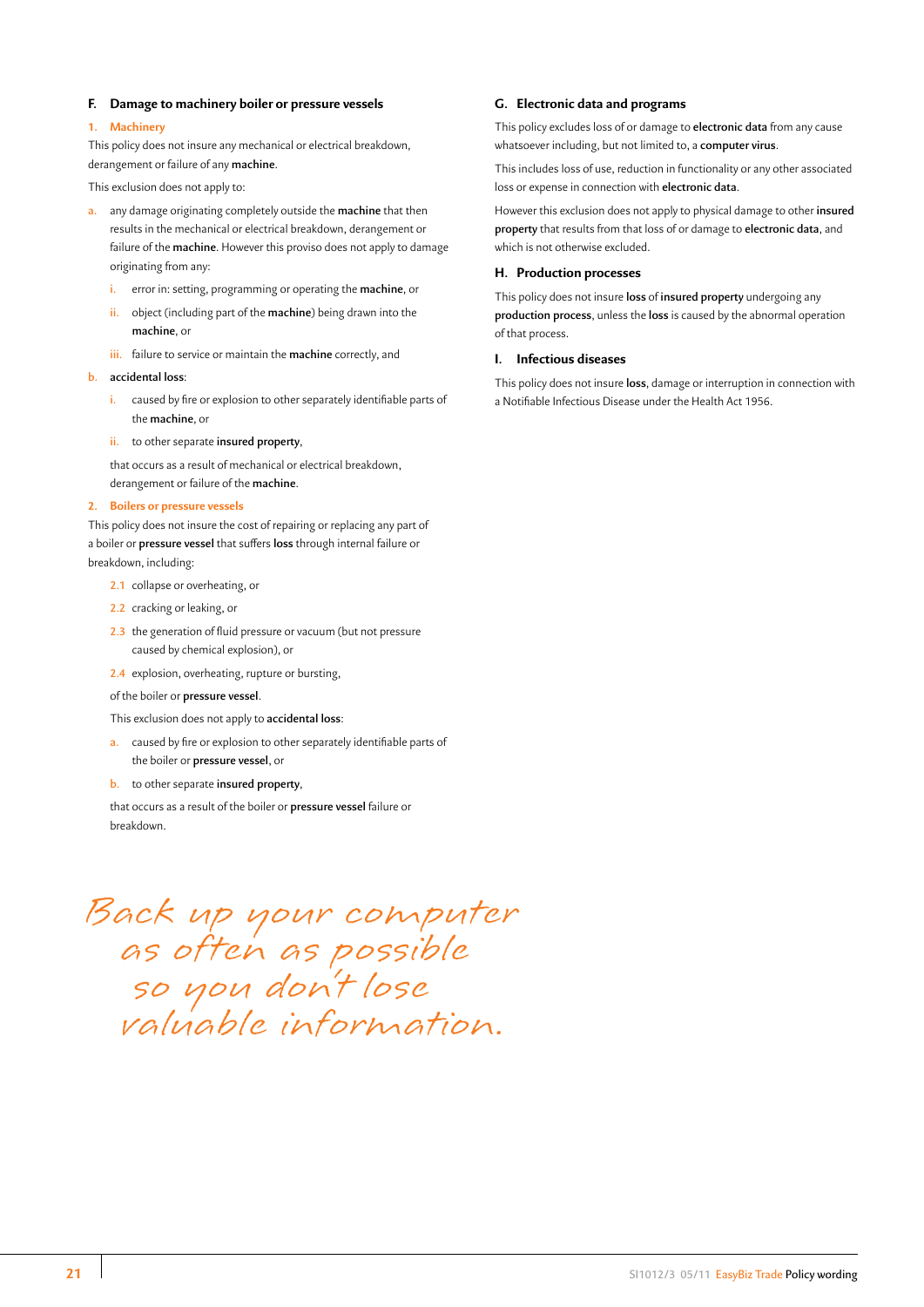# ` **Basis of settlement**

# **A. Method of indemnity**

**We** will indemnify **you** by whichever of the following options **we** choose. **We** will:

- **1.** pay the cost of repairs to restore the **insured property** as near as possible to the condition it was in immediately prior to the **loss**, or
- **2.** replace the **insured property** with property of similar condition, or
- **3.** pay an amount equal to the indemnity value of the **insured property**.

However, if the **insured property** is under two years of age **we** will **reinstate** the property provided that **you** supply **us** with sufficient evidence of the items' age.

# **B. Maximum amount payable**

The most **we** will pay:

- **1.** for any one item, is the specific sum insured shown in the **schedule** for that item, and
- **2.** for all items within a category, is the total sum insured shown in the **schedule** for that particular category,

during an **annual period** unless a different amount is shown in this policy wording.

# **C. Excess**

The excess shown in the **schedule** will be deducted from the amount of the **loss** for each **event**.

Where **your** claim includes theft or **burglary** of portable computing device(s) or video data projector(s), the excess to be applied to the total claim is:

**1.** \$1,000 for each portable computing device and each video data projector, or

**2.** the specific burglary or theft excess shown in the **schedule**,

whichever is the higher.

# **D. Reinstatement of the sum insured**

After **we** have paid a claim under this policy, **we** will reinstate **your** sum insured. **We** may ask **you** to pay an additional premium for this. If **we** do, **you** must pay the additional premium.

# ` **Claims condition**

The following condition applies to 'Business assets' only. Please also read the 'General conditions' section that applies to all parts of this EasyBiz package.

# **A. Branded stock**

If any salvage is branded goods or merchandise, **we** will not dispose of these items by sale unless **you** agree. If **you** do not agree, the value of the salvage will be deducted from any claim payment.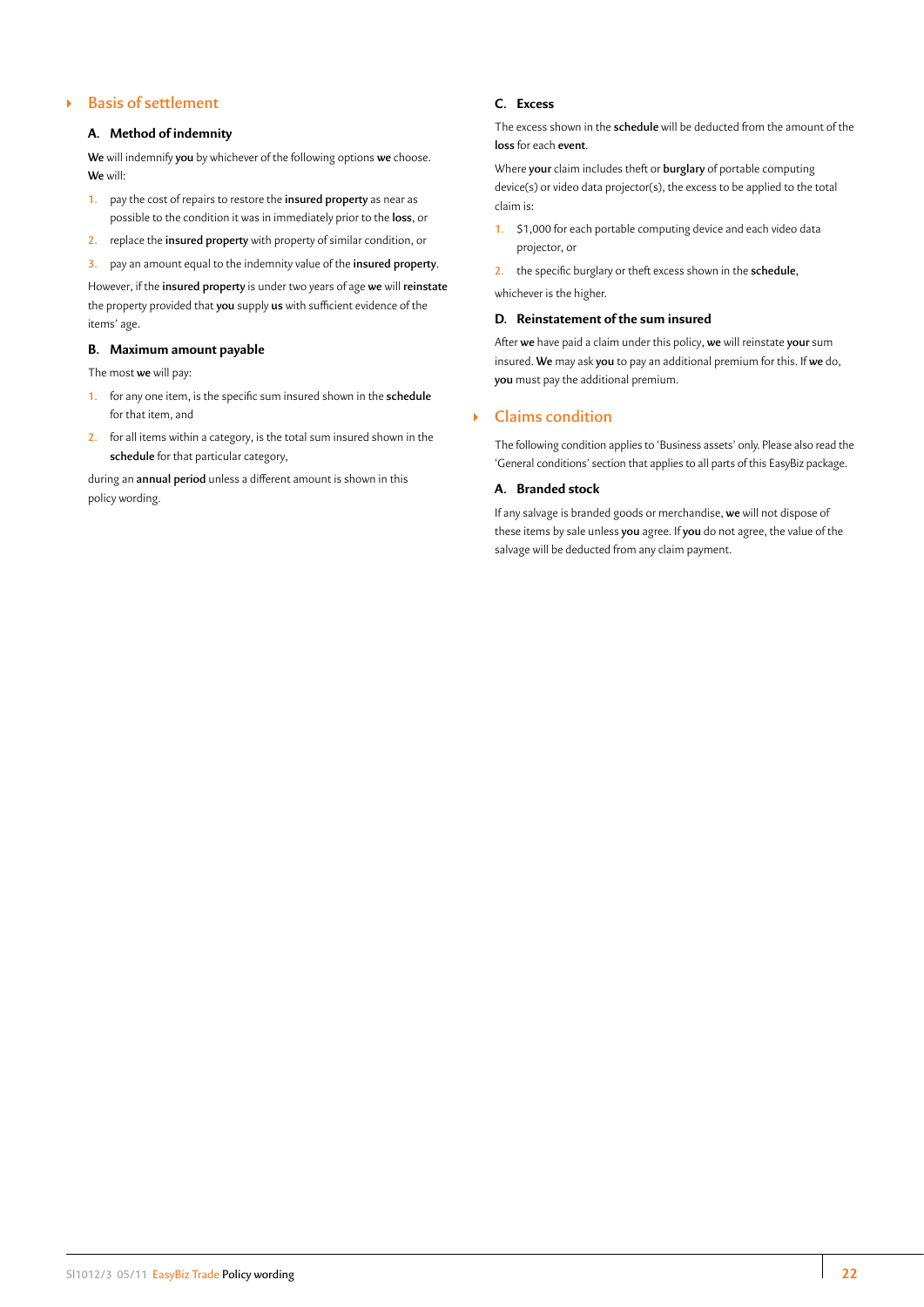# <span id="page-23-0"></span>**Optional policy 4:**

| Income protection           |    |
|-----------------------------|----|
| Insured events              | 23 |
| Automatic policy extensions | 25 |
| Exclusions                  | 25 |
| <b>Basis of settlement</b>  | 26 |
| Claims conditions           | 26 |

# Optional policy 4: Income protection

This policy is optional and it will only apply if specified in the schedule.

# ` **Insured events**

The following 'Insured events' apply only when **you** have taken that item and it is specified in the **schedule**.

# **Event 1: Death cover**

# **1. Death**

**We** will make a payment to **you**, if the **insured person** dies as a result of an **injury** that occurs during the **period of insurance**.

**We** will pay the sum insured shown in the **schedule** for 'Event 1'.

#### **2. Funeral costs**

**You** are insured for funeral costs, in excess of any entitlement recoverable from any other organisation, if the **insured person** dies as a result of an **injury** covered by 'Event 1 Item 1' (above).

The most **we** will pay for funeral costs for the death of any one **insured person** is \$2,500.

# **Event 2: Permanent disablement**

# **1. Permanent disablement**

**We** will make a payment to **you**, if the **insured person** suffers permanent **total disablement** caused by an **injury** that occurs during the **period of insurance**.

**We** will pay for the types of permanent **total disablement** shown in the table below.

The most **we** will pay for each type of permanent **total disablement** is:

[the sum insured shown in the **schedule** for 'Event 1' ] x

[the corresponding percentage (shown below)].

| Type of permanent disablement                                                 | % Payable      |
|-------------------------------------------------------------------------------|----------------|
| Permanent and incurable total disablement                                     | 100%           |
| Permanent and total loss of sight in one or both eyes                         | 100%           |
| Permanent and total loss of speech                                            | 100%           |
| Permanent and total loss of hearing in both ears                              | 100%           |
| Loss of use of any arm(s) and/or leg(s)                                       | 100%           |
| <b>Loss of use</b> of both hands or both feet                                 | 100%           |
| Loss of use of one hand                                                       | 75%            |
| 3rd-degree burns or disfigurement by burns,<br>covering more than 30% of body | 60%            |
| Permanent and total loss of hearing in one ear                                | 35%            |
| Loss of use of one foot                                                       | 35%            |
| Loss of use of a finger                                                       | 15%            |
| Loss of use of a finger up to a maximum of 5 fingers                          | 15% per finger |
| Loss of use of a toe                                                          | 7.5%           |
| Loss of use of more than one toe, up to a maximum<br>of 5 toes                | 7.5% per toe   |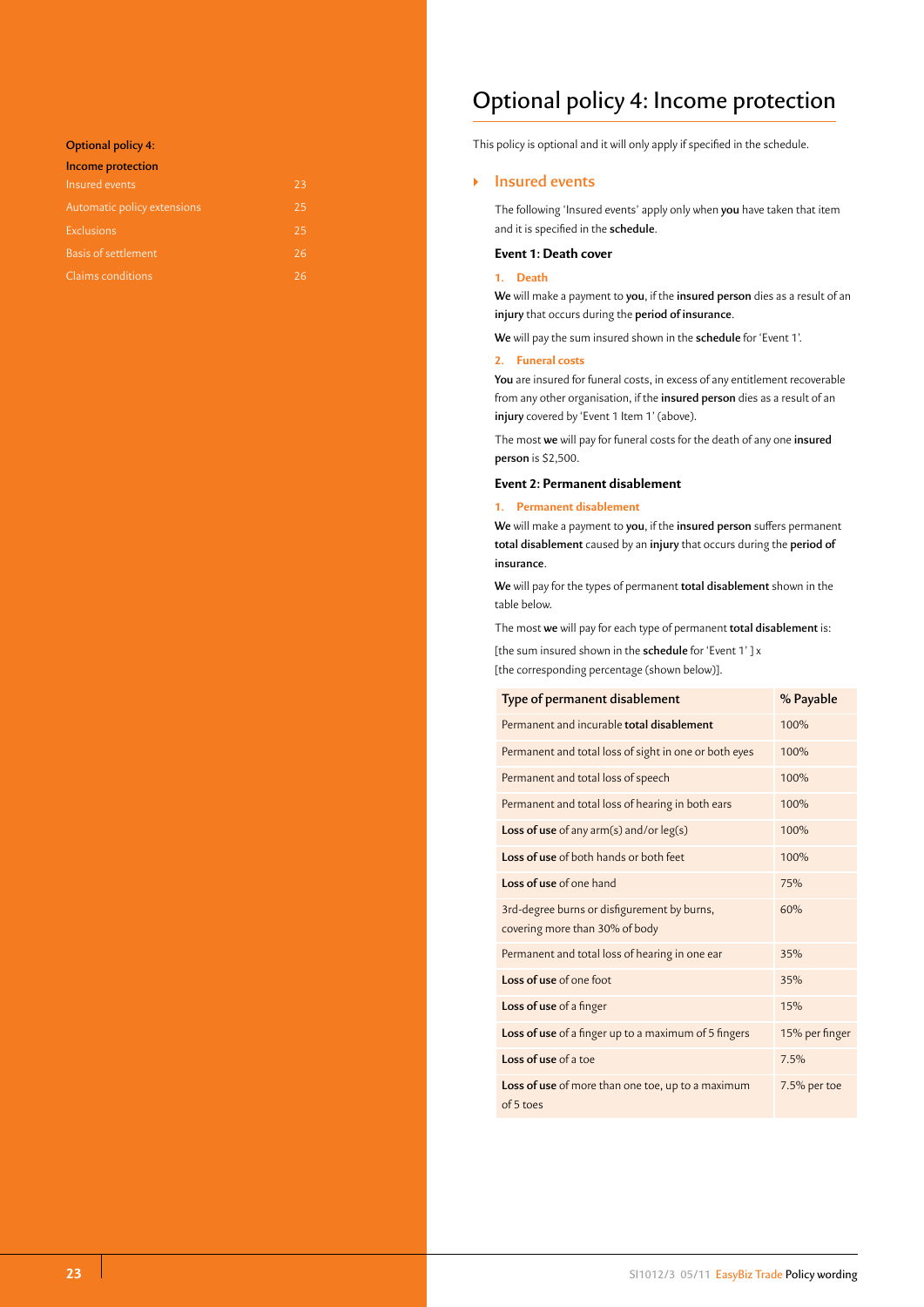# <span id="page-24-0"></span>**2. Damage to teeth**

**You** are insured for dental costs, in excess of any entitlement recoverable from any other organisation, if the **insured person** suffers **loss** or damage to teeth as a result of an **injury** covered by 'Event 2 Item 1' (above).

The most **we** will pay is \$1,000 for any **event**.

# **3. Rehabilitation costs**

**You** are insured for the costs of therapy, tuition or professional advice, in excess of any entitlement recoverable from any other organisation, that are incurred as part of a programme to:

#### **3.1** assist the **insured person** to recover and return to their **occupation**, or

**3.2** as part of a programme to retrain the **insured person** for a new occupation,

provided that:

- **a.** it is undertaken with **our** prior consent, and
- **b.** it is undertaken with the support of the **insured person's** doctor, and

**c.** it is as a result of an **injury** covered by 'Event 2 Item 1' (above).

The most **we** will pay for any **event** is:

- **i.** \$1,000 per calendar month, or
- **ii.** \$12,000 in total,

whichever is the lesser.

# **4. Prosthetic aids**

**You** are insured for the cost of necessary Prosthetic Aids, in excess of any entitlement recoverable from any other organisation, which the **insured person** requires as a result of an **injury** covered by 'Event 2 Item 1' (above).

# The most **we** will pay is \$1,000 for any **event**.

### **Event 3: Temporary total disablement (injury)**

#### **1. Temporary disablement payment**

**We** will make a payment to **you**, if the **insured person** suffers temporary **total disablement** caused by an **injury** that occurs during the **period of insurance**.

The most **we** will pay per week is:

**1.1** the sum insured shown in the **schedule** for 'Event 3', or

**1.2** the **insured person's earnings**,

whichever is the lesser.

If the payment period exceeds 12-months, **we** will increase the payments made after the first 12-months by any percentage increase of the Consumer Price Index recorded in New Zealand over the first 12-month period.

#### **2. Rehabilitation costs**

**You** are insured for the costs of therapy, tuition or professional advice, in excess of any entitlement recoverable from any other organisation, provided that:

- **2.1** the costs are incurred as part of a programme to assist the **insured person** to recover and return to their **occupation**, and
- **2.2** it is undertaken with **our** prior consent, and
- **2.3** it is undertaken with the support of the **insured person's** doctor,
- **2.4** it is as a result of an **injury** covered by 'Event 3 Item 1' (above).

The most **we** will pay for any **event** is:

- **a.** \$500 per calendar month, or
- **b.** \$6,000 in total,

whichever is the lesser.

#### **Event 4: Temporary total disablement (illness)**

# **1. Temporary disablement payment**

**We** will make a payment to **you**, if the **insured person** suffers temporary **total disablement** caused by an **illness** that occurs during the **period of insurance**.

**You** are not insured for any **illness** that occurs during the first 14-days of the first **period of insurance**.

The most **we** will pay per week is:

- **1.1** the sum insured shown in the **schedule** for 'Event 4', or
- **1.2** the **insured person's earnings**,

whichever is the lesser.

If the payment period exceeds 12-months, **we** will increase the payments made after the first 12-months by any percentage increase of the Consumer Price Index recorded in New Zealand over the first 12-month period.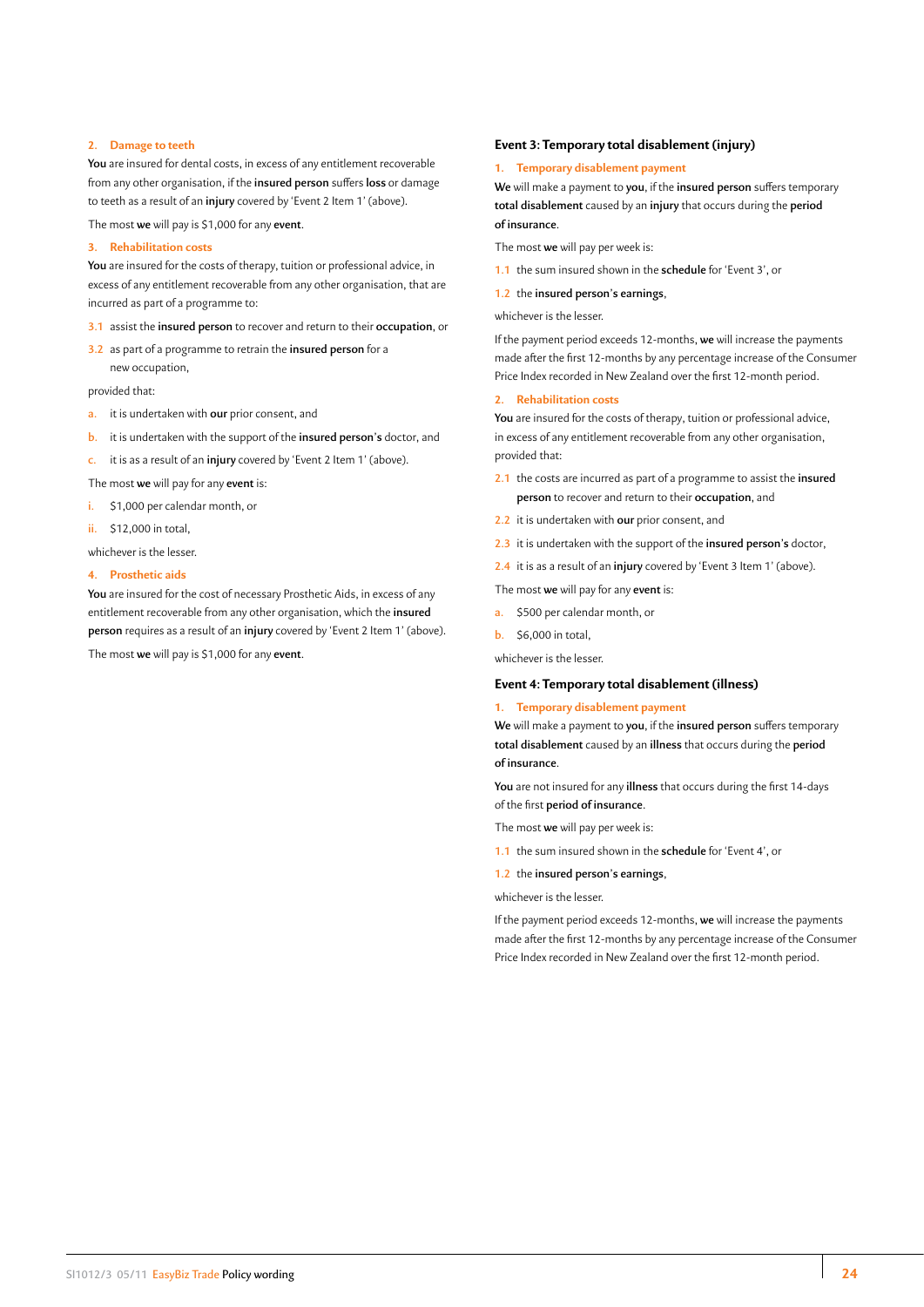#### <span id="page-25-0"></span>**2. Rehabilitation costs**

**You** are insured for the costs of therapy, tuition or professional advice, in excess of any entitlement recoverable from any other organisation, provided that:

- **2.1** the costs are incurred as part of a programme to assist the **insured person** to recover and return to their **occupation**, and
- **2.2** it is undertaken with **our** prior consent, and
- **2.3** it is undertaken with the support of the **insured person's** doctor,
- **2.4** it is as a result of an **injury** covered by 'Event 4 Item 1' (above).
- The most **we** will pay for any **event** is:
- **a.** \$500 per calendar month, or
- **b.** \$6,000 in total,

whichever is the lesser.

# **Event 5: Medical expenses**

#### **1. Medical expenses**

**You** are insured for **medical expenses** reasonably incurred as a result of an **injury** or **illness** covered by 'Events 1 – 4'.

The most **we** will pay is \$5,000 for any **event**.

# ` **Automatic policy extensions**

# **A. Continuity of cover**

When an **injury** or **illness** occurs during the **period of insurance**, **we** will provide cover for 'Events 1-5' after the **period of insurance** expires, provided that:

- **1.** the subsequent 'Events 1-5' first commences within 12–months of the **injury** or **illness** first occurring, and
- **2.** the subsequent 'Events 1-5' is caused by the same **injury** or **illness**, and
- **3.** the **insured person** was originally insured for the 'Event' from 'Events 1-5' that arises.

#### **B. Worldwide cover**

This policy covers the **insured person** in New Zealand, and anywhere else in the world, provided the **insured person** does not leave New Zealand on a long-term or permanent basis.

If the **insured person** intends to travel out of New Zealand for a period of 6-months or longer, **you** must tell **us**.

**We** may modify the terms of this policy depending on the **insured person's** travel and residency plans.

# ` **Exclusions**

#### **A. Events not covered**

**You** are not insured for **injury** or **illness** in connection with any of the following:

- **1.** the **insured person's** suicide or attempted suicide,
- **2.** the normal effects of childbirth or pregnancy,
- **3.** any psychiatric or psychological conditions including mental stress,
- **4.** any sexually transmitted disease, or
- **5.** Human Immunodeficiency Virus (HIV) and/or HIV-related illness, including: Acquired Immune Deficiency Syndrome (AIDS) or any mutant derivative or variations of HIV, or
- **6.** the **insured person** being under the influence of any intoxicating liquor, narcotics or drugs (unless the drugs use has been prescribed by a medical practitioner).

#### **B. Activities not covered**

**You** are not insured for **injury** or **illness** in connection with the **insured person's** participation in:

- **1.** any professional sporting activities, including:
	- **1.1** training, or
	- **1.2** coaching, or
	- **1.3** participation in, or
- **2.** air travel other than:
	- **2.1** as a fare-paying or ticket-holding passenger in an aircraft fully licensed for the carriage of passengers for hire or reward and operated by a regular airline or established charter service, or
	- **2.2** as a passenger in any top dressing or aerial survey plane, where the **insured person** is there for the purpose of directing the pilot, or
- **3.** any criminal acts punishable by imprisonment, or
- **4.** any:
	- **4.1** rodeo activities, polo, hunting on horseback, or
	- **4.2** microlite flying, sky diving, parachuting, hang gliding, paragliding, base jumping, bungy jumping, or
	- **4.3** mountaineering, rock climbing, abseiling, pot holing or caving, or
	- **4.4** martial arts, wrestling, boxing, or
	- **4.5** skiing or snowboarding outside designated ski fields, or while ski fields are closed, or
	- **4.6** motor vehicle racing, motor cycle racing and motor rallying, or
	- **4.7** diving below 18 meters unless a certified diving qualification is held and the dive is within the limits of that qualification, or
	- **4.8** ocean yachting where Customs clearance is gained or required to be gained on departure from New Zealand, power boat racing, white or black water rafting unless under the direct supervision of a licensed rafting company.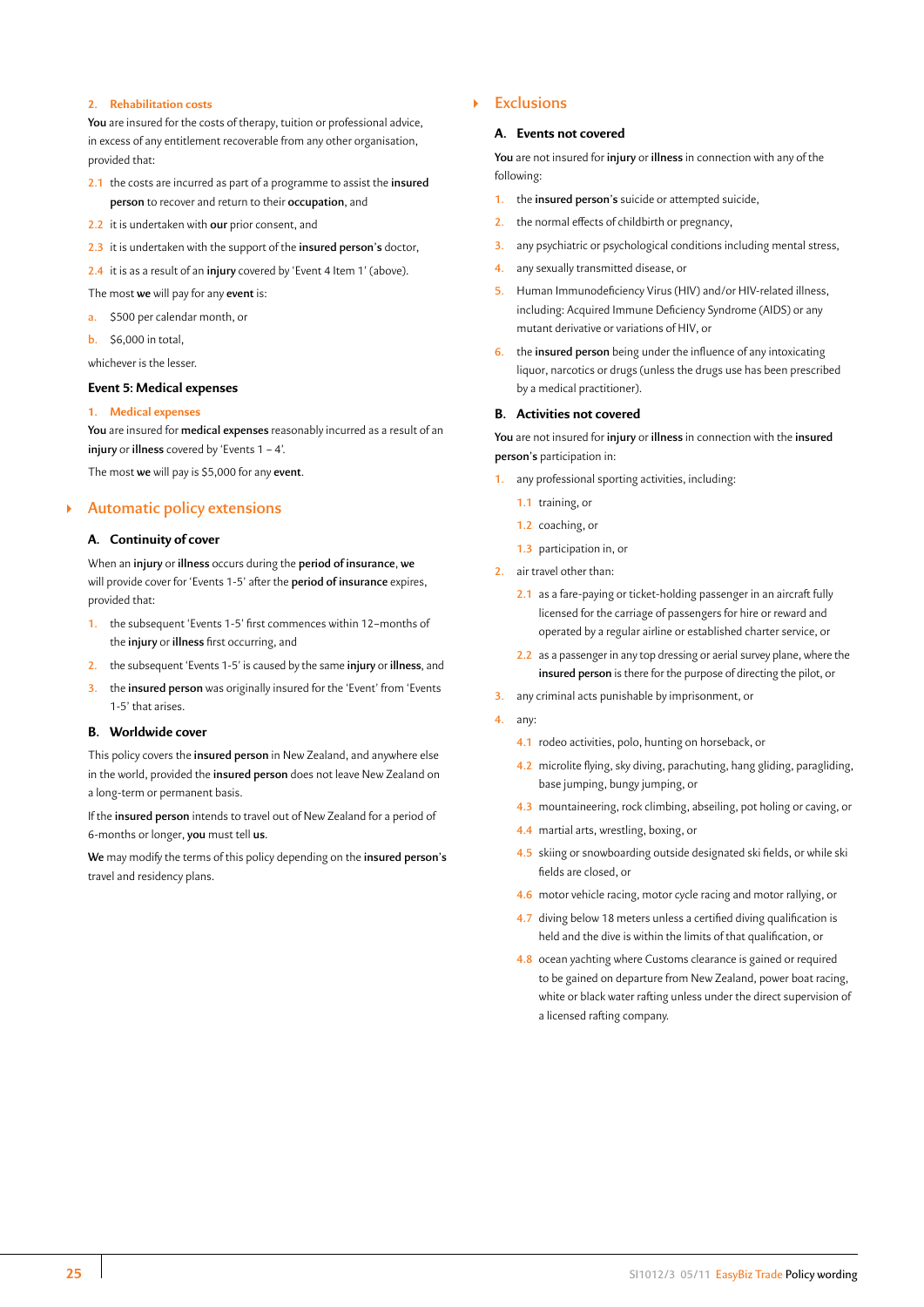# <span id="page-26-0"></span>` **Basis of settlement**

#### **A. Lump sum payments – events 1 & 2**

#### **1. Maximum amount payable**

If as a result of an **event**, the **insured person** suffers multiple **injuries**, the most **we** will pay for that **event** is:

- **1.1** the sum insured shown in the **schedule** for 'Event 1' if the **insured person** dies, or
- **1.2** the highest individual percentage (as listed in 'Event 2') of the **injuries** sustained by the **insured person**.

#### **B. Weekly payments – events 3 & 4**

**1. Only one insured event can be claimed We** will only pay for one of 'Events: 3 or 4' for the same **event**.

#### **2. Maximum number of weeks**

The maximum period **we** will pay for under 'Insured events 3 or 4' is 104 weeks.

#### **3. Deferment period**

If any deferment period is shown in the **schedule**, **we** will not commence weekly payments until that period has expired.

### **C. Recurrence of events**

If the **insured person** suffers a recurrence of 'Insured events 3 or 4', and:

- **1.** the recurrence occurs within 6-months of the end of the previous period of **total disablement** or **partial disablement**, and
- **2.** the recurrence arises from the same **injury** or **illness** that **we** have already paid a benefit for,

#### then,

- **a.** no further deferment period is payable, and
- **b.** the previous period of **total disablement** or **partial disablement** will be deducted from the 104-week maximum period.

# **D. Accident compensation**

The weekly benefit payable for 'Insured events 3 or 4' will be reduced by the amount of any compensatory payments (whenever received) under the Injury Prevention Rehabilitation and Compensation Act 2001.

# ` **Claims conditions**

#### **A. Medical treatment**

**You** must ensure that the **insured person**:

- **1.** obtains medical treatment from a registered doctor or hospital as soon as possible following the **injury** and/or **illness**.
- **2.** follows any medical advice and/or treatment provided.

# **B. Medical examinations**

After **you** have made a claim, **we** may request that:

- **1.** the **insured person** has one or more medical examinations,
- **2.** a post mortem examination is carried out if the **insured person** dies.

If **we** request either of these, **we** will pay the costs.

#### **C. Other accident insurance**

- **1.** If any other accident insurance is available (either public or private), **you** must also make a claim under that insurance.
- **2. You** must tell **us** immediately if any other insurer (either public or private) declines, for any reason, a claim relating to an **injury** and/or **illness** by this policy.

#### **D. Death to be presumed**

If the **insured person** disappears, their death will not be presumed unless they have been missing for more than 12-months. However, if:

- **1.** it can be reasonably assumed that the disappearance is due to death by **injury**, then **we** shall consider the disappearance to fall under 'Event 1', and
- **2.** at any future date, the **insured person** subsequently re-appears, **you** must return any payment **we** make.

# **E. Other insurance**

**You** must notify **us** as soon as **you** know of any other insurance policy that covers **you** for any of the risks covered under this policy.

If **you** or anyone else who is covered under this policy can claim under any other insurance, **we** will only pay over and above the limit payable by the other insurance.

This condition does not apply to 'Events 1 and 2'.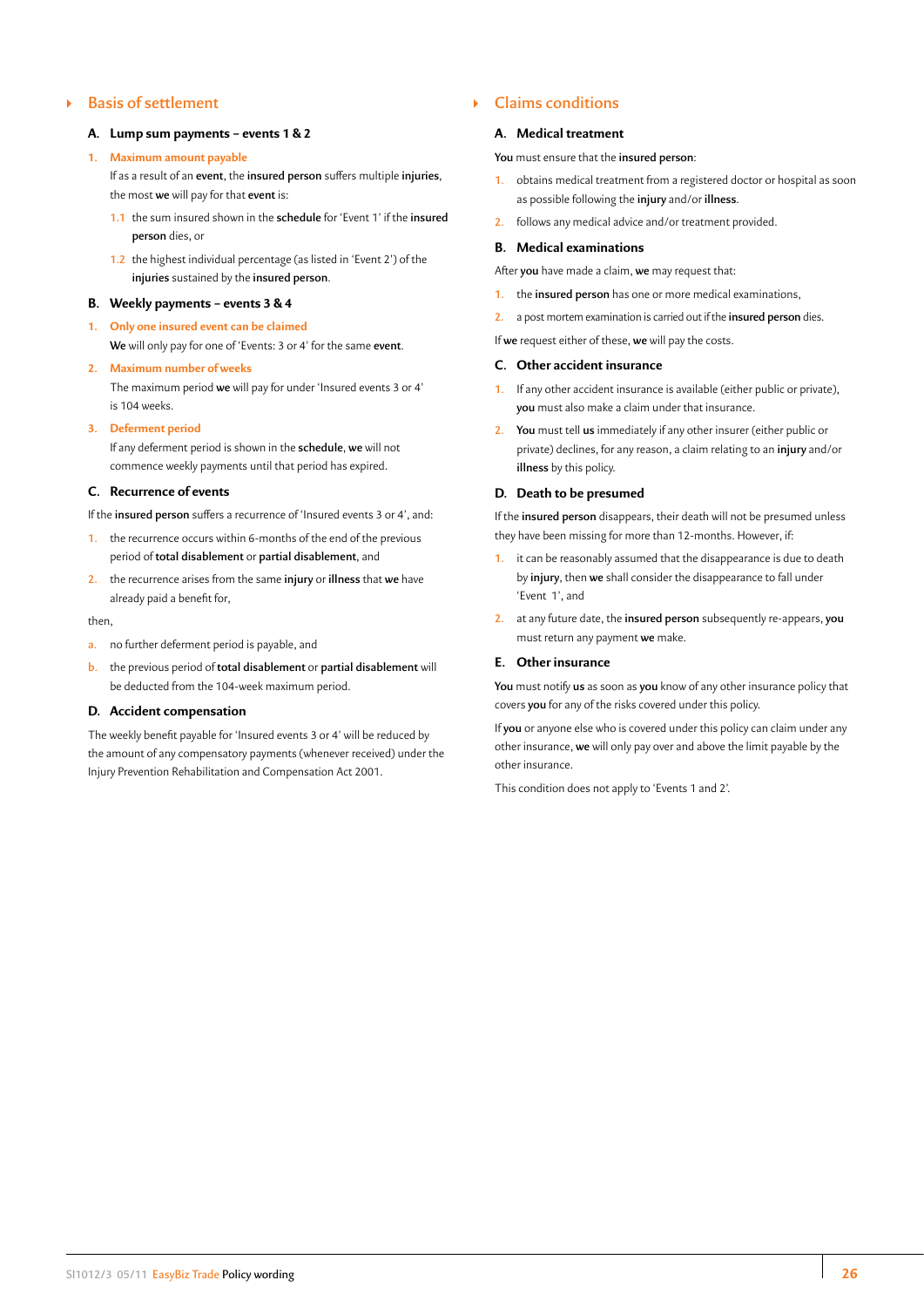**General exclusions** General exclusions 27 **Managing your claim** Managing your claim and the control of the 28

# General exclusions

The following exclusions apply to all policies in this EasyBiz package.

# **A. Terrorism**

This policy does not insure any **loss**, **liability**, prosecution or expense of any type in connection with an **act of terrorism**, including in connection with controlling, preventing, suppressing, retaliating against, or responding to an **act of terrorism**.

# **B. Nuclear**

This policy does not insure any **loss**, **liability**, prosecution or expense of any type in connection with:

- **1.** ionising radiation or contamination by radioactivity from:
	- **a.** any nuclear fuel, or
	- **b.** any nuclear waste from the combustion or fission of nuclear fuel.
- **2.** nuclear weapons material.

# **C. War**

This policy does not insure any **loss**, **liability**, prosecution or expense of any type in connection with any of the following, including controlling, preventing or suppressing any of the following:

War, invasion, act of foreign enemy, hostilities or war like operations (whether war is declared or not), civil war, mutiny, rebellion, revolution, civil commotion assuming the proportions of or amounting to an uprising, insurrection, military or usurped power.

# **D. Seepage, pollution and contamination**

This policy does not insure **loss**, **liability**, prosecution or expense of any type in connection with seepage, pollution or contamination.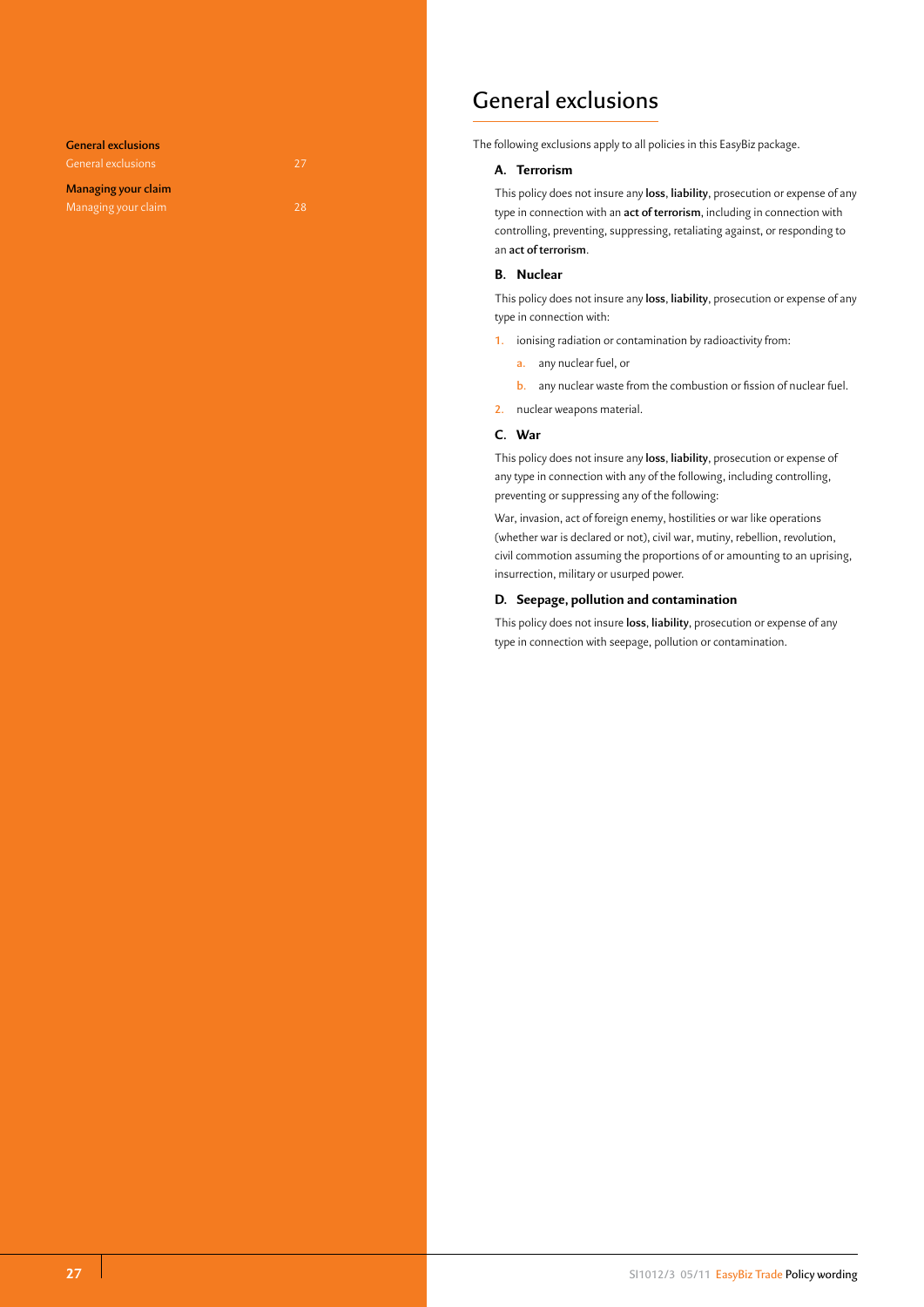# ` **Managing your claim**

# **A. Your obligations**

# **1. Advise us**

If **you** become aware of any situation that is likely to give rise to a claim, **you** must contact **us** immediately.

#### **2. Minimise the loss**

**You** must take all reasonable steps to minimise the claim and avoid any further loss or liability arising.

# **3. Notify the police**

**You** must immediately lay a complaint with the Police if **you** suspect burglary, theft, arson or intentional damage has occurred.

# **4. Provide full information**

When **you** make a claim, **you** consent to **your** personal information in connection with the claim being:

- **4.1** disclosed to **us**, and
- **4.2** transferred to the Insurance Claims Register Limited.

#### **You** must:

- **a.** give **us** free access to examine and assess the claim, and
- **b.** send any relevant correspondence or documents to **us**, and
- **c.** complete a claim form or statutory declaration to confirm the claim if **we** request it, and
- **d.** provide any other information, proof of ownership or assistance that **we** may require at any time.

# **5. Be truthful**

- If **your** claim is dishonest or fraudulent in any way, **we** may:
- **5.1** decline **your** claim either in whole or in part, or
- **5.2** declare this policy or all policies **you** have with **us** to be unenforceable from the date of the dishonest or fraudulent act.

# This is at **our** sole discretion.

# **6. Do not admit liability**

**You** must not:

- **6.1** admit **you** are **liable,** or
- **6.2** do or say anything that may prejudice **our** ability to defend the claim against **you** or take recovery action in **your** name.

#### **7. Do not dispose of property**

**You** must not dispose of any property involved in **your** claim until **we** have given **you** permission to do this.

#### **8. Incurring costs**

All costs claimed for under this policy must be necessarily and reasonably incurred.

**You** are not authorised to start any repairs without **our** permission unless the repairs are necessary to prevent further **loss** or **liability.**

# **B. Managing your claim**

# **1. Subrogation**

Once **we** have accepted any part of **your** claim under this policy, **we** may assume **your** legal right of recovery.

If **we** initiate a recovery **we** will include **your** excess, and any other uninsured losses suffered by **you**. Where **we** do this, **you** agree to pay **your** proportional share of the recovery costs, and subsequently the proceeds of the recovery will be shared on the same proportional basis, except that **we** will reimburse **your** excess first.

**You** must fully co-operate with any recovery process. If **you** do not, **we** may recover from **you** the amount paid in relation to the claim.

### **2. Reparation or compensation**

If any person is ordered to make reparation or compensation to **you** for an **event we** have fully compensated **you** for, then **you** must tell **us**. Any payments received, must first reimburse **our** claims payment(s) up to the amount of any reparation or compensation received.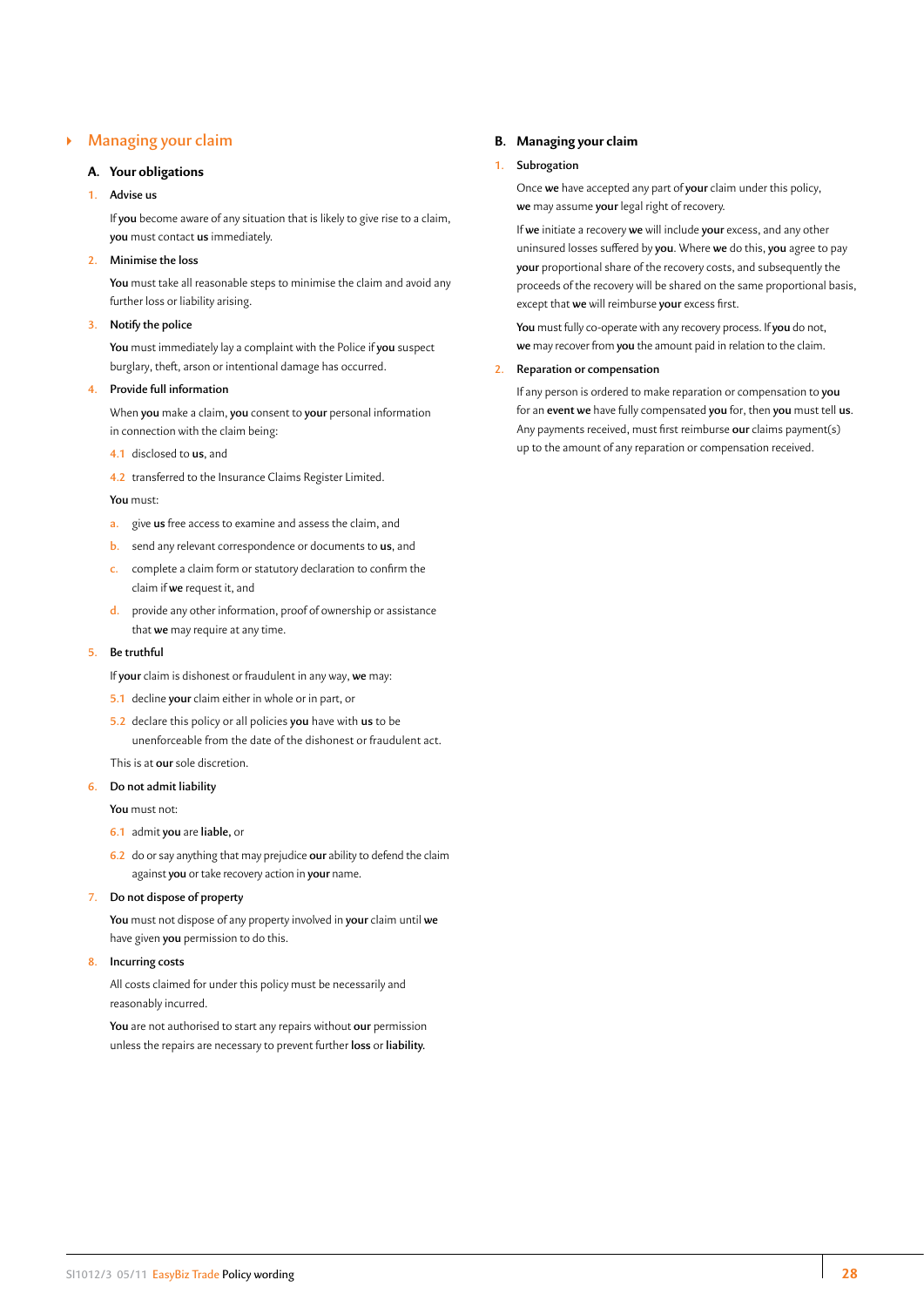**General conditions**  General conditions 29 **General definitions**  General definitions 30

# General conditions

# **A. How we administer this policy**

# **1. Cancellation and modification**

**1.1** By You

**You** may ask **us** to cancel or modify this policy at any time. **We** must agree in writing to any modification before it will take effect.

**1.2** By Us

**We** may cancel or modify this policy by advising **you** (or **your** Agent) by letter, fax or email. Cancellation or modification will take effect at 4.00pm, on the 30th day after the date of **our** advice.

**We** will refund the proportion of unused premium paid, calculated from the date of cancellation.

If **you** pay **your** premium by instalments, **you** must pay **us** any unpaid instalments that are due.

#### **2. Other insurance**

**You** must notify **us** as soon as **you** know of any other insurance policy that covers **you** for any of the risks covered under this policy.

If **you** or anyone else who is covered under this policy can claim under any other insurance, **we** will only pay over and above the limit payable by the other insurances.

### **3. Interests of other parties**

If **we** are advised of any party having a financial interest over **your** insured assets, **we** may pay part or all of any valid claim proceeds to that party to the extent of their interest. This will form part of **our** obligations to **you** under this policy.

**You** consent to **us** transferring **your** relevant personal information to that party.

#### **4. Separate insurance**

If more than one person or entity is named as 'The Insured' in the **schedule**, then all the parties are insured separately (as though a separate policy had been issued to each person/entity)

However, the maximum amount **we** will pay to all parties, is the amount stated in each part of this policy.

**5. GST**

Where GST is recoverable by **us** under the Goods and Services Tax Act 1985:

- **5.1** all sums insured exclude GST, and
- **5.2** all sub limits exclude GST, and
- **5.3** all excesses include GST, and
- **5.4** GST will be added, where applicable, to claim payments.

#### **6. Monthly premiums**

If **you** choose to pay the premium monthly, then:

- **6.1 you** must use the Deduction Authority **we** require, and
- **6.2** this policy is for the initial **period of insurance** starting on the 'from' date and ending on the 'to' date stated in the **schedule**.

The policy will be renewed for further monthly periods of insurance (as indicated in the **schedule**) by payment of each monthly premium due under the Deduction Authority.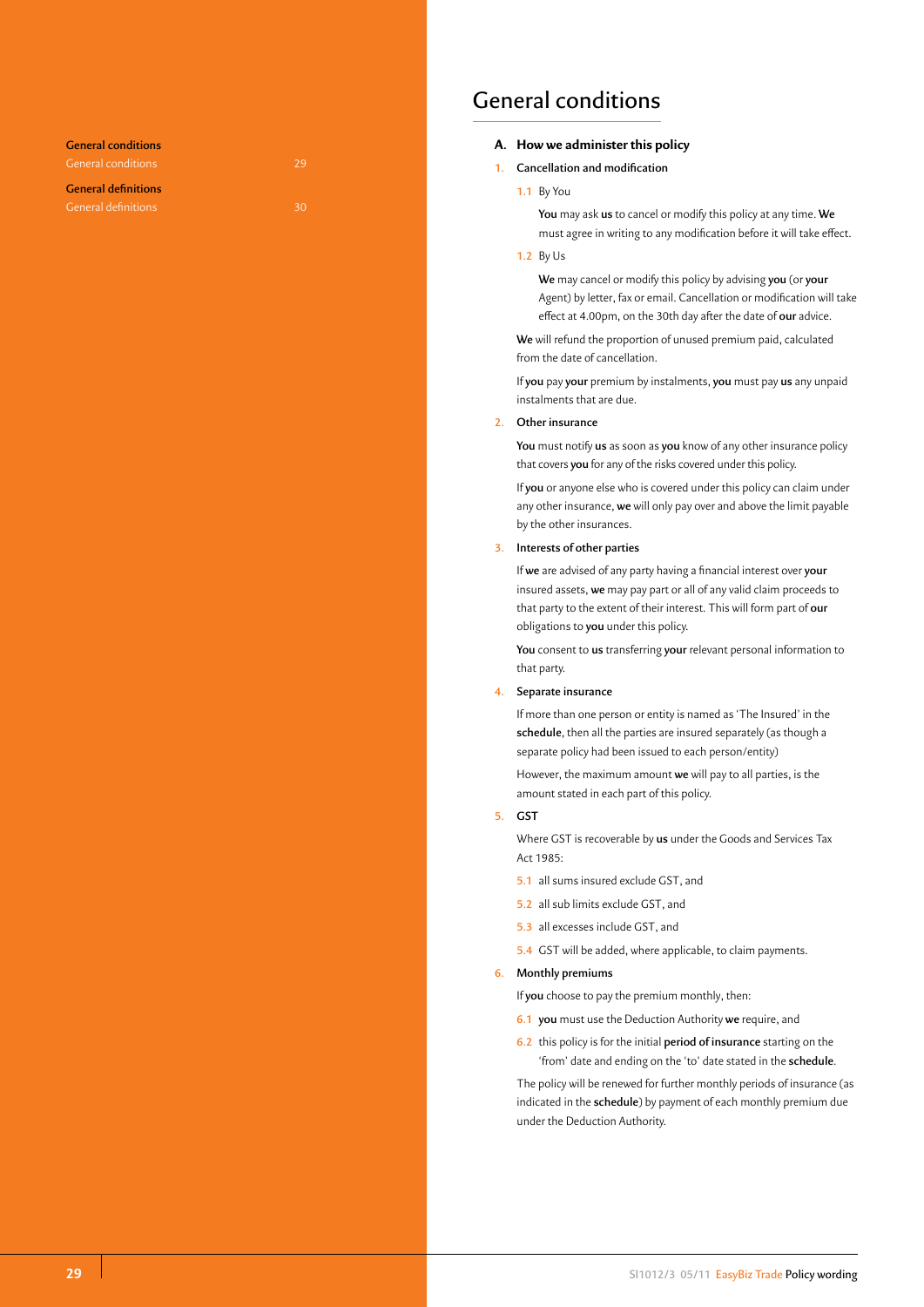# **B. Laws & Acts that govern this policy**

### **1. Acts of parliament**

Where this policy refers to any Act of Parliament, it also includes any sub-ordinate legislation made under it, and any subsequent Acts or Regulations.

#### **2. Governing law and jurisdiction**

The law of New Zealand applies to this policy and the New Zealand Courts have exclusive jurisdiction.

# **3. Insurance Law Reform Acts**

The exclusions and conditions in this policy are subject to **your** rights under the Insurance Law Reform Acts 1977 and 1985.

### **C. Your obligations**

#### **1. Comply with the policy**

**You** (and any other person or entity **we** cover) must comply with the conditions of this policy at all times. If **you** fail to comply, **we** may not pay **your** claim.

# **2. Provide accurate information**

**You** must make sure all statements and representations that are made to **us**, at any time, either by **you** or anyone else, are truthful and complete.

# **3. Reasonable care**

**You** must take reasonable care at all times to avoid circumstances that could result in a claim. **Your** claim will not be covered if **you** are reckless or grossly irresponsible.

#### **4. Change in circumstances**

**You** must tell **us** immediately if there is a material:

- **4.1** increase in the risk insured, or
- **4.2** alteration of the risk insured.

Once **you** have told **us** of the change, **we** may then cancel or alter the premium and/or terms of this policy.

If **you** fail to notify **us** about a change in the risk insured, **we** may:

- **a.** declare this policy unenforceable, or
- **b.** decline any subsequent claim either in whole or in part.

These actions will be taken from the date **you** knew, or ought to have known, of the increase or alteration in the risk insured.

*Information is "material" where we would have made different decisions about either:*

- *a. accepting your insurance, or*
- *b. setting the terms of your insurance,*

*if we had known that information. If in any doubt, notify us anyway.*

# General definitions

The following definitions apply to all policies in this EasyBiz package, except where indicated otherwise.

The definitions apply to the plural and any derivatives of the bolded words.

*For example, the definition of 'accidental' also applies to the words 'accidentally', 'accident' and 'accidents'.*

#### **accessory**

Any accessories and spare parts of the **vehicle** (including when temporarily removed from the **vehicle**), such as, but not limited to:

- **1.** on board computers, or
- **2.** telephone installations, or
- **3.** load securing or protection equipment,

but excluding any item of electrical or communication equipment not permanently connected to the **vehicle's** electrical system.

#### **accident**

#### **(Commercial motor vehicle only)**

Unexpected and unintended by **you** and anyone using the **vehicle**.

#### **accidental**

Unexpected and unintended by **you**.

#### **Act**

Any Act of the New Zealand Parliament that is in force at the start of each **period of insurance** and any Statutory Regulations that the Government makes under such Acts.

However, **you** are not insured under the following Acts:

- **1.** the Arms Act 1983, and
- **2.** the Aviation Crimes Act 1972, and
- **3.** the Commerce Act 1986, and
- **4.** the Crimes Act 1961, and
- **5.** the Criminal Investigations (Blood Samples) Act 1995, and
- **6.** the Land Transport Act 1998, and
- **7.** the Misuse of Drugs Act 1975, and
- **8.** the Proceeds of Crime Act 1991, and
- **9.** the Summary Offences Act 1981, and
- **10.** the Transport (Vehicle and Driver Registration and Licensing) Act 1986, and
- **11.** any other Acts that are listed on the **schedule** as 'Additional Excluded Acts'.

**We** do not insure **you** against committing serious or violent crimes.

#### **act of terrorism**

Includes any act, or preparation in respect of action, or threat of action designed to influence or coerce the government de jure or de facto of any nation or any political division thereof, or in pursuit of political, religious, ideological, or similar purposes to intimidate the public or a section of the public of any nation by any person or group(s) of persons whether acting alone or on behalf of or in connection with any organisation(s) or government(s) de jure or de facto, and that:

- **a.** involves violence against one or more persons, or
- **b.** involves damage to property, or
- **c.** endangers life other than that of the person committing the action, or
- **d.** creates a risk to health or safety of the public or a section of the public, or
- is designed to interfere with or disrupt an electronic system.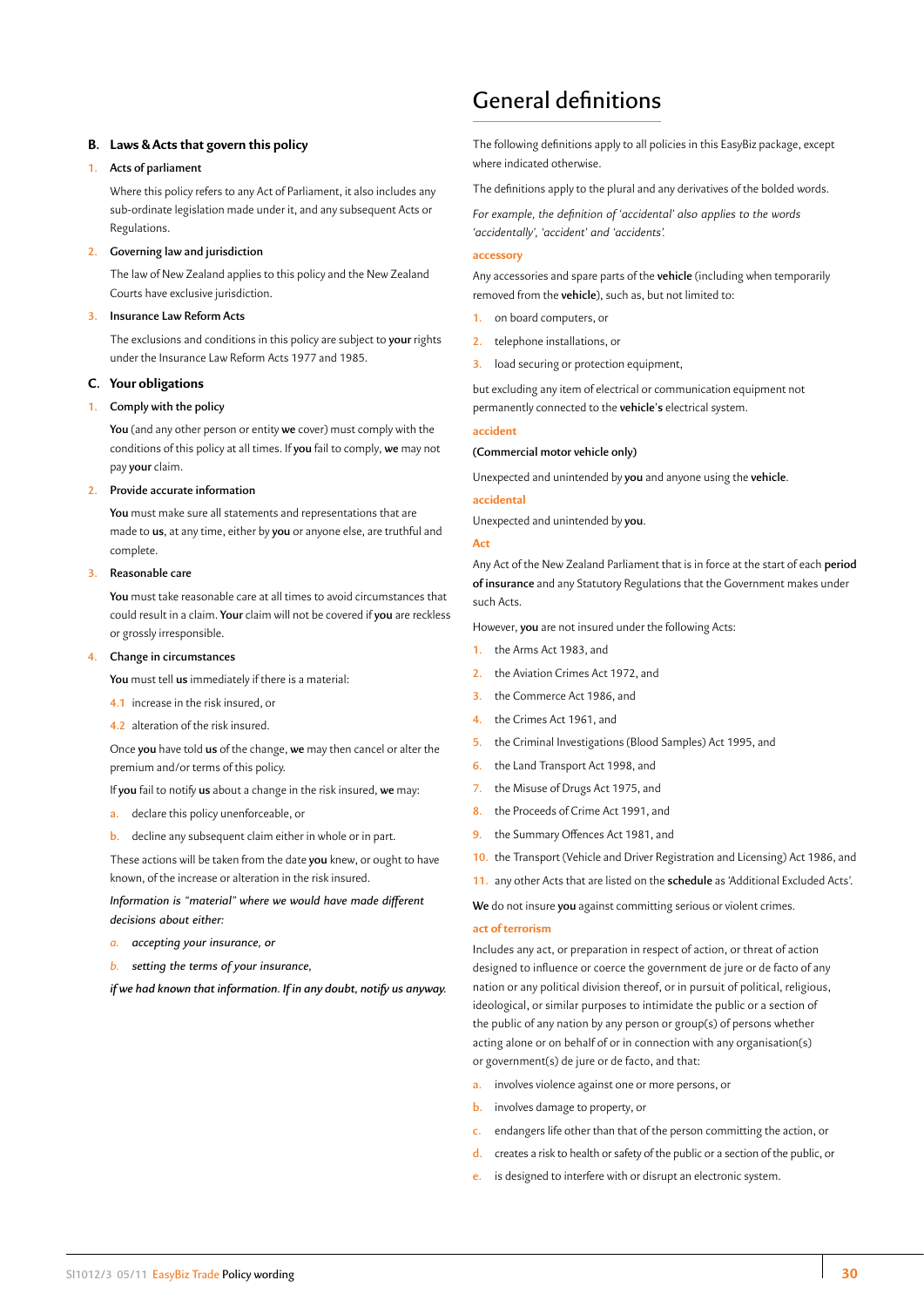#### **action**

Whichever of the following that occurs first:

- **1.** an official complaint of a breach (or potential breach) of either the Privacy Act 1993 or the Human Rights Act 1993 against **you**, or
- **2.** a civil proceeding alleging a breach (or potential breach) of either the Privacy Act 1993 or the Human Rights Act 1993 brought against **you**, or
- **3.** an event that **you** become aware of, that is likely to lead to either 1. or 2. above.

#### **agreed total loss**

Where repair costs, as determined by **us,** equal or exceed 75% of the **vehicle's market value**.

#### **annual period**

The **period of insurance**. However, if:

- **1. you** pay the premium monthly, or
- **2.** the **period of insurance** is for more than 12 months,

the annual period is any one 12-month period calculated from the date this policy first started, and consecutively thereafter.

#### **authorised person**

Any:

- **1.** of **your** employees with authority to control the conduct of the **driver** of the **vehicle** concerned, and
- **2.** other person who is of such senior capacity within **your** business that his or her knowledge is deemed at law to be the knowledge of **you**.

# **bodily injury**

The **accidental** death of, or the **accidental** bodily injury to any person during the **period of insurance**, including sickness, disease, disability, shock, fright, mental anguish or mental injury.

#### **business**

The business described in the **schedule**.

# **claim**

Any of the following:

- **1.** any claim made against **you**,
- **2.** any notice **you** receive from any other person that they intend to make a claim against **you**,
- **3.** any situation where **you** become aware that there is likely to be a claim made against **you**, in connection with an **injury**.

#### **complaint**

Whichever of the following that occurs first:

- **1.** an official complaint of a breach (or potential breach) of an **Act** against **you**, or
- **2.** a prosecution (or notice of intended prosecution) under an **Act** brought against **you**, or
- **3.** an event that **you** become aware of, that is likely to lead to either 1. or 2. above.

#### **computer virus**

A set of corrupting, harmful or otherwise unauthorised instructions or code including a set of maliciously introduced unauthorised instructions or code, programmatic or otherwise, which propagate themselves through a computer system or network of whatsoever nature. This includes but is not limited to "Trojan Horses", "Worms" and "Time or Logic Bombs".

#### **computers**

Includes any data, computer hardware, operating system, computer network, equipment, websites, servers, extranet, software applications, software, computer chip including, microprocessor chip and coded instructions as well as any new technology, product or service replacing existing computer equipment.

# **damage**

Any of the following:

- **1. accidental** physical loss or **accidental** physical damage to any tangible property, including its subsequent loss of use,
- **2. accidental** loss of use of any tangible property that has not suffered physical loss or physical damage.

#### **driver**

The person driving the **vehicle**, including the person operating any component of the **vehicle** *(for example - a crane)*.

#### **earnings**

#### **1. Salary Or Wages**

The **insured person's** weekly pre-tax income (excluding commissions, bonuses, overtime payments and any allowances) averaged over:

- **a.** a period of 12-months before the disablement occurred, or
- **b.** any shorter period that he or she has been employed.
- **2. Self Employed**

The **insured person's** weekly pre-tax income derived from their personal enterprise (after deducting all operating expenses from the business or practice) averaged over:

- **a.** a period of 12-months before the disablement occurred, or
- **b.** any shorter period that he or she has been self-employed.

#### **electronic data**

Facts, concepts and information converted to a form useable for communications interpretation or processing by electronic and electromechanical data processing or electronically controlled equipment. It includes programs, software and other coded instructions for the processing and manipulation of data or the direction and manipulation of such equipment.

# **employee**

An employee directly employed by **you** in the **business**.

#### **event**

Any one event or series of events arising from one source or original cause.

#### **event**

#### **(Broadform liability only)**

Any one event (including continuous or repeated exposure to conditions) or series of events arising from one source or original cause.

#### **event**

**(Statutory liability only)**

An **accidental** event that:

- **1.** occurs in New Zealand, and
- **2.** occurs after the **retroactive date**, and
- **3.** is connected with **your** business as described in the **schedule**.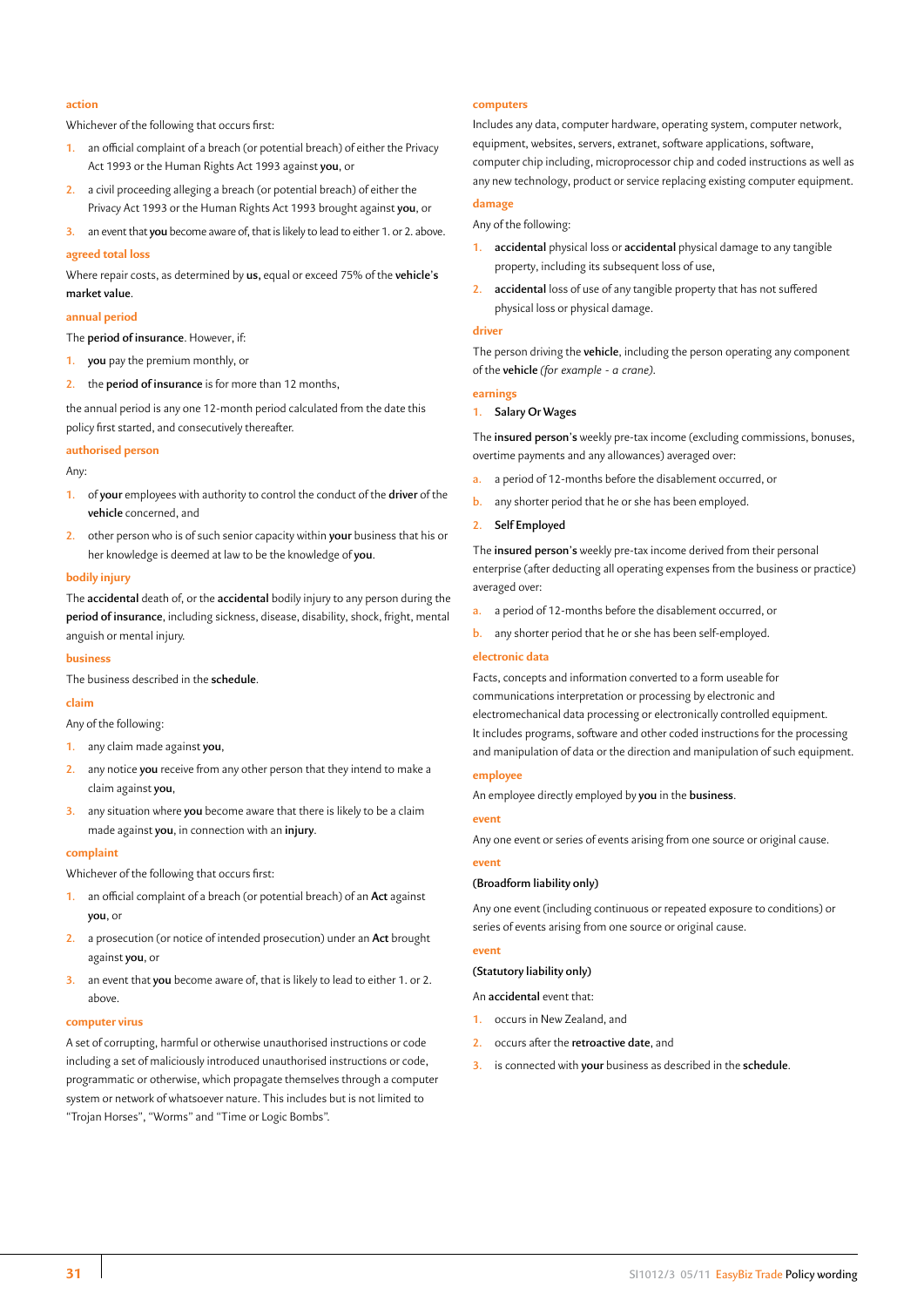## **event**

## **(Employers liability only)**

Any one **claim** or series of **claims** arising from one source or original cause.

#### **event**

# **(Income protection only)**

Any one **injury** or **illness** or any series of **injuries** or **illnesses** resulting from the same cause.

#### **fine**

The amount of money **you** are sentenced to pay as a fine or infringement fee (including court costs).

This does not include compliance or remedial costs.

# **general average**

General average and salvage charges incurred to avoid a loss covered under this policy, that are determined by the contract of carriage, and/or the governing law and practice of the carriage.

#### **group of related companies**

A group of companies related to one another by virtue of such ownership.

#### **illness**

Sickness or disease.

#### **immediately preceded by**

The event occurring immediately in sequence prior to the **loss**. *If there is a chain of events, this will be the last event occurring immediately prior to the loss.*

#### **injury**

# **(Broadform liability only)**

Any of the following:

- **1.** the **accidental** death of, or the **accidental** bodily injury to any person, including sickness, disease, disability, shock, fright, mental anguish or mental injury,
- **2.** false arrest, false imprisonment, malicious prosecution or malicious humiliation,
- **3.** defamation, or publication that violates any individual's right to privacy, except:
	- **a.** defamation where **you** know the statement is false, and
	- **b.** defamation or publication that involves advertising, broadcasting or telecasting activities conducted by **you**, or on **your** behalf,
- **4.** wrongful entry or eviction, or any other invasion of the right of private occupancy,
- **5.** battery or assault, provided that:
	- **a.** it is not committed by **you**, or
	- **b.** it is not committed under **your** direction,

unless it is committed to prevent or eliminate danger to persons or property.

#### **injury**

# **(Employers liability only)**

The **accidental** death of, or the **accidental** bodily injury to any person during the **period of insurance**, including sickness, disease, disability, shock, fright, mental anguish or mental injury.

## **injury**

### **(Commercial motor vehicle only)**

A bodily injury caused solely and directly by violent, accidental, external and visible means.

# **injury**

# **(Income protection only)**

A bodily injury caused solely and directly by violent, accidental, external and visible means, including exposure to the elements and medical misadventure.

# **insured person**

The person named as 'Insured Person' in the **schedule**.

# **insured property**

**(Mobile business assets only)**

Any tangible item of property that is:

- **1.** machinery, plant, tools and employee's effects, and
- **2. stock**, and
- **3.** customer's goods owned by **you**, or for which **you** are responsible, and used for the business stated in the **schedule**.

#### **liable**

Legally liable according to the law that applies in the circumstances.

# **loss**

Physical loss or physical damage occurring during the **period of insurance**.

# **loss of use** Either:

- **1.** the physical severance of part of the **insured person's** body, or
- **2.** permanent, incurable and total loss of use (including permanent paralysis) of part of the **insured person's** body.

#### **machine**

Any device that:

- **1.** converts and directs motion or energy, or
- **2.** performs any electronic process,

including any protective component connected with that device.

#### **market value**

The reasonable sale price of the same, or a comparable **vehicle**, of similar pre-loss age, usage and condition, including the value of any **accessories**.

#### **medical expenses**

All medical, surgical, hospital and nursing home expenses for inpatient or outpatient treatment provided they result from an **injury** or **illness** that entitled the **insured person** to a benefit payable under 'Events 1 – 4'.

#### **mechanical plant**

A **vehicle**, that has either plant or machinery attached to it, or is primarily designed as mobile plant or machinery.

#### **mobile mechanical plant**

A **vehicle**, that has either plant or machinery attached to it, or is primarily designed as mobile plant or machinery.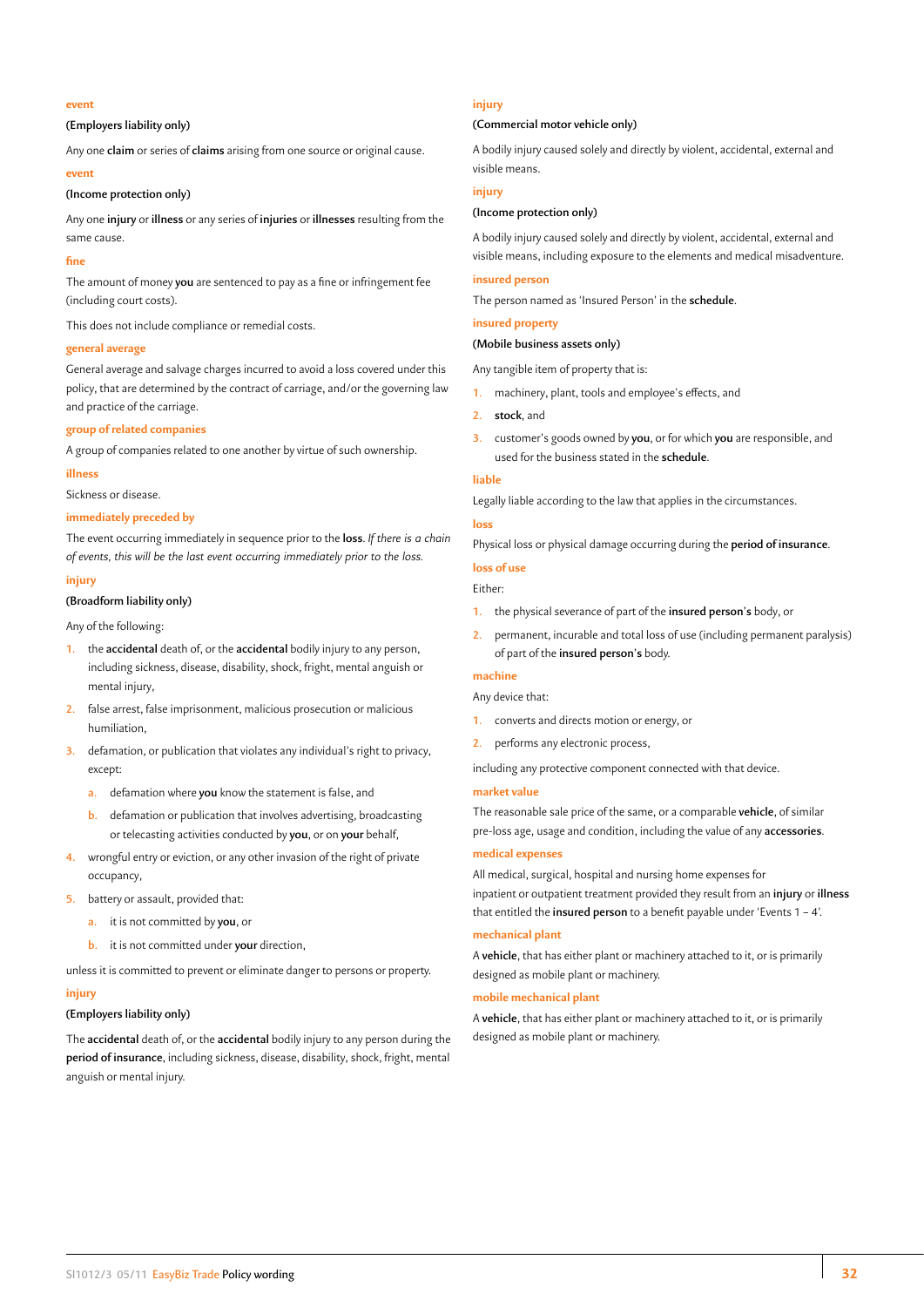# **money**

Any of the following, where they are associated solely with **your** business operations:

- **1.** current coin, bank and currency notes,
- **2.** cheques and travellers' cheques,
- **3.** bank drafts and money orders,
- **4.** phone cards,
- **5.** unused postage and revenue stamps,
- **6.** credit card vouchers, redeemable vouchers and tokens,
- **7.** franking machine credits,
- **8.** other negotiable instruments.

# **natural disaster damage**

Damage or **loss** that results directly from:

- **1.** earthquake, subterranean fire, volcanic eruption, tsunami, geothermal activity, hydrothermal activity, or fire caused by any of these, or
- **2.** measures taken under proper authority, following an event listed in 1. to:
	- **a.** avoid its spreading, or
	- **b.** reduce its consequences.

# **North America**

Any territory under the jurisdiction of the laws of The United States of America or Canada.

#### **occupation**

The **insured person's** business or occupation as shown in the **schedule** or any other occupation that he or she is reasonably qualified for by education, training or experience.

#### **official investigation**

An investigation:

- **1.** by a body empowered under an **Act** to investigate, and
- **2.** relating to a breach or potential breach of an **Act**.

# **partial disablement**

An **injury** or **illness** to the **insured person** that results directly in their inability to engage in, perform, or attend to a substantial part of their **occupation**.

# **period of insurance**

The period **you** are insured for. This is shown in the **schedule**.

#### **pollution**

Any solid, liquid, gaseous or thermal irritant or contaminant, including but not limited to smoke, vapour, soot, fumes, acid, alkalis, chemicals and waste. Waste includes material to be recycled, reconditioned or reclaimed.

#### **pressure vessel**

The parts of any **insured property** or vessel that during ordinary use are subjected to either generated fluid pressure or vacuum, including:

- **1.** all integral parts, and
- **2.** controls, and
- **3.** systems (other than systems forming part of a building or structure).

#### **production process**

Any process of producing, making, treating or servicing goods.

# **products**

Any of the following:

- **1.** any goods that **you** sell, supply, distribute, manufacture, construct, erect or install, including any item that is used to contain those goods/products (provided the container is not a **vehicle**), and
- **2.** that part of any tangible property that **you** work on, but not any other separate component of that property.

#### **reinstatement**

- **1.** Where property is destroyed: replacement by an equivalent building or equivalent plant, or
- **2.** Where property is damaged but not destroyed: restoration of the damaged part of the property to a condition that is substantially the same as, but not better nor more extensive than, its condition when new.

#### **repair**

Repair, alter, renovate, service or install.

# **reparation**

The amount of money **you** are sentenced to pay as reparation under section 32 of the Sentencing Act 2002.

This does not include compliance or remedial costs.

# **retroactive date**

A date that is 6-months before the original start date of this policy, unless a different date is shown in the **schedule**. However, if no previous policy has been held, the retroactive date will be the inception date of this policy.

# **robust container**

# Any:

- **1.** shipping container or similar, or
- **2.** portable shed or similar structure, or
- **3.** non–portable strongbox, such as a metal or wooden container that has been built into, or secured to a **vehicle**.

#### **schedule**

The latest version of the Policy Schedule **we** issued to **you** for this policy.

#### **statutory damages**

Damages recoverable under the Privacy Act 1993 or the Human Rights Act 1993.

# **strict liability offence**

A type of offence at law, where a conviction can be obtained against **you** without the normal requirement of proof of **your** intention to commit the offence.

#### **stock**

Stock and materials in trade.

#### **subsidiary**

A company with more than half the nominal value of its equity share capital owned by a parent company, either directly or through other subsidiaries.

# **temporarily removed**

Contents of buildings that:

- **1. you** have removed from its original location for a particular purpose, and
- **2. you** intend to return it to its original location, once that purpose has been served.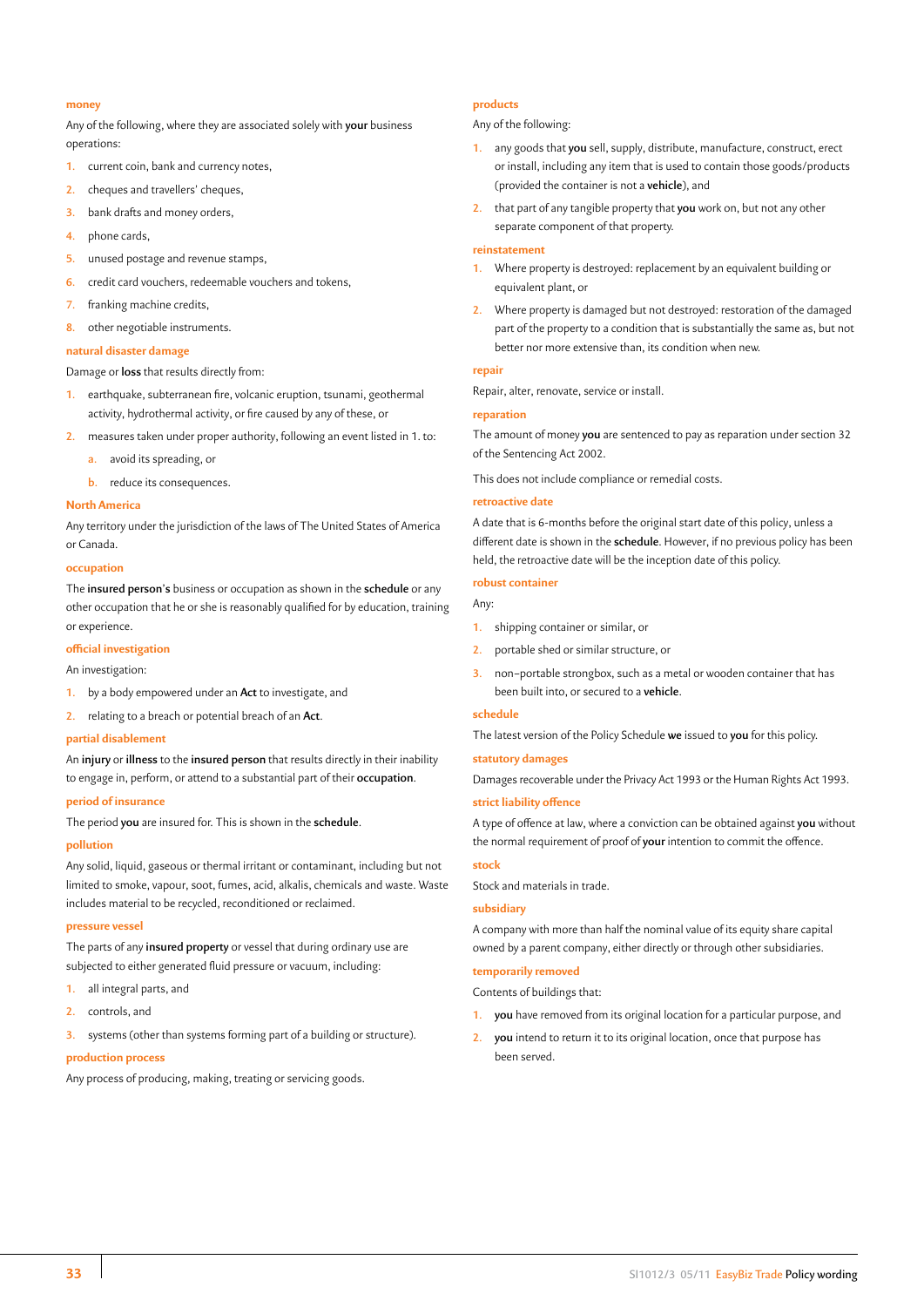#### **total disablement**

An **injury** or **illness** to the **insured person** that results directly in their inability to engage in, perform, or attend to any part of their **occupation**.

#### **undamaged**

Not damaged physically and directly by an event that would be covered by this policy.

**vehicle**

Any:

- **1.** motor vehicle, or
- **2.** machine on wheels, tracks or rollers (but not rails) that is propelled by its own power, or
- **3.** anything, other than a watercraft, designed to be towed by either 1. or 2. above.

#### **vehicle**

#### **(Commercial motor vehicle only)**

Any:

- **1.** motor vehicle, or
- **2.** machine on wheels, tracks or rollers (but not rails) that is propelled by its own power, or
- **3.** amphibious vehicle, but only while located on land, or
- **4.** anything designed to be towed by either 1. or 2. above,

as specified in the **schedule**.

This also includes its **accessories**.

#### **we**

State, a business division of IAG New Zealand Limited. We may also use the words 'us', 'our' or 'company' to describe State.

# **you**

The person(s) or entity named in the **schedule** as 'The Insured'. **We** may also use the word 'insured' to describe **you**.

# **you**

# **(Broadform liability only)**

Any person or entity named in the **schedule** as 'The Insured'.

This includes any of the following, provided they are living or based in New Zealand:

- **1.** any existing subsidiary company of that entity,
- **2.** any existing:
	- **a.** joint venture, or
	- **b.** other company,

over which that person or entity, exercises more than 50% management control,

- **3.** any director, executive officer, employee or partner of:
	- **a** that person or entity, or
	- **b** any entity referred to in 1. and 2. above,

but only while acting in that capacity,

- **4.** any office bearer or member of a social club, social sporting club or **your** employee superannuation fund that has been formed by:
	- **a.** that person or entity, or
	- **b** any entity referred to in 1. and 2. above,

but only while acting in that capacity, or in connection with the activities of the club or fund,

- **5.** any new organisation that the person or entity acquires through consolidation, merger, purchase of the assets, or assumption of control and active management, provided that:
	- **a.** the new organisation is acquired during the **period of insurance**, and
	- **b.** the acquisition is notified to **us** within 90 days after it takes effect,
- **6.** any principal who is party to a contract with:
	- **a.** that person or entity, or
	- **b.** any entity referred to in 1. and 2. above,

but only for the principal's vicarious liability that arises out of that persons or entity's actions under that contract.

**We** may also use the word 'insured' to describe **you.**

**you**

#### **(Statutory liability only)**

Any person or entity named in the **schedule** as 'The Insured' including any director, executive officer, employee or partner while they are acting in that capacity.

**We** may also use the word 'insured' to describe **you.**